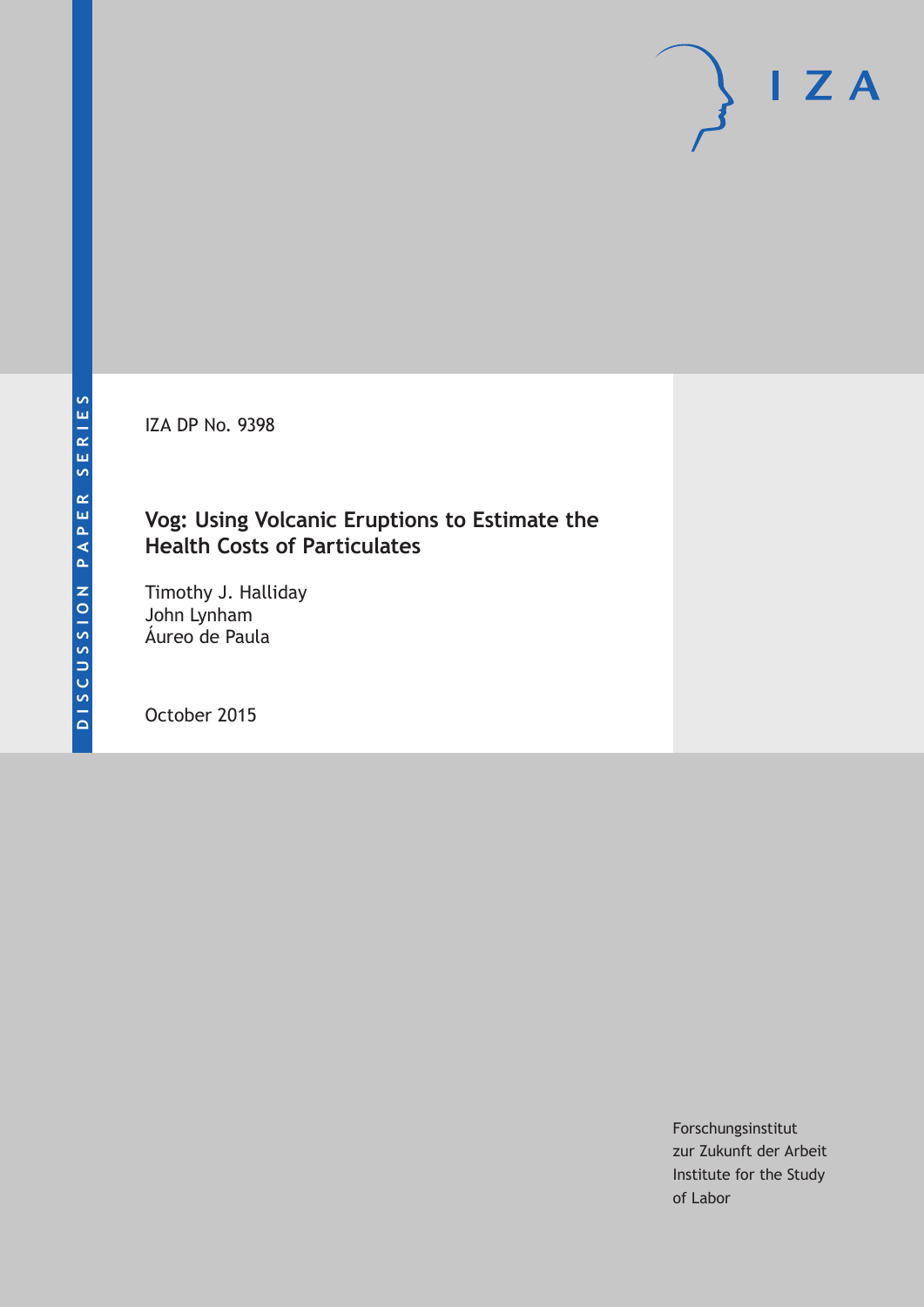# **Vog: Using Volcanic Eruptions to Estimate the Health Costs of Particulates**

# **Timothy J. Halliday**

*University of Hawai'i at Mānoa and IZA* 

# **John Lynham**

*University of Hawai'i at Mānoa* 

# **Áureo de Paula**

*UCL, São Paulo School of Economics, IFS and CeMMAP*

Discussion Paper No. 9398 October 2015

IZA

P.O. Box 7240 53072 Bonn Germany

Phone: +49-228-3894-0 Fax: +49-228-3894-180 E-mail: iza@iza.org

Any opinions expressed here are those of the author(s) and not those of IZA. Research published in this series may include views on policy, but the institute itself takes no institutional policy positions. The IZA research network is committed to the IZA Guiding Principles of Research Integrity.

The Institute for the Study of Labor (IZA) in Bonn is a local and virtual international research center and a place of communication between science, politics and business. IZA is an independent nonprofit organization supported by Deutsche Post Foundation. The center is associated with the University of Bonn and offers a stimulating research environment through its international network, workshops and conferences, data service, project support, research visits and doctoral program. IZA engages in (i) original and internationally competitive research in all fields of labor economics, (ii) development of policy concepts, and (iii) dissemination of research results and concepts to the interested public.

IZA Discussion Papers often represent preliminary work and are circulated to encourage discussion. Citation of such a paper should account for its provisional character. A revised version may be available directly from the author.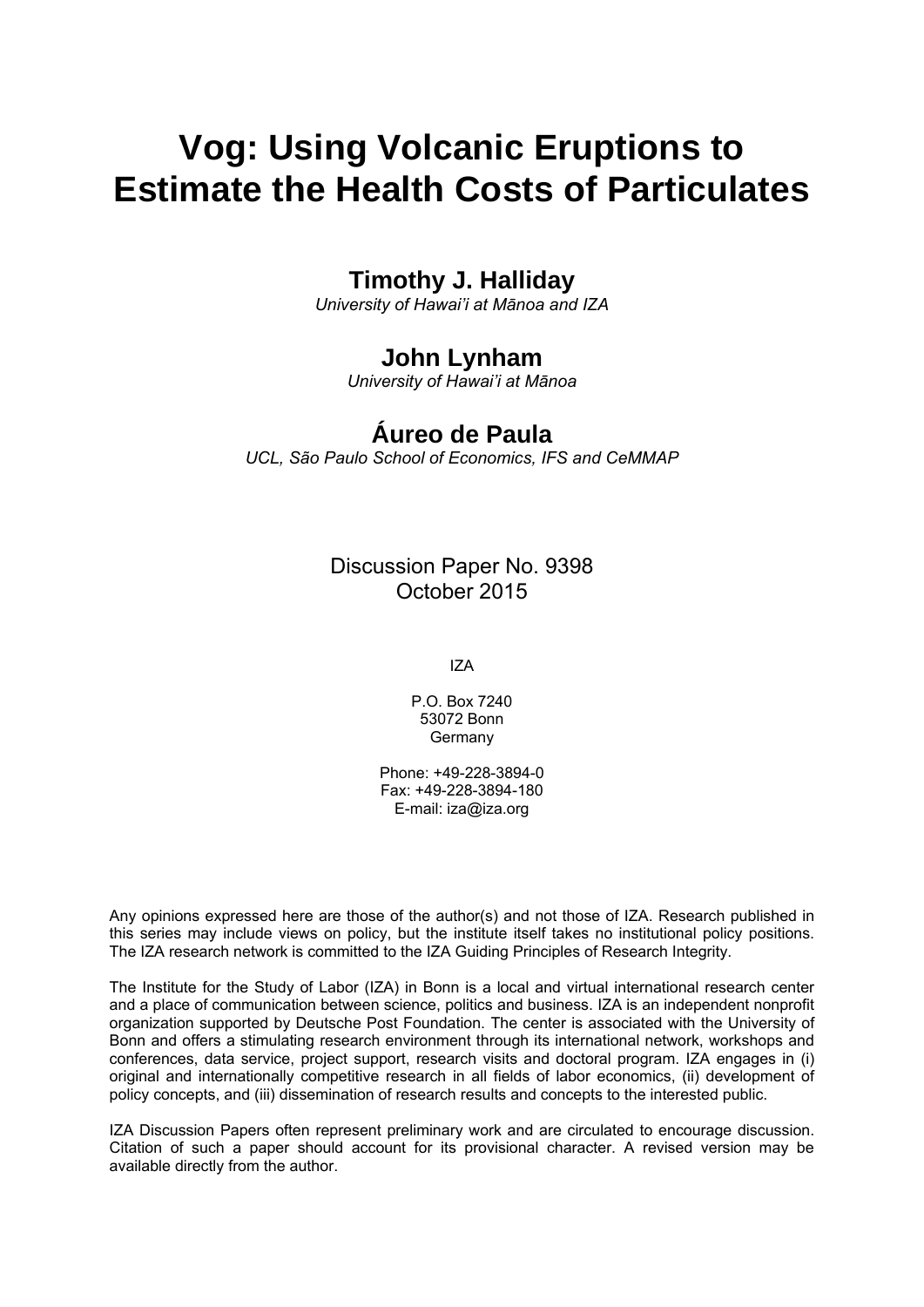IZA Discussion Paper No. 9398 October 2015

# **ABSTRACT**

# **Vog: Using Volcanic Eruptions to Estimate the Health Costs of Particulates\***

The high correlation of industrial pollutant emissions complicates the estimation of the impact of industrial pollutants on health. To circumvent this, we use emissions from Kīlauea volcano, uncorrelated with other pollution sources, to estimate the impact of pollutants on local emergency room admissions and a precise measure of costs. A one standard deviation increase in particulates leads to a 20-30% increase in expenditures on ER visits for pulmonary outcomes mostly among the very young. No strong effects for  $SO<sub>2</sub>$  pollution or cardiovascular outcomes are found. Since 2008, the volcano has increased healthcare costs in Hawai'i by an estimated \$60 million.

JEL Classification: H51, I12, Q51, Q53

Keywords: pollution, health, volcano, particulates, SO<sub>2</sub>

Corresponding author:

 $\overline{a}$ 

Timothy J. Halliday University of Hawai'i at Mānoa 2424 Maile Way Saunders Hall 533 Honolulu, HI 96822 USA E-mail: halliday@hawaii.edu

<sup>\*</sup> We thank Jill Miyamura of Hawai'i Health Information Corporation for the data. Chaning Jang and Jonathan Sweeney provided expert research assistance. We also thank participants at the University of Hawaii Applied Micro Group for useful comments. Finally, de Paula gratefully acknowledges financial support from the European Research Council through Starting Grant 338187 and the Economic and Social Research Council through the ESRC Centre for Microdata Methods and Practice grant RES-589-28-0001. Lynham acknowledges the support of the National Science Foundation through grant GEO-1211972.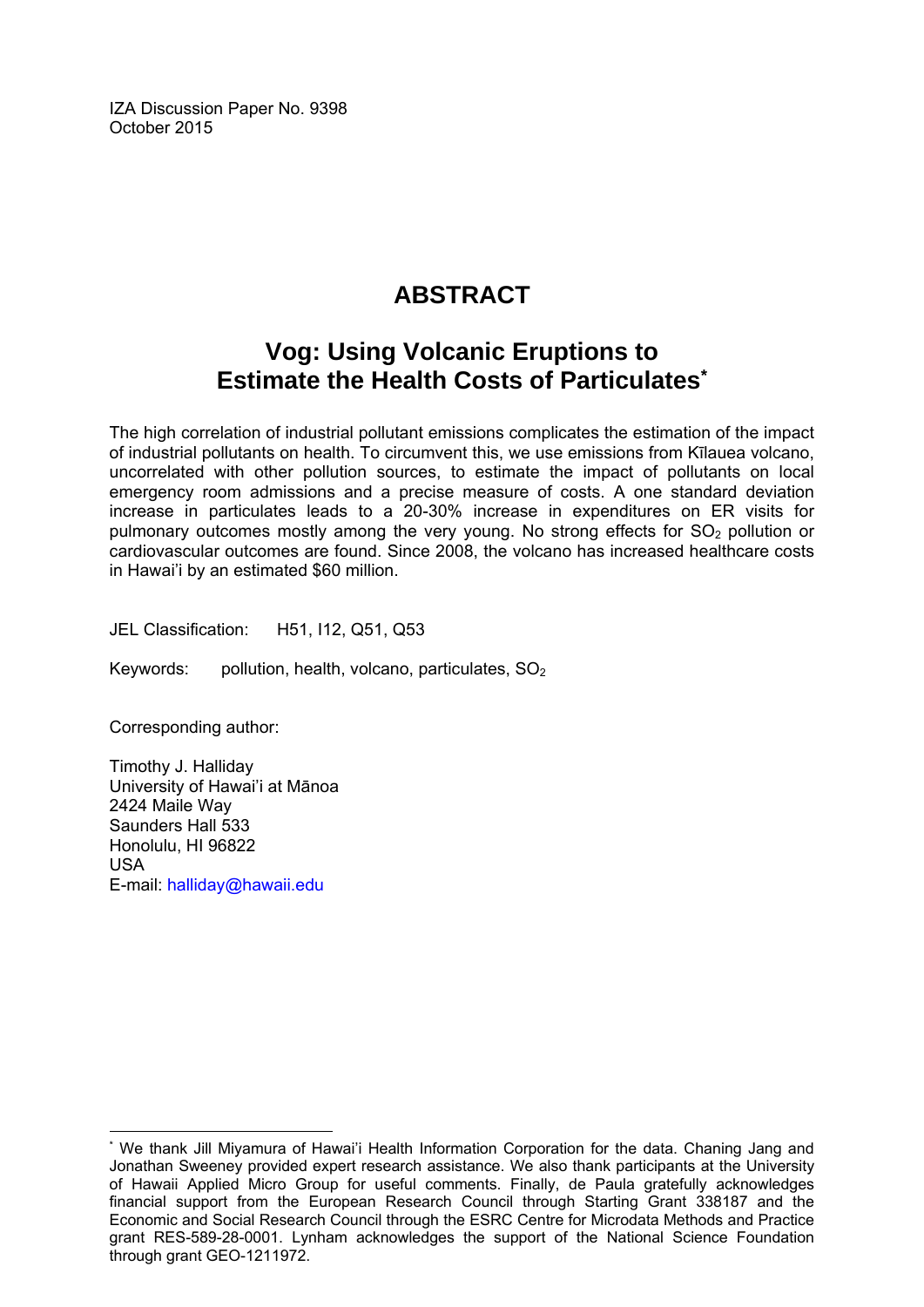### 1 Introduction

Kilauea is the most active of the five volcanoes that form the island of Hawai'i. Not only is Kilauea the world's most active volcano, it is also the largest stationary source of sulfur dioxide  $(SO_2)$  pollution in the United States of America. Daily emissions from the volcano often exceed the annual emissions of a small coal-fired power plant.  $SO_2$  emissions from Kīlauea produce what is known as "vog" (volcanic smog) pollution. Vog is essentially small particulate matter (sulfuric acid and other sulfate compounds) suspended in the air, akin to smog pollution in most cities. Vog represents one of the truly exogenous sources of air pollution in the United States. Based on local weather conditions (and whether or not the volcano is emitting), air quality conditions in the state of Hawai'i can change from dark, polluted skies to near-pristine conditions in a matter of hours.

Our primary approach to estimating the health impact of the pollution produced by K¯ılauea is to use high frequency data and estimate linear models with regional fixed effects via Ordinary Least Squares (OLS). We claim that this variation in air quality is unrelated to human activities. The two main omitted variables that could impact our analysis are traffic congestion and avoidance behavior (e.g., people avoiding the outdoors on "voggy" days). We see no compelling reason to believe that the former is systematically correlated with volcanic pollution. In addition, adjusting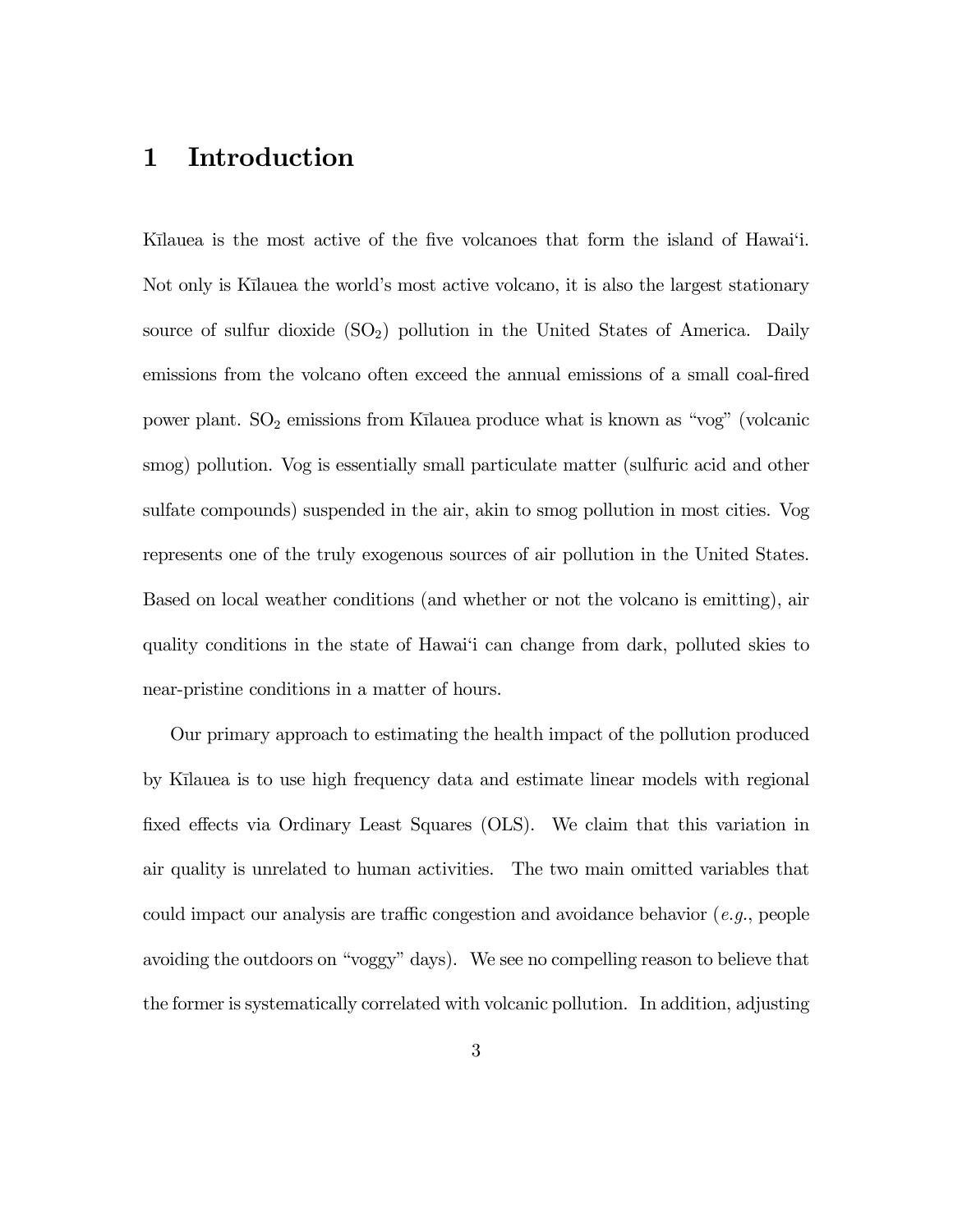for a flexible pattern in seasonality will control for much of the variation in traffic congestion. The latter, avoidance behavior, is thornier and has bedeviled much of the research in this area. We are unable to control for this omitted variable, so our estimates of the effects of pollution on health care utilization should be viewed as being inclusive of this adjustment margin. In addition, a large degree of measurement error in our pollution variables should bias our estimates downwards. As such, one can reasonably view our estimates as lower bounds of the true impact of vog on emergency medical care utilization. Finally but importantly, a unique feature of our design is that we have a source of particulate pollution that is much less related to many other industrial pollutants than in other regions of the US. Consequently, we provide an estimate of the health cost of particulate pollution that is more credible than much of the extant literature.

To address the measurement error bias, we also employ an instrumental variables  $(IV)$  estimator. Our strategy employs  $SO<sub>2</sub>$  from South Hawai'i where Kilauea is located in conjunction with wind direction data collected at Honolulu International Airport to instrument for particulate levels on Oahu's south shore. The basic idea is that when winds come from the northeast there is very little particulate pollution on Oahu because all of the emissions from Kīlauea are blown out to sea. On the other hand, when emissions levels are high and when the winds come from the south,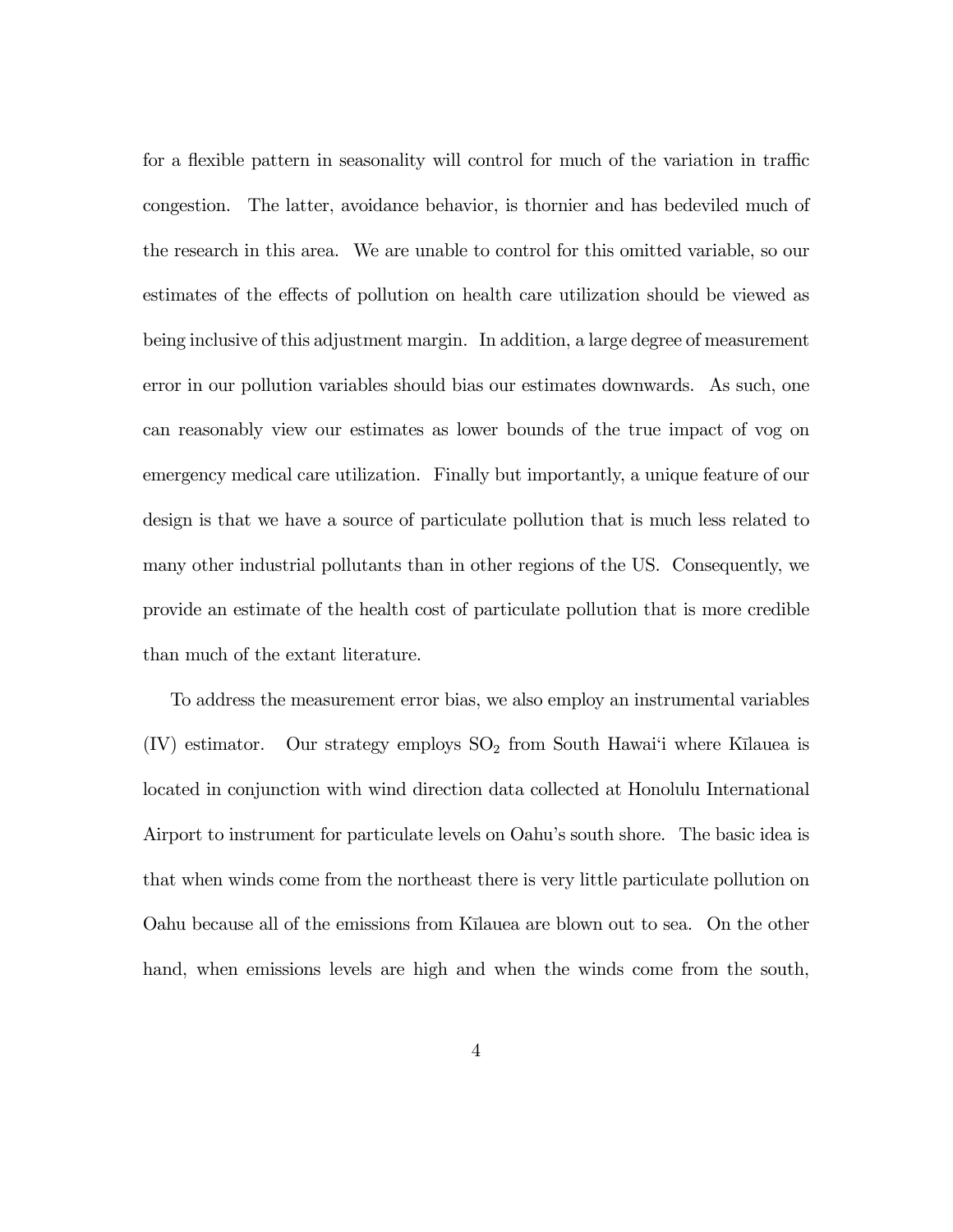particulate levels on Oahu are high. In this sense, our IV strategy is similar to Schlenker and Walker (2011) who use weather on the East Coast of the US as an IV for pollution levels on the West Coast.

Not a lot is known about the health impacts of volcanic emissions, although a few recent studies have focused on modern eruptions.<sup>1</sup> In a study of Miyakejima island in Japan, Ishigami, Kikuchi, Iwasawa, Nishiwaki, Takebayashi, Tanaka, and Omae  $(2008)$  found a strong correlation between  $SO<sub>2</sub>$  concentrations and self-reported pulmonary effects (cough, sore throat, and breathlessness). Kilauea itself has been the focus of a number of recent epidemiological studies. Prior to the 2008 escalation in emissions, nearby residents self-reported increased pulmonary, eye, and nasal problems relative to residents in areas unaffected by vog (Longo, Rossignol, and Green (2008); Longo (2009)). A strong correlation between vog and outpatient visits for pulmonary problems and headaches was found by Longo, Yang, Green, Crosby, and Crosby (2010). Longo (2013) uses a combination of self-reported ailments and inperson measurements (blood pressure and blood oxygen saturation) to document strong statistical correlations with exposure to vog. Half of the participants perceived that Kīlauea's intensified eruption had negatively affected their health, and

 $1$ In terms of historical eruptions, Durand and Grattan (2001) use health records from 1783 to document a correlation between pulmonary ailments and vog in Europe caused by the eruption of Laki volcano in Iceland.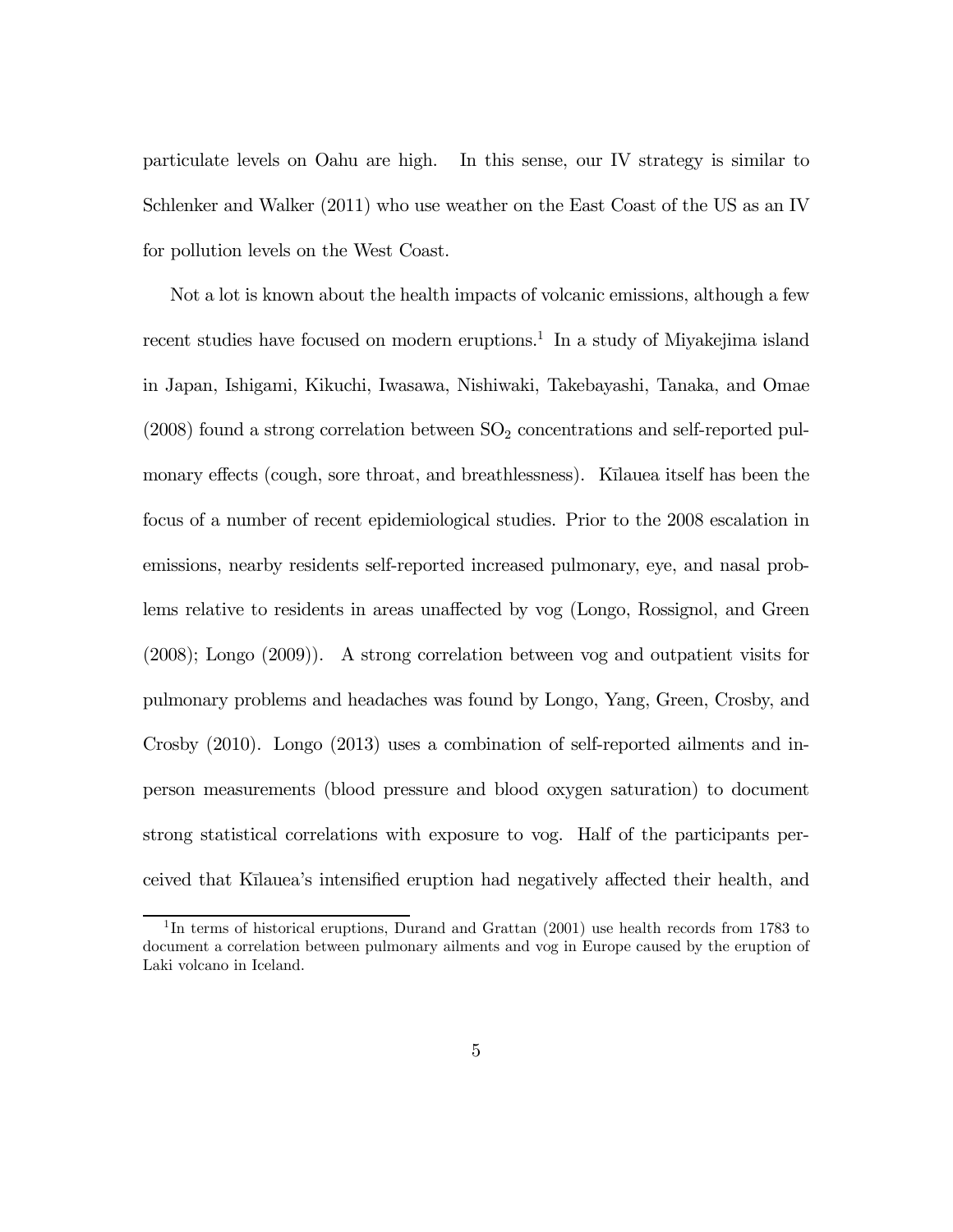relatively stronger magnitudes of health effects were associated with the higher exposure to vog since 2008. In a non-comparative study, Camara and Lagunzad (2011) report that patients who complain of eye irritation due to vog do have observable ocular symptoms. Still, it remains unclear whether increased volcanic emissions are causing health problems. In particular, selection bias and self-reporting errors make it difficult to infer causal evidence from previous epidemiological studies on Kīlauea.<sup>2</sup>

There is, of course, a much broader literature that attempts to estimate a causal relationship between industrial sources of pollutants and human health. Much of this literature has focused on the effects of  $SO<sub>2</sub>$  and particulate matter. Within economics, there has been an attempt to find "natural" or quasi-random sources of pollution variation in order to eliminate many of the biases present in epidemiological studies based on purely correlative evidence. Chay, Dobkin, and Greenstone (2003) use variation induced by the Clean Air Act in the 1970s to test for a link between particulate matter and adult mortality. Chay and Greenstone (2003) use the 1981-82 recession as a quasi-random source of variation in particulate matter to test for an impact on infant mortality. Neidell (2004) uses seasonal pollution variation within California to test for a link between air pollution and children's asthma hospital-

<sup>&</sup>lt;sup>2</sup>The leading scholar in this literature notes that her "cross-sectional epidemiologic design was susceptible to selection bias, misclassification, and measured associations not causality" (Longo 2013). In particular, the cross-sectional nature of the study may not eliminate unobserved confounding factors. Because we exploit variation in pollution from the volcano over time within a region, our research design does a more thorough job of eliminating these confounds.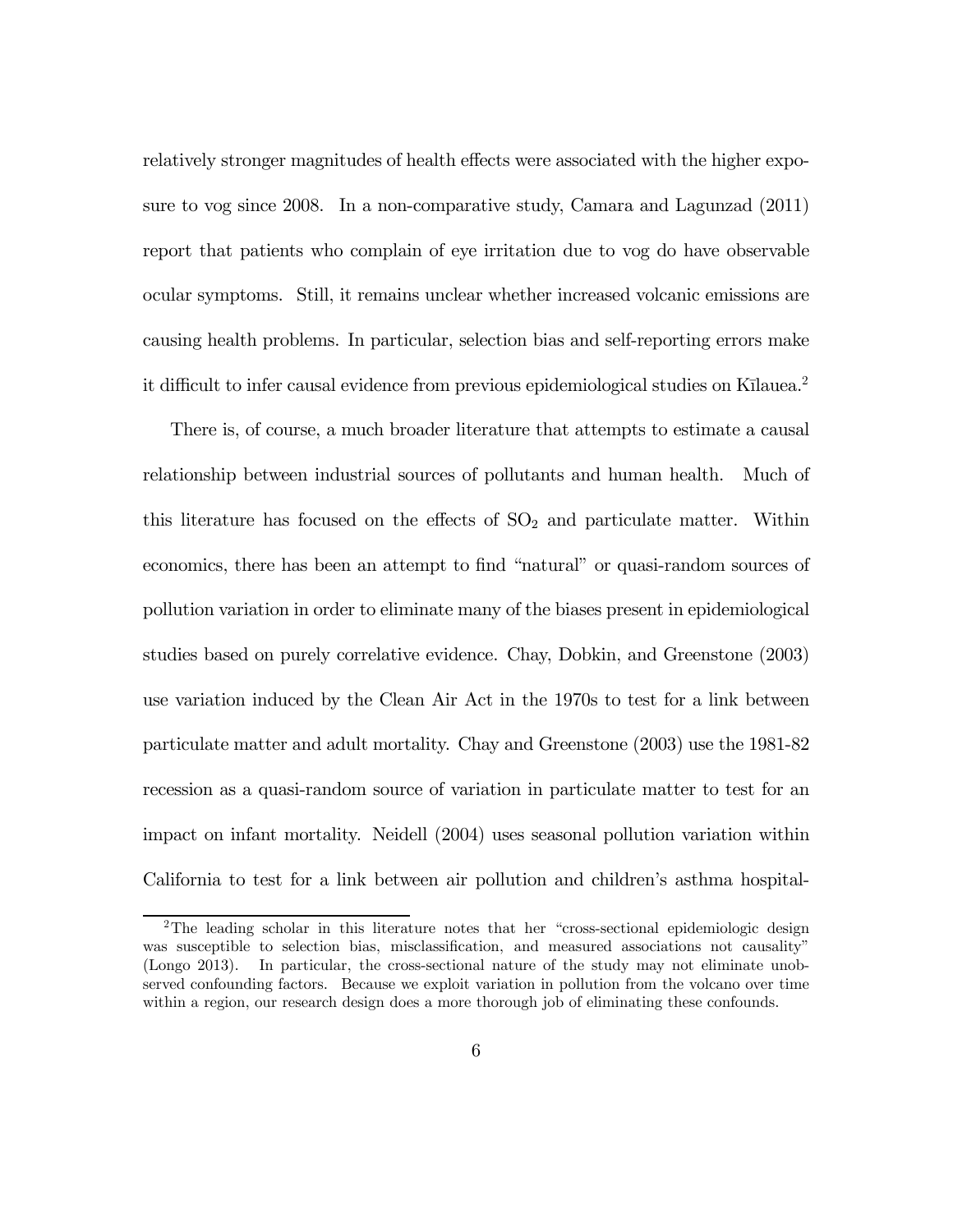izations. Moretti and Neidell (2011) use boat traffic in Los Angeles; Schlenker and Walker (2011) use airport traffic in California; Knittel, Miller, and Sanders (2011) use road traffic; and Currie and Walker (2011) use the introduction of toll roads as sources of quasi-exogenous pollution variation. Lleras-Muney (2010) uses forced changes in location due to military transfers to study the impact of pollution on children. Finally, Ghosh and Mukherji (2014) employ micro-data from India and use regional fixed effects regressions to identify the effects of pollution on children's health.

The contributions of this study to the existing literature are as follows. First, this is one of the only studies that exploits a source of pollution that is not man-made  $(e.g., from cars, airplanes, factories).$ <sup>3</sup> Second, we use more accurate data on the costs of hospitalization than much of the other literature, and, particularly, we do not rely on imputations to construct cost measures. Third, the variation in many of the pollution measures in our data on a day-to-day basis is much greater than in previous work. Fourth (as discussed earlier), much of the epidemiological work on the health consequences of vog relies on a single cross-section of largely self-reported data in which cross-sectional omitted variables are apt to be confounds, whereas we use a regional panel that can eliminate cross-sectional confounds and objective

 $3$ An exception is Jayachandran (2009) who uses forest fires.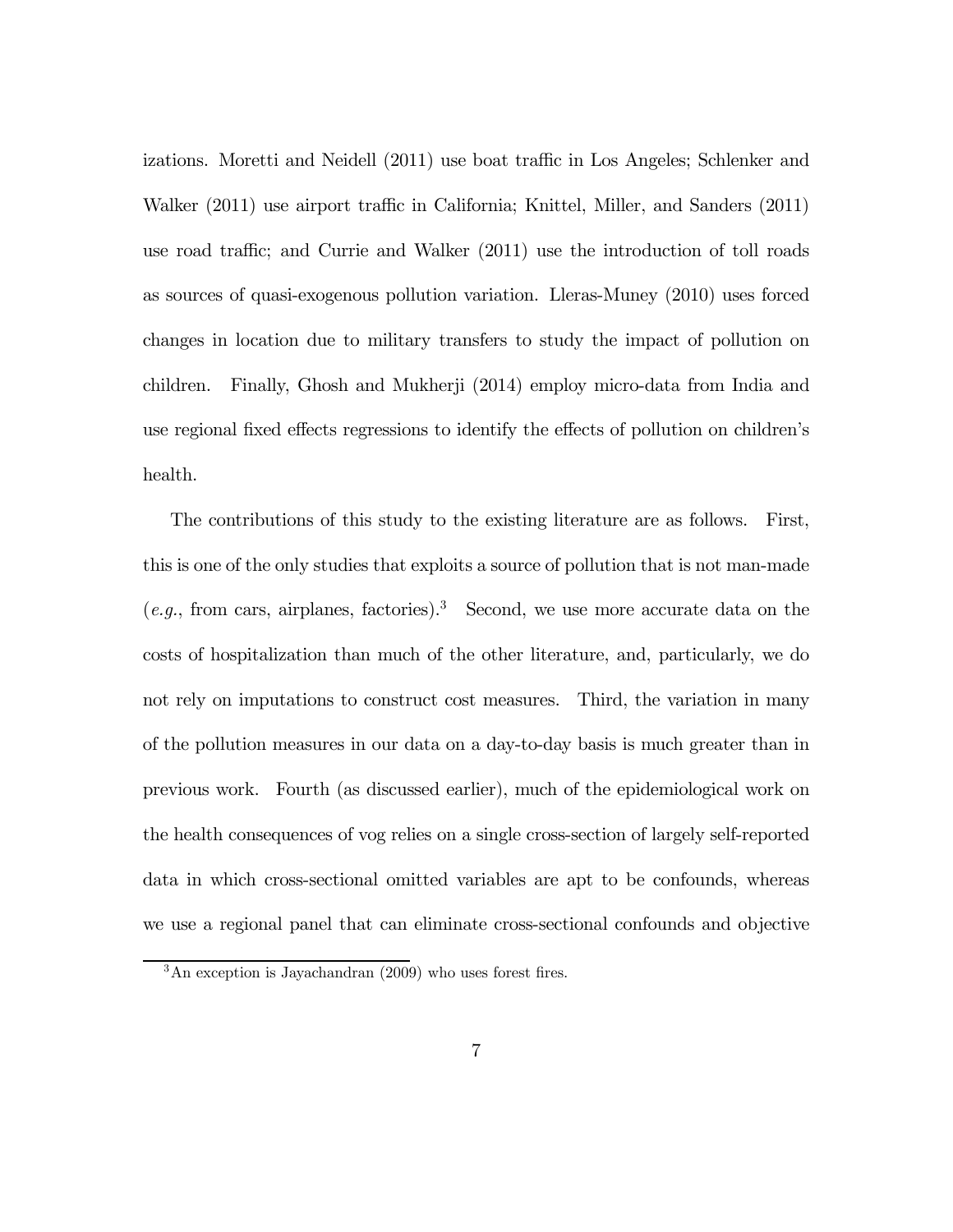health outcomes from a registry of hospitals in the state of Hawai'i. Moreover, because we rely on high frequency (daily) variation in pollution within a region, any potential confound in our study would have to vary on a daily basis in lock-step with air quality within a region; few omitted variables do this. Finally, the results in this paper stem almost entirely from particulate matter and no other industrial pollutant. As such, we are quite confident that we have clean estimates of the pure effect of particulate matter. In most other studies, particulates and other pollutants are accompanied by many other industrial pollutants, so these studies have difficulty disentangling the effects of one pollutant from another.

We find strong effects of particulate pollution on emergency room (ER) admissions for pulmonary-related reasons. In particular, we find that a one standard deviation increase in particulate matter on a given day is associated with between 2 and 3% additional ER charges when we use our OLS estimates. Our IV estimates imply a much larger effect, between 20 and 30%. The OLS findings are similar to that of Ghosh and Mukherji (2014), who also find a strong association between particulates and respiratory ailments. Like Ghosh and Mukherji (2014), we also find strong effects among the very young. We do not find any effects of particulate pollution on cardiovascular-related or fracture-related admissions, of which the latter is our placebo.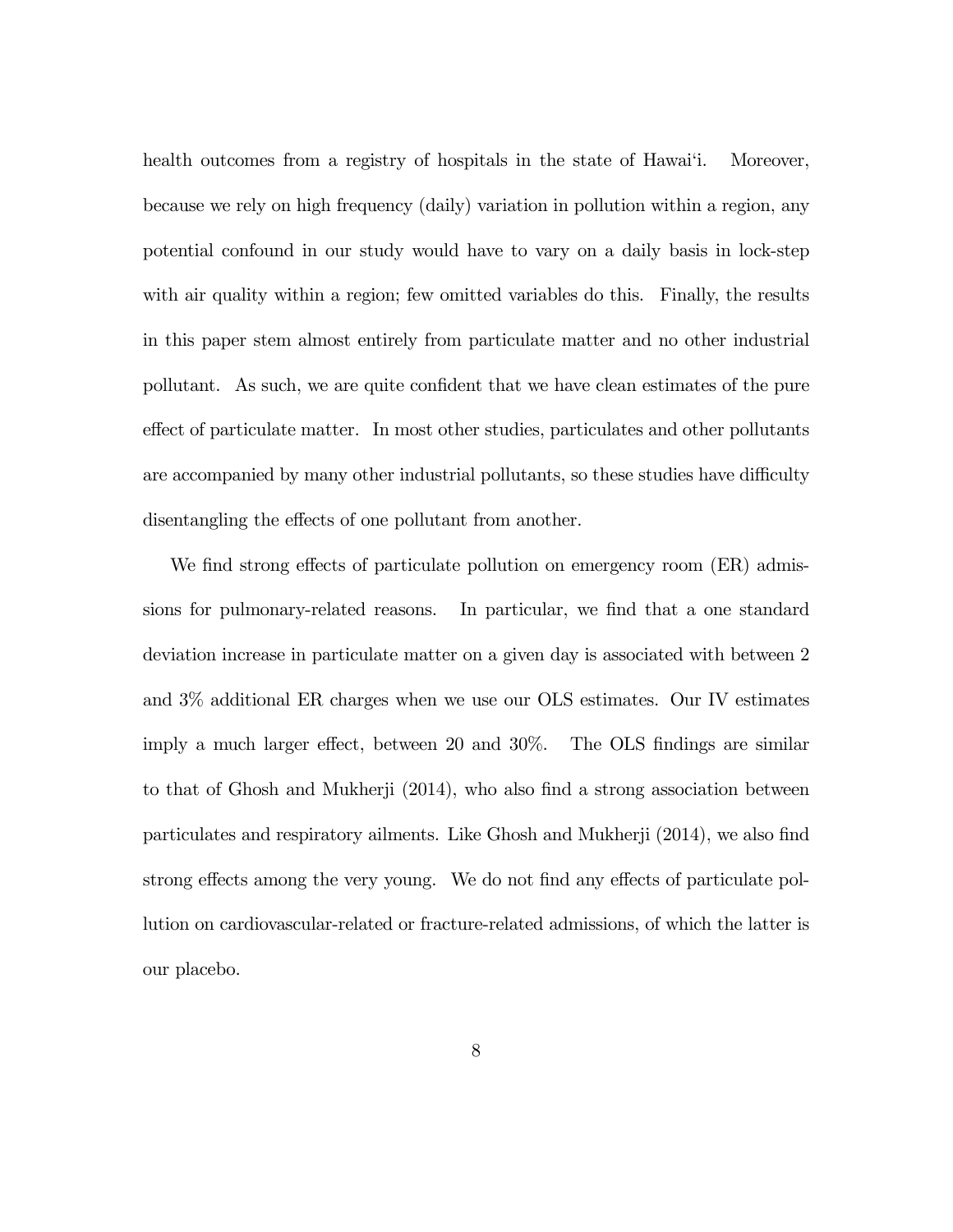Interestingly, we have not uncovered any effects for  $SO_2$ . We suspect that this is the case because the concentrations of  $SO<sub>2</sub>$  pollution are only in violation of EPA standards near Kīlauea in the southern and eastern part of the island of Hawai'i. The population density here is quite small and, while it is entirely reasonable to suspect that  $SO<sub>2</sub>$  does have pernicious effects on this island, we cannot detect any such effects in these regions perhaps due to small sample sizes and lower ER utilization in these areas.<sup>4</sup> For the remainder of the islands,  $SO_2$  pollution is far below EPA standards and so it is not surprising that we do not find any effects in the more populated regions. It appears that the main effect of  $SO<sub>2</sub>$  on health is the particulate matter that it eventually forms.

The balance of this paper is organized as follows. In the next section, we give some further background on the volcano and describe our data. We then describe our methods. After that, we summarize our results. Finally, we conclude.

### 2 Background and Data

Kīlauea's current eruption period began in 1983 and occasionally disrupts life on the island of Hawai'i and across the state. Lava flows displaced some residents in 1990 and started to displace a small number of residents in late 2014. Prior to this, the

<sup>4</sup>These results are not reported but are available upon request.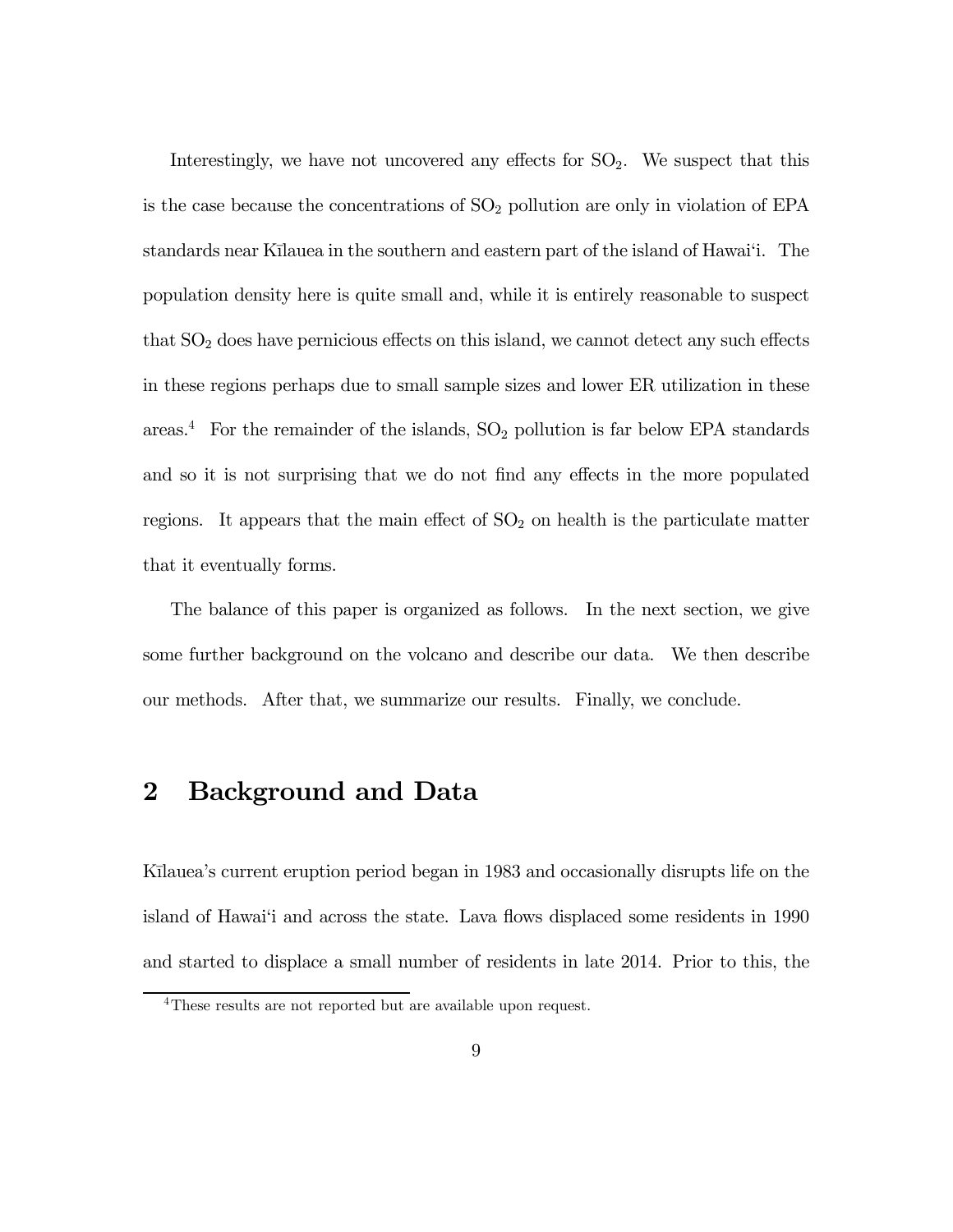lava flows served mainly as a tourist attraction. The primary impact of the volcano on human activity has been intermittent but severe deteriorations in air quality. Kīlauea emits water vapor, carbon dioxide, and sulfur dioxide. Sulfur dioxide or  $SO<sub>2</sub>$  poses a serious threat to human health and is also a common industrial pollutant. Moreover,  $SO<sub>2</sub>$  eventually turns into particulate matter which is also another harmful pollutant.

There are currently two main sources of air pollution on Kilauea: the summit itself and a hole in the "East Rift Zone" on the side of the volcano. Since March 12, 2008, there has been a dramatic increase in emissions from Kīlauea: a new vent opened inside the summit, and average emissions have increased threefold, breaking all previous emissions records. Currently, emissions fluctuate on a daily basis between 500 and 1,500 tons of  $SO<sub>2</sub>$  per day. As a reference point, the Environmental Protection Agency's safety standard for industrial pollution is  $0.25$  tons of  $SO<sub>2</sub>$  per day from a single source (Gibson 2001). Depending on volcanic activity, rainfall, and prevailing wind conditions, there can be vast daily differences in the actual amount of  $SO<sub>2</sub>$  present near the summit and surrounding areas, ranging from near pristine air quality to levels that far exceed guidelines set by the EPA.

Volcanic pollution, or vog, is composed of different gases and aerosols, and the composition typically depends on proximity to the volcano. Near Kīlauea's active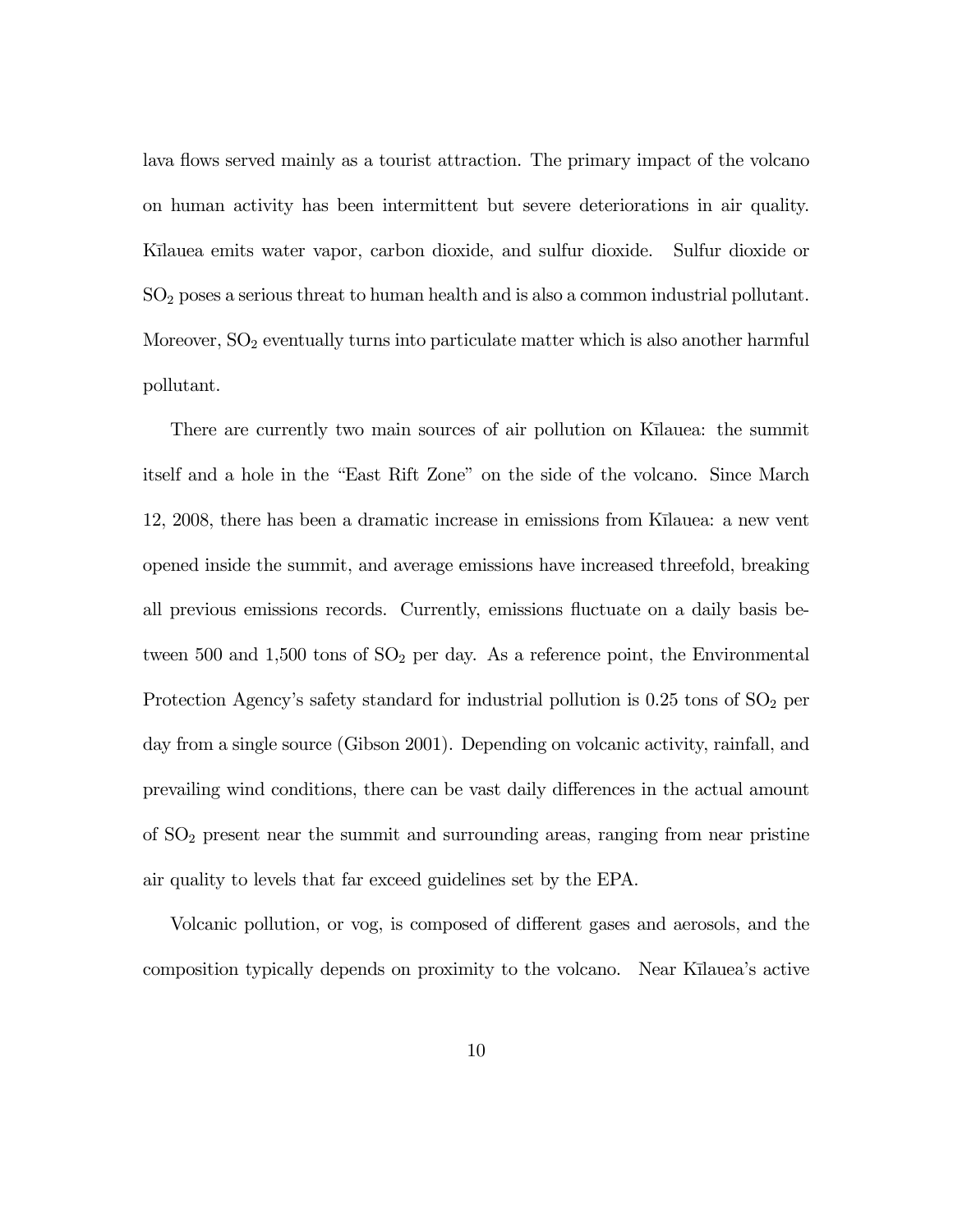vents, vog consists mostly of  $SO_2$  gas. Over time,  $SO_2$  gas oxidizes to sulfate particles through various chemical and atmospheric processes, producing hazy conditions (particulate pollution). Thus, farther away from the volcano (along the Kona coast on the west side of Hawai'i Island and on other Hawai'ian islands), vog is essentially small particulate matter (sulfuric acid and other sulfate compounds) and no longer contains high levels of  $SO_2$ . Particulate matter is one of the most common forms of air pollution in the United States and across the world. In summary, the volcano has the potential to produce high levels of  $SO<sub>2</sub>$  pollution near the volcano and high levels of particulate pollution anywhere in the state of Hawai'i.

We employ data from two sources. First, we obtained data on ER admissions and charges in Hawai'i from the Hawai'i Health Information Corporation (HHIC). Second, we obtained data from the Hawai'i Department of Health (DOH) on air quality from thirteen monitoring stations in the state.

The ER data include admissions information for all cardiovascular and pulmonary diagnosis-related groups, as well as all admissions for fractures and dislocations of bones other than the pelvis, femur, or back. Fractures are designed to serve as a placebo, as they should be unaffected by air pollution. The data span the period January 1, 2000 to December 31, 2012. These data include information on the date and cause of admission as well as the total amount charged for patient care. In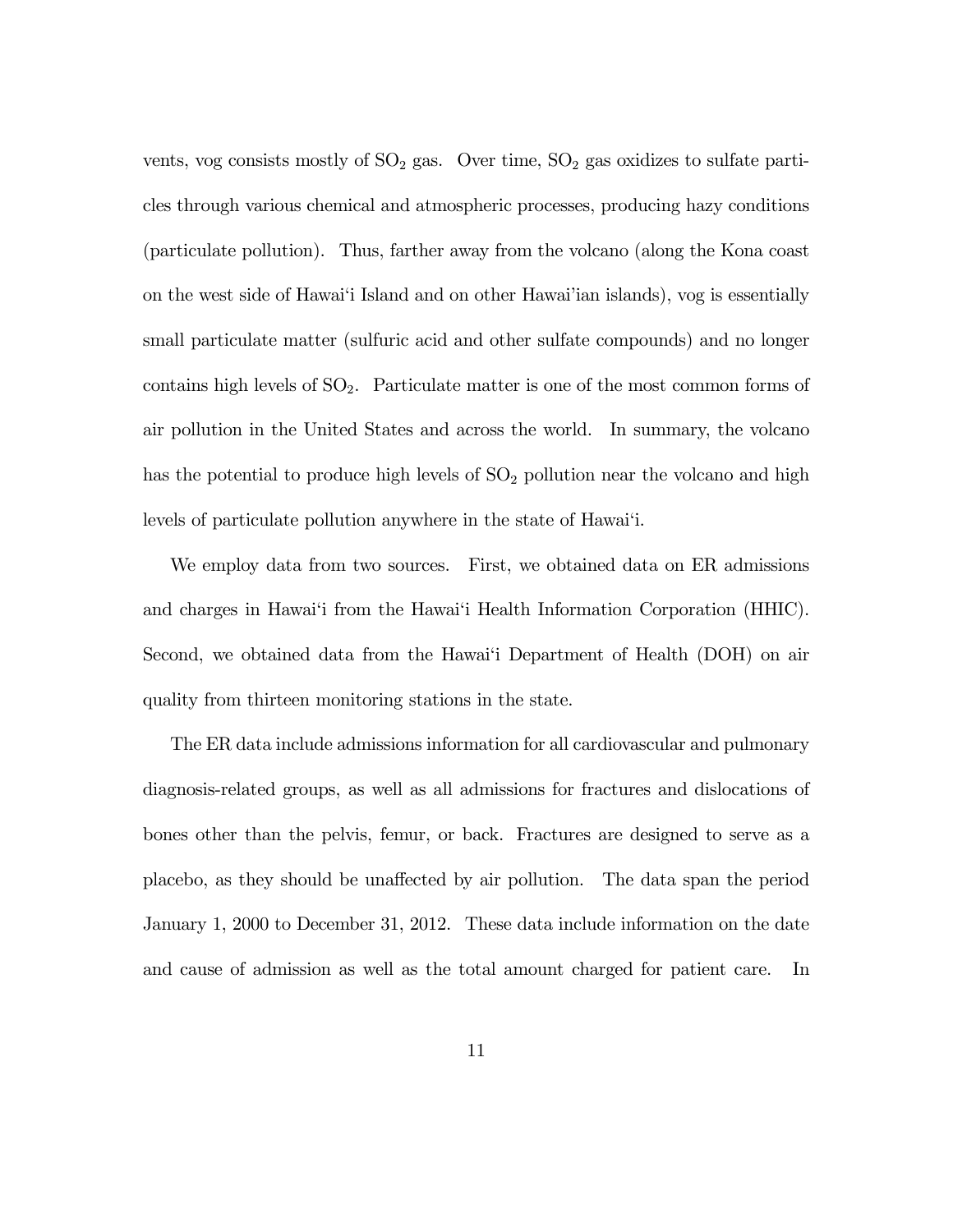addition, we know the age and gender of the patient. We also have information on a broadly defined location of residence. In particular, HHIC reports the residence of location as an "SES community," which is a collection of several ZIP codes. We show the SES communities on the islands of  $O^{\prime}$ ahu, Hawai'i, Maui, Lāna'i, Moloka'i and Kaua'i in Figure 1.

To put the data in a format suitable for regression analysis, we collapsed the data by day, cause of admission, and SES community to obtain the total number of admissions and total ER charges on a given day, in a given location, and for a given cause (i.e., pulmonary, cardiovascular, or fractures). Once again, it is important to note that the location information corresponds to the patient's residence and not the location of the ER to which he or she was admitted. We did this because we believed that it would give us a more precise measure of exposure once we merged in the pollution data.

We use measurements of the following pollutants: particulates 2.5 and 10 micrometers in diameter (PM2.5 and PM10)<sup>5</sup> and  $SO_2$ . All measurements for  $SO_2$  are in parts per billion (ppb), and particulates are measured in micrograms per cubic meter  $(\mu g/m3)$ . For particulates, two measures were available: an hourly and a

<sup>&</sup>lt;sup>5</sup>To be more precise, PM2.5 (PM10) is the mass per cubic meter of particles passing through the inlet of a size selective sampler with a transmission efficiency of 50% at an aerodynamic diameter of 2.5 (10) micrometers.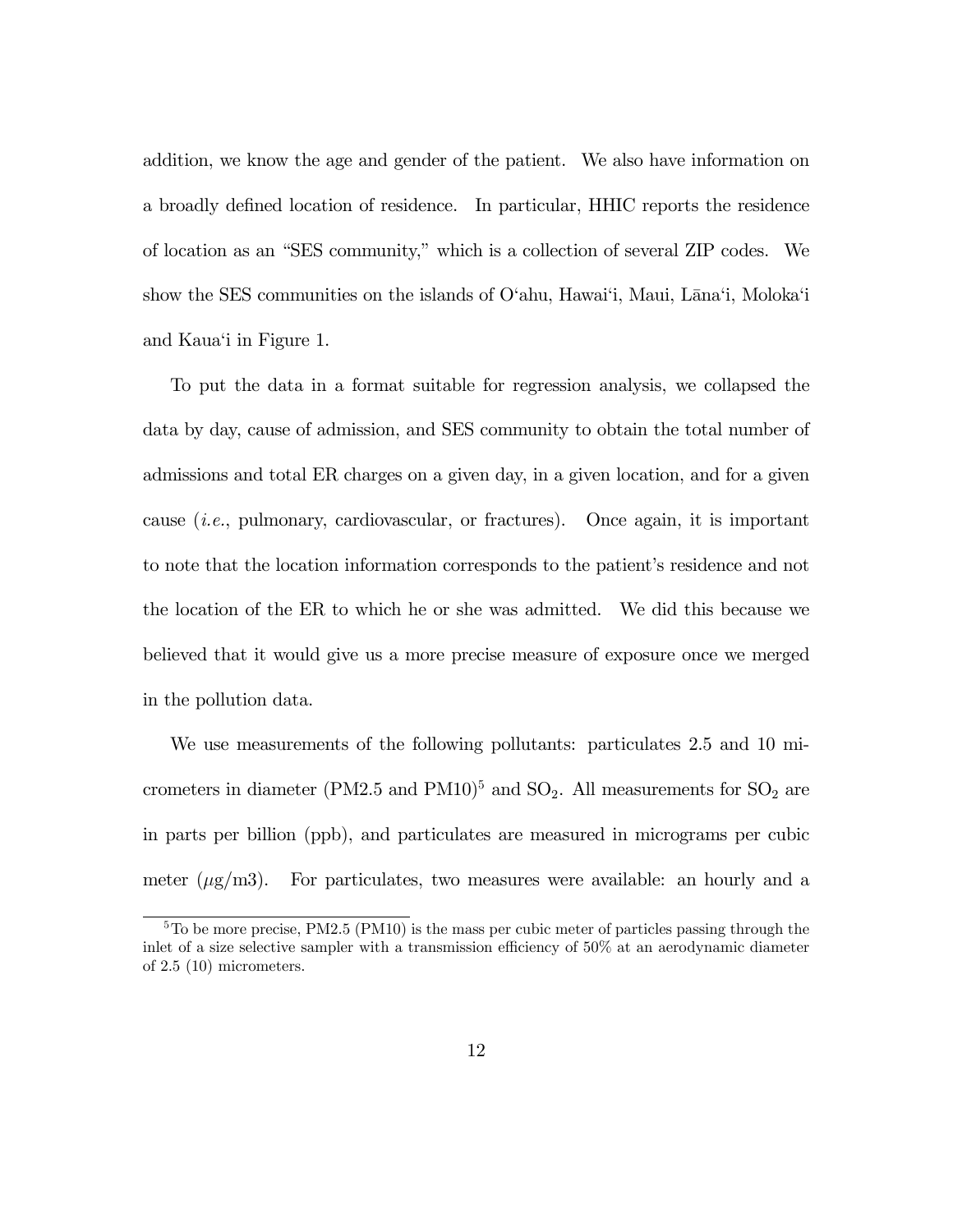24-hour average computed by the  $DOH<sup>6</sup>$  Using the hourly measures, we computed our own 24-hour averages, which were arithmetic averages taken over 24 hourly measures. Most of the time, either the one hour or the 24-hour measure was available, but rarely were both available on the same day. When they were, we averaged the two. For our empirical results, we spliced the two time series of particulates (*e.g.*) the 24 hour averages provided by the DOH and taken from our own calculations) together and took averages when appropriate so we could have as large of a sample as possible for our regression analysis. The measurements of  $SO<sub>2</sub>$  were taken on an hourly basis; to compute summary measures for a given day, we computed means for that day.

To merge the air quality data into the ER admissions data, we used the following process. First, we computed the exact longitude and latitude of the monitoring station to determine in which ZIP code the station resided. Next, we determined the SES community in which the station's ZIP code resided. If an SES community contained numerous monitoring stations, then we computed means for all the monitoring stations on a given day in a given SES community. Table 1 displays the mapping between the monitoring stations and the SES communities. We did not

 $6$ The DOH did not simply compute an arithmetic average of hourly measurements as we did. Unfortunately, even after corresponding with the DOH, it is still not clear to us how their 24-hour averages were computed.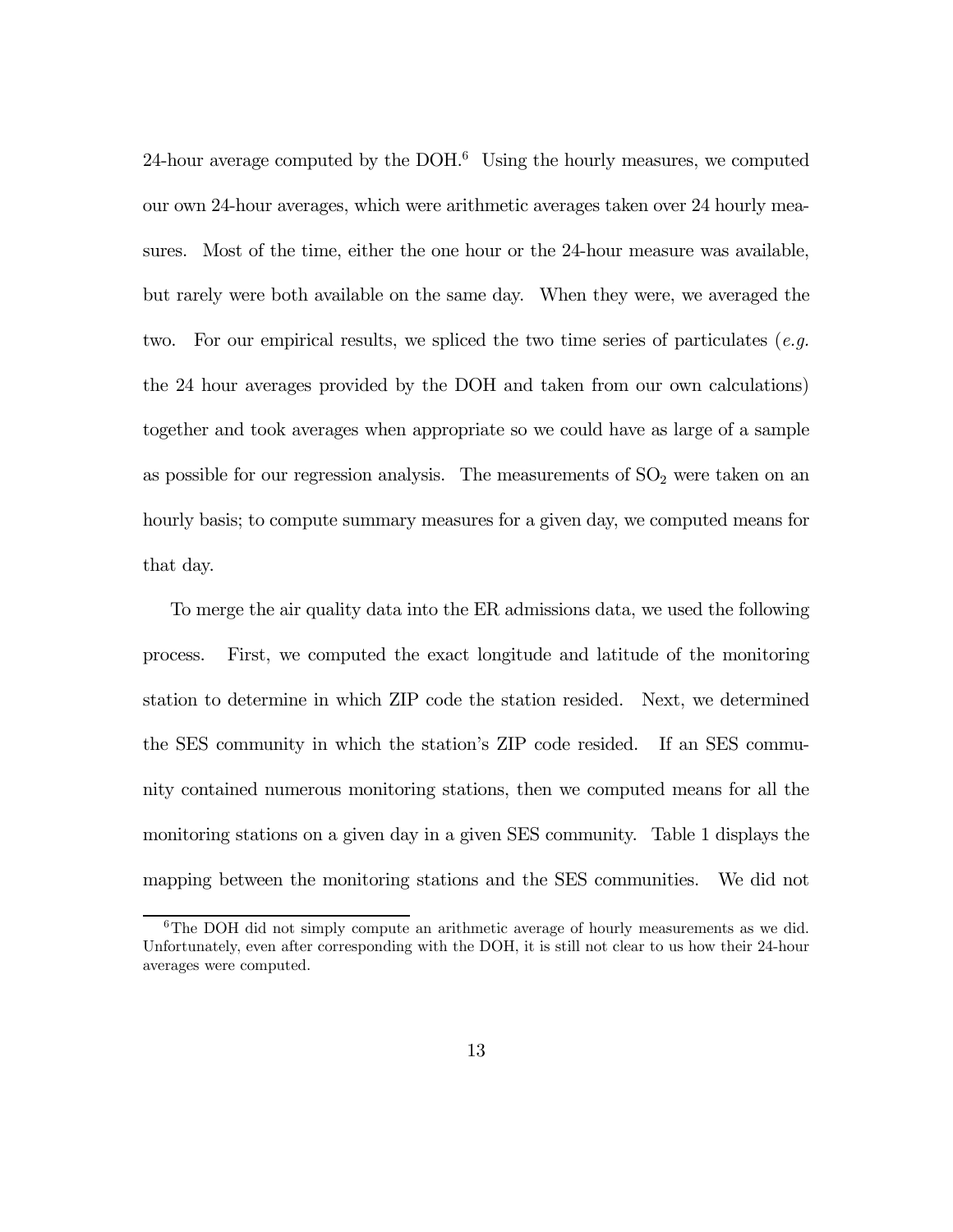use data from SES communities that had no monitoring stations. In total, we used data from nine SES communities.

Unfortunately, we do not have complete time series for pollutants for all nine SES communities. By far, we have the most comprehensive information for PM2.5 and, to a lesser extent,  $SO_2$ . We report summary statistics for the pollutants in Table  $2^7$ .

In Figures 2 through 4, we present graphs of the time series for each of the pollutants that we consider by SES community. For each pollutant, we include a horizontal line corresponding to the National Ambient Air Quality Standards (NAAQS) for that pollutant. We use 24-hour averages of 35  $\mu g/m3$  for PM2.5 and 150  $\mu g/m3$ for PM10. We used the one-hour average of 75 ppb for  $\text{SO}_2$ .<sup>8</sup>

On the whole, Figures 2 through 4 indicate periods of poor air quality in particular regions. Looking at PM2.5 in Figure 2, we see violations of NAAQS in 'Aiea/Pearl City, Central Honolulu, 'Ewa, Hilo/North Hawai'i, Kona, West/Central Maui, and South Hawai'i. The noticeable spike in PM2.5 in 2007 in West/Central Maui was caused by a large brush fire. Hilo/North Hawai'i, Kona, and South Hawai'i are all on the island of Hawai'i, which generally appears to have poor air quality. We do not see any violations of NAAQS for PM10, although this is not recorded on the island of Hawai'i. However, in Figure 4, we see that  $SO<sub>2</sub>$  levels are very high

<sup>&</sup>lt;sup>7</sup>For both the pollution and ER data, we trimmed the top and bottom  $1\%$  from the tails. 8For information on particulates, see http://www.epa.gov/air/criteria.html.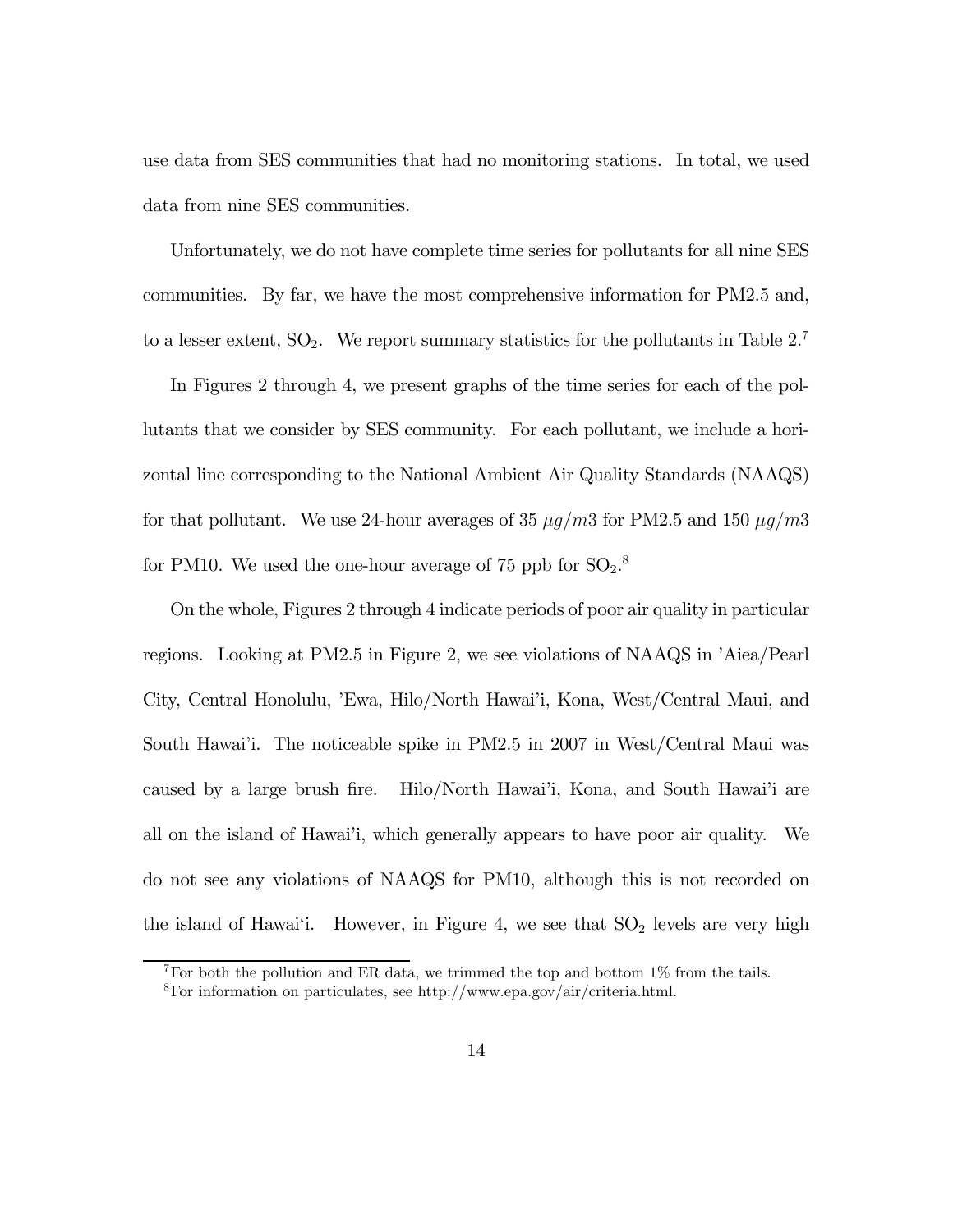in Hilo/North Hawai'i, South Hawai'i and, to a lesser extent, in Kona; there are violations of NAAQS in the first two of these regions.<sup>9</sup> These trends make sense in that  $SO<sub>2</sub>$  emissions should be highest near the volcano and then dissipate with distance.  $SO<sub>2</sub>$  reacts with other chemicals in the air to produce particulate pollution. This mixes with other volcanic particulates to form vog, and this smog-like substance can be carried farther across the Hawai'ian islands, depending on the wind direction.

For our instrumental variables results, we employ data on wind direction collected by the National Oceanic and Atmospheric Association from their weather station at Honolulu International Airport. These data are reported in degrees with zero corresponding to the winds coming from due north. We summarize these data in the histogram in Figure 5. As can be seen, the winds primarily come from the northeast. In fact, the mean wind direction is 92.3 degrees and the median is 70 degrees. However, we do see a cluster of data between 120 and 180 which reflects that occasionally the winds do come to Oahu from the south. When this happens, the volcanic emissions from Kūlauea are blown to the island of Oahu, not out to sea.

We conclude this section by reporting summary statistics from the HHIC data for all the SES Communities for which we have air quality information in Table 3. An

<sup>&</sup>lt;sup>9</sup>The state of Hawai'i's only coal-fired power plant is located in the 'Ewa SES. This is a small plant (roughly a quarter the size of the average coal plant on the mainland), and prevailing winds blow its emissions directly offshore. The plant appears to have no effect on  $SO<sub>2</sub>$  levels in 'Ewa.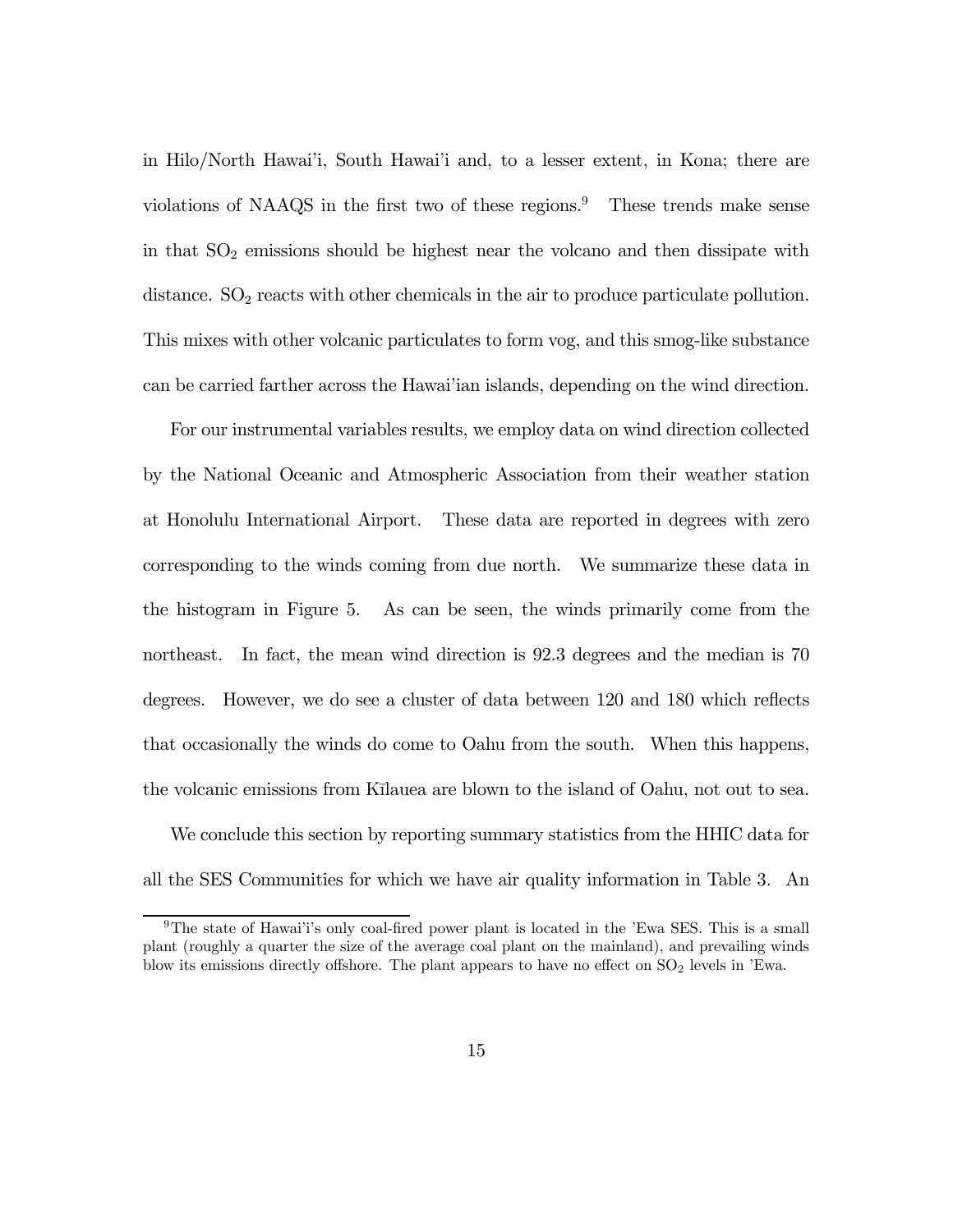observation is an SES community/day. For all the SES communities we consider, we see that, on an average day, there were 3.73 admissions for cardiovascular reasons, 4.62 admissions for pulmonary reasons, and 1.84 admissions for fractures in a given region. Total charges for cardiovascular-related admissions are \$4708.40 per day, whereas pulmonary-related admissions cost a total of \$3831.10. Finally, note that these amounts correspond to what the provider charged, not what it received, which, unfortunately, is not available from HHIC.

### 3 Methods

We employ two approaches to estimate the impact of volcanic emissions on ER utilization. The first is to simply estimate a linear regression of clinical outcomes onto our pollution measures while controlling for a flexible pattern of seasonality which we estimate via OLS. The second is an IV approach in which we leverage data on volcanic emissions and wind direction to instrument for particulate pollution. Throughout, we adopt the notation that  $t$  is the time period and  $r$  is the region. In addition, we let  $d$  denote the day of the week,  $m$  denote month, and  $y$  denote year corresponding to time period  $t$ .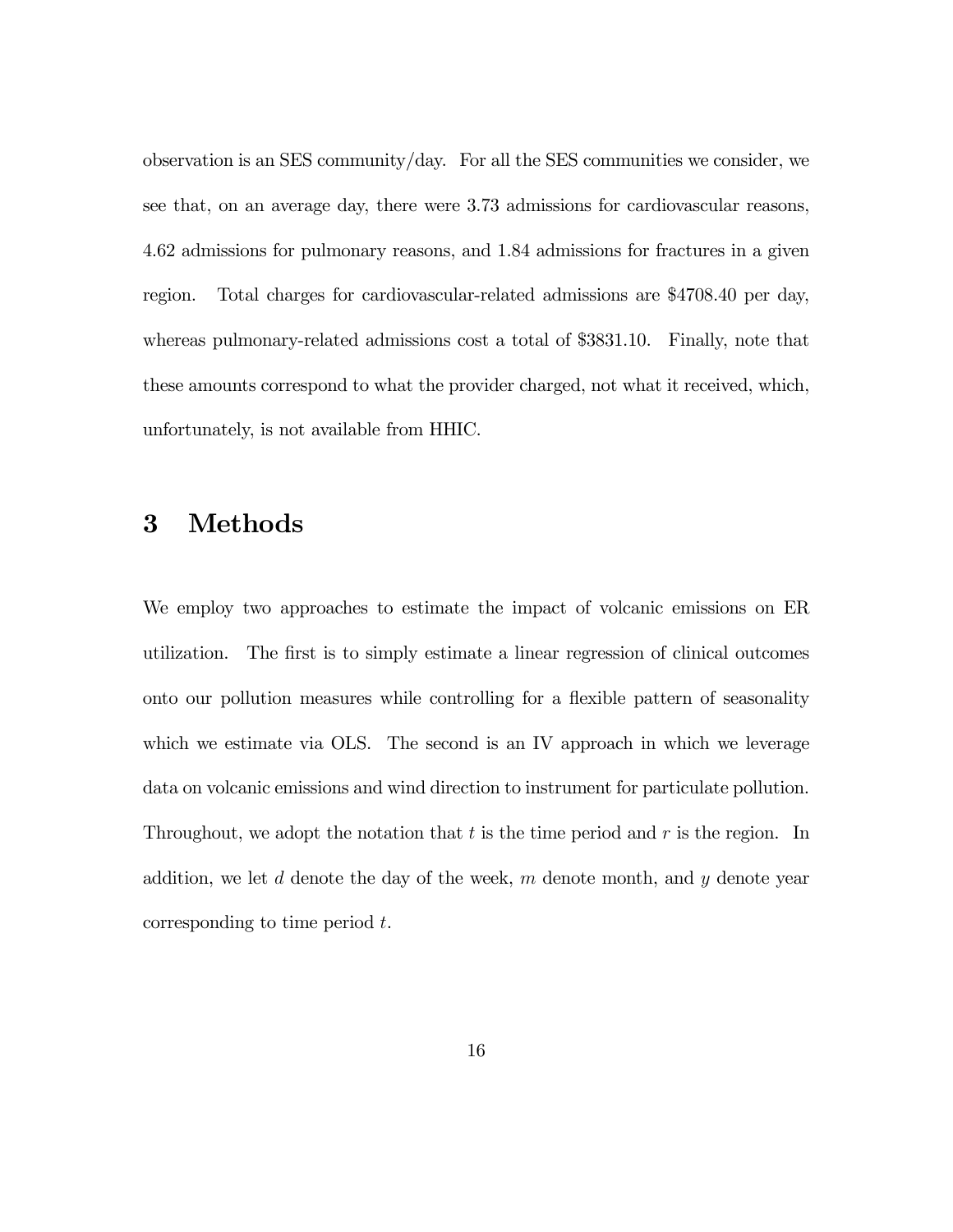First, we consider the following parsimonious empirical model:

$$
outcome_{tr} = \beta_q(L) p_{tr} + \alpha_d + \alpha_m + \alpha_y + \alpha_r + \varepsilon_{tr}
$$
\n(1)

where *outcome*<sub>tr</sub> is either ER admissions or charges and  $p_{tr}$  is a measure of air quality for a given day in a given region.<sup>10</sup> The next three terms are day, month, and year dummies. The parameter,  $\alpha_r$ , is a region dummy. The final term is the residual. The term  $\beta_q(L)$  is a lag polynomial of order q, which we will use to test for dynamic effects of pollution on health outcomes.

OLS estimation of equation (1) has the advantage that it is efficient and utilizes all the available data (our IV approach does not as the reader will see). On the other hand, OLS estimation of  $\beta_q(L)$  will be biased downwards due to a large degree of measurement error in our pollution measurements. Our IV estimates will correct this and any possible lingering biases from omitted variables.

Next, for our instrumental variables regression, we use  $SO<sub>2</sub>$  emissions from Kīlauea as an instrument for particulate pollution on Oahu. Our proxy of  $SO<sub>2</sub>$  emissions is the measurement of  $SO<sub>2</sub>$  levels from the South Hawaii monitoring stations discussed

<sup>10</sup>We use the counts of total admissions and not rates as the dependent variable for several reasons. First, accurate population numbers are not available between census years. Second, regional fixed effects will account for cross-sectional differences in the population. Third, year fixed effects account for population changes over time.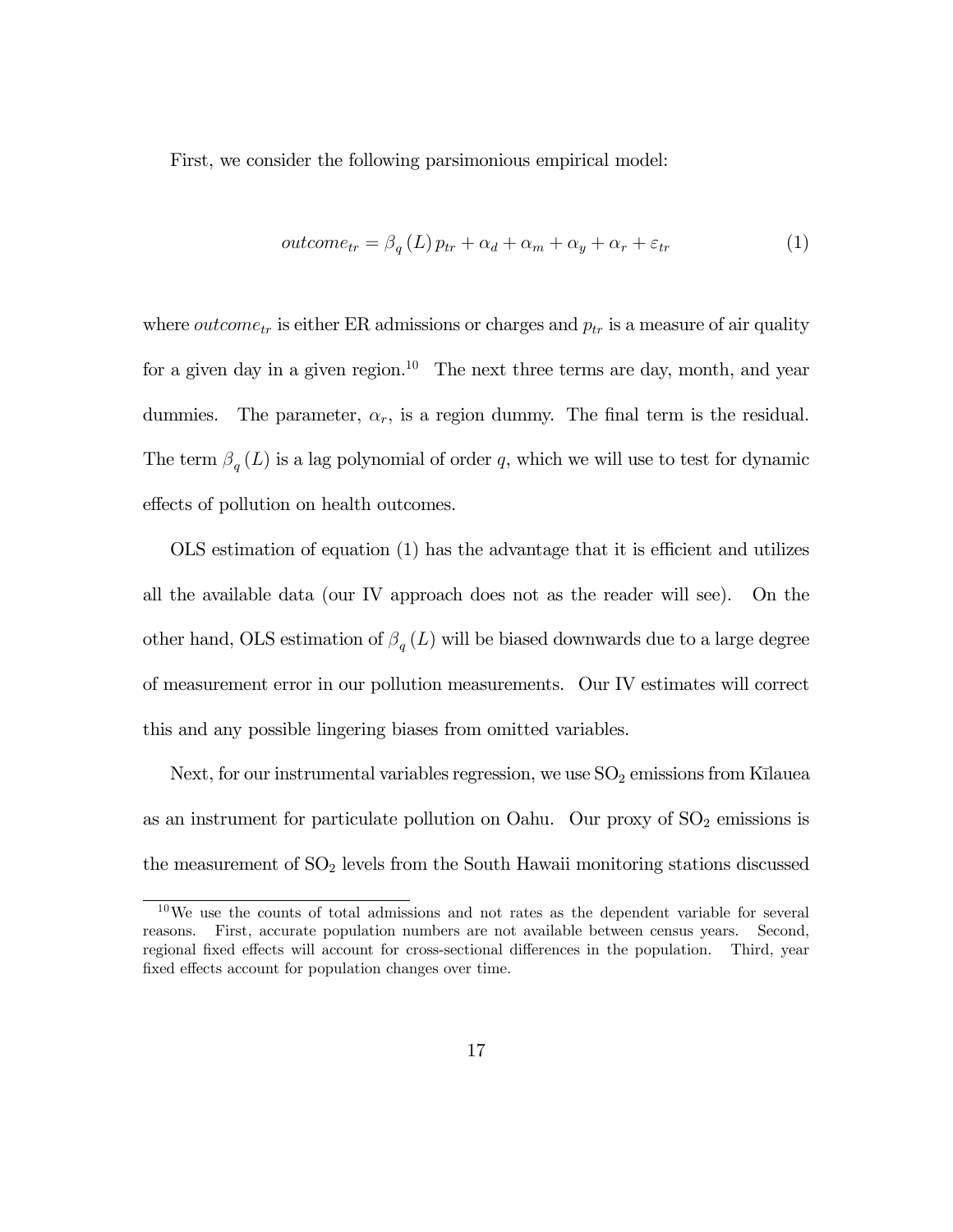in the previous section from the Hawai'i DOH.<sup>11</sup> We would argue that  $SO_2$  levels in South Hawaii are unrelated to most causes of particulate pollution on Oahu other than, of course, vog. In addition, we exploit the fact that most of the time trade winds from the northeast blow the volcanic emissions out to sea and so, on days, with trade winds, there is very little vog. However, on occasion, the winds reverse direction and come from the south and this blows the vog towards the island of Oahu.

Accordingly, our IV approach works as follows. The first stage is

$$
PART_{tr} = \gamma_r + \gamma_1 SO2_t + \gamma_2 WIND_t + \gamma_3 SO2_t * WIND_t + e_{tr}
$$
 (2)

where  $PART_{tr}$  is the particulate level (either PM10 or PM2.5) in any of the regions on Oahu at time t,  $SO_2$  is the  $SO_2$  level at time t in South Hawai'i,  $WIND_t$  is the direction of the wind at Honolulu International Airport and  $\gamma_r$  is a regional fixed effect. Wind direction is measured in degrees and so takes on values between 0 and 359 with 0 corresponding to winds coming from the north. We do not include

<sup>&</sup>lt;sup>11</sup>There is also data from the US Geological Survey but these data are very incomplete so we do not use them in our IV regressions. For example, the measurements of  $E_t$  are very intermittent, and thus, even if it were a valid instrument, IV estimates would lower the sample size substantially. Furthermore, sampling of volcanic emissions is endogenously determined by the US Geological Survey. During periods of elevated  $SO<sub>2</sub>$  emissions, the USGS tries to measure emission rates more frequently (often daily). When emissions are lower, the USGS chooses not to measure emissions every day and will often wait for weeks before taking a new measurement. Also, the device the USGS uses to measure emissions (a mini-UV spectrometer) only works when certain weather conditions exist (steady winds with little to no rain).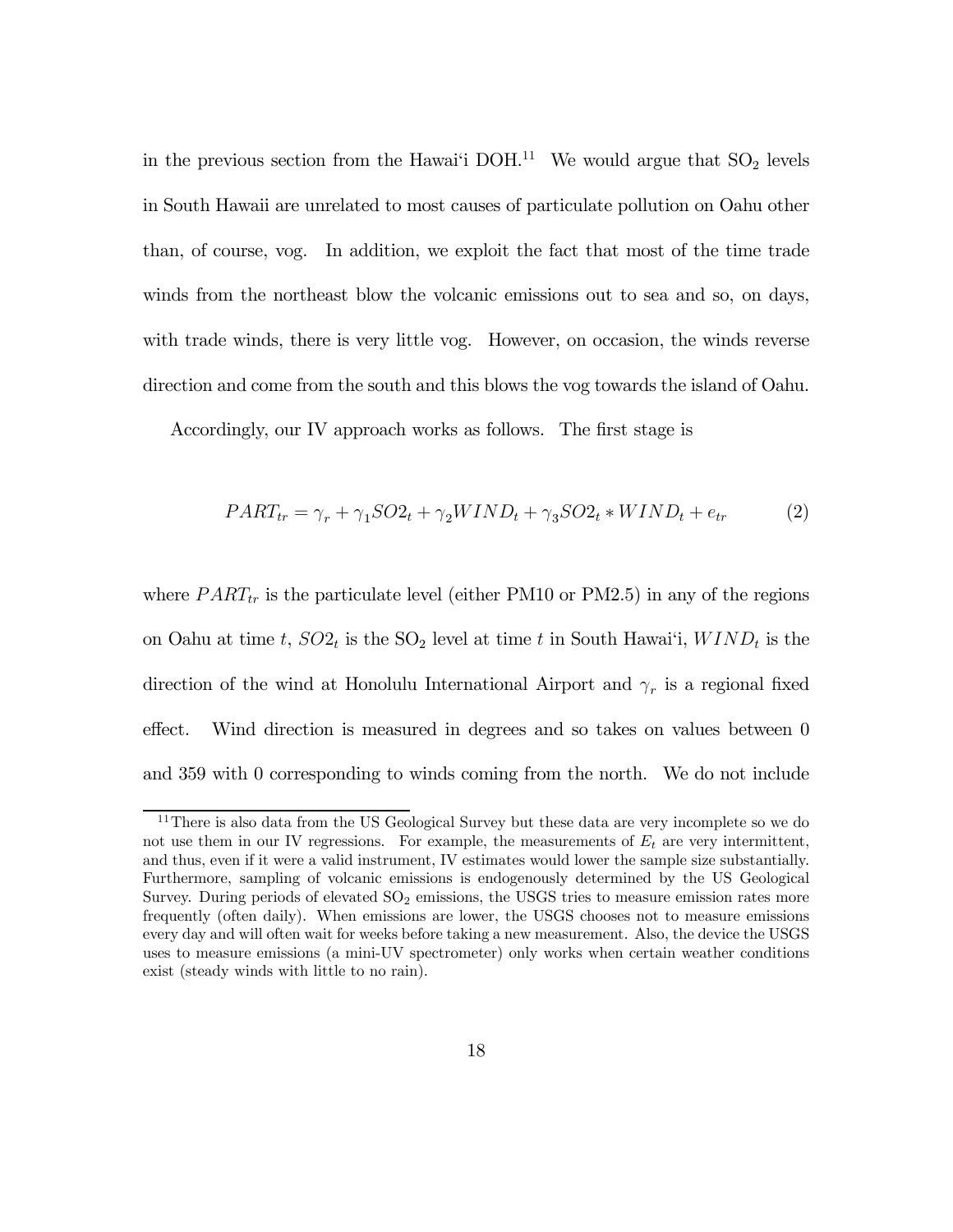any seasonality controls since there are no systematic seasonal patterns in volcanic emissions that are also correlated with ER utilization and inclusion of these would greatly weaken the explanatory power of the instruments. In the second stage, we then estimate

$$
outcome_{tr} = \beta P \widehat{A} \widehat{RT}_{tr} + \alpha_r + \varepsilon_{tr}
$$
\n(3)

using only ER utilization data from Oahu.

There is an important caveat to our results, which is that our OLS and IV estimates include any sort of adaptation that may have taken place. If, for example, people were more likely to stay indoors on days when the air quality was poor, this most likely would dampen the estimated effects of pollution on health outcomes. In this sense, our estimates could be viewed as lower bounds on the effects of pollution on ER admissions if one were to fully control for adaptation.

To compute the standard errors, we will rely on an asymptotic distribution for large  $T$  but a fixed number of regions. For a discussion of such an estimator, we refer the reader to Arellano (2003), p.19. The main reason for this approach is that we have many more days in our data than regions. In addition, the large- $T$  fixed effects estimator allows for arbitrary cross-sectional correlation in pollution since it does not rely on cross-sectional asymptotics at all. However, large- $T$  asymptotics require an investigation of the time series properties of the residual, and if any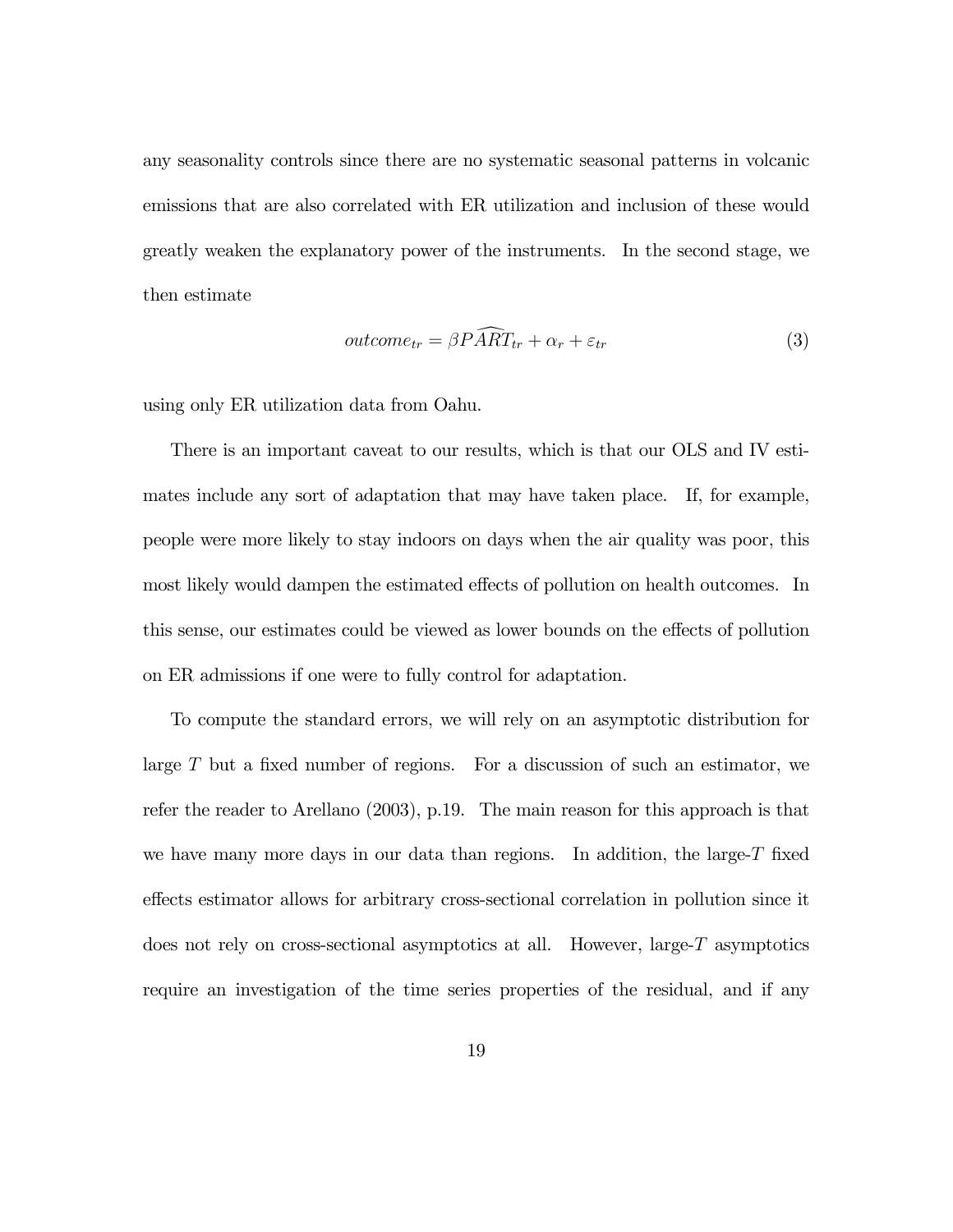serial correlation is present, Newey-West standard errors must be used for consistent estimation of the covariance matrix. We used ten lags for the Newey-West standard errors, although the standard errors with only one lag were very similar, indicating that ten lags is most likely more than adequate.<sup>12</sup> These standard errors allow for arbitrary correlations in residuals across the Hawaiian islands on a given day and serial correlation in the residuals for up to ten days.

### 4 Volcanic Emissions and Pollution

In this section, we establish a connection between  $SO_2$  emissions as measured in  $\frac{1}{\cos(\frac{1}{\cos(\frac{1}{\cos(\frac{1}{\cos(\frac{1}{\cos(\frac{1}{\cos(\frac{1}{\cos(\frac{1}{\cos(1)}\cos(\frac{1}{\cos(1)}\cos(1)}{\cos(1)}\cos(1))))}}{1-\cos(\frac{1}{\cos(\frac{1}{\cos(\frac{1}{\cos(\frac{1}{\cos(\frac{1}{\cos(1)}\cos(1)}{\cos(1)}\cos(1))))}}{1-\cos(\frac{1}{\cos(\frac{1}{\cos(\frac{1}{\cos(1)}\cos(1))))}}{1-\cos(\frac{1}{\cos(\frac{1}{\cos(\frac{1}{\cos(1)}\cos(1))))}}{1-\cos(\frac{$ simple regression of air quality on emissions:

$$
p_{tr} = \alpha_1 + \alpha_2 E_t + e_{tr}.\tag{4}
$$

<sup>&</sup>lt;sup>12</sup>To choose the number of lags for the Newey-West standard errors, we estimated our models for pulmonary outcomes (which preliminary analysis revealed were the only outcomes for which we might find significant effects) and for three different pollutants. We then took the fitted residuals from these models and estimated AR(20) models. For particulates, we found that the autocorrelations were significant up to ten lags. For  $SO<sub>2</sub>$ , we found significant autocorrelations for more than ten lags. For the coming estimations, we used ten lags for the Newey-West standard errors since preliminary work showed that there was little effect of  $SO<sub>2</sub>$  for any of the outcomes.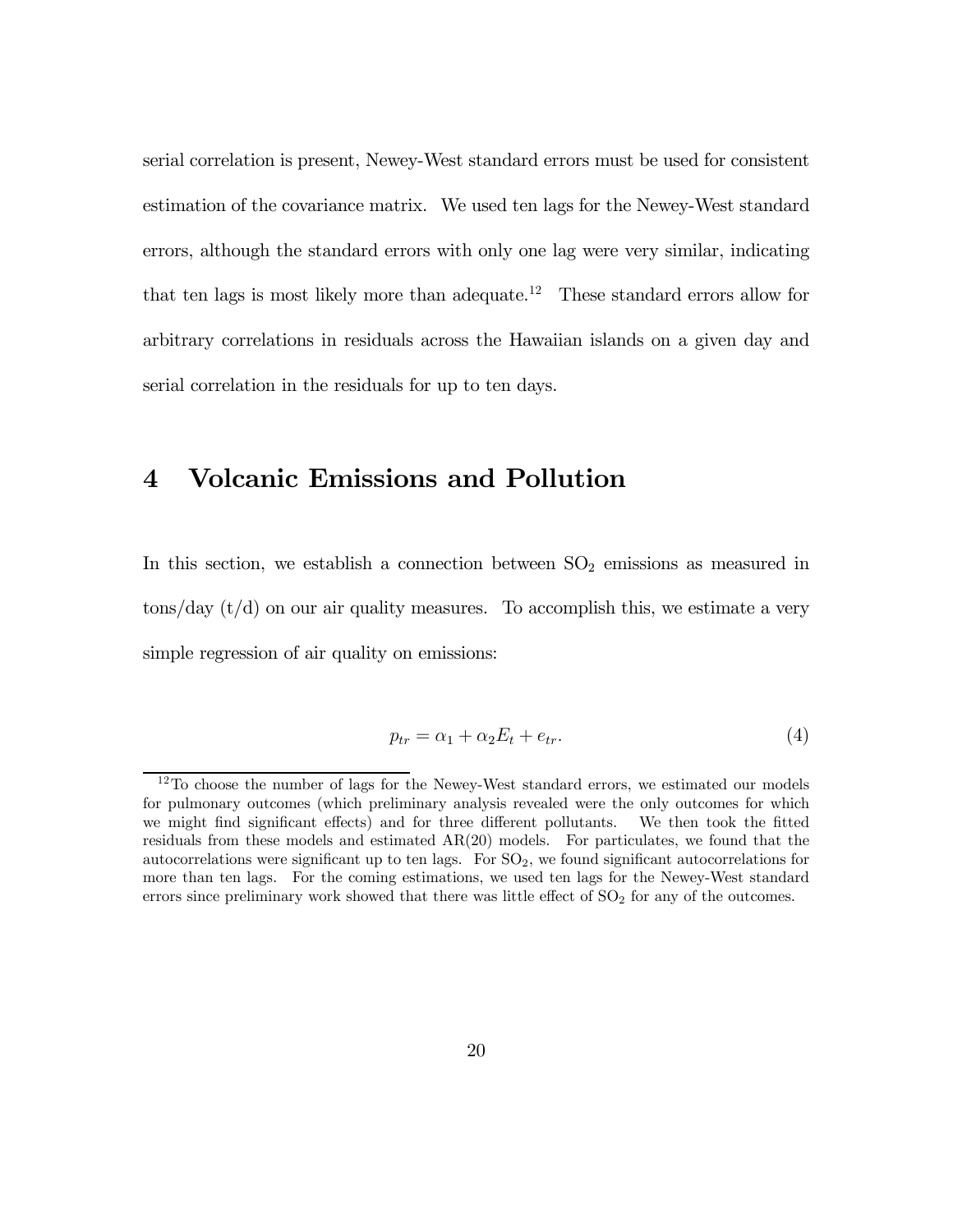Our measure of volcanic emissions is  $E_t$ . Data on emissions come from the US Geological Survey (USGS). We employ daily measurements on  $SO_2$  emissions in  $t/d$  from Kīlauea from two locations, the summit and the Eastern Rift Zone (ERZ), from January of 2000 to December of 2010. Note that these measurements were not taken on a daily basis, that many days have no measurements, and that many others have a measurement from only one of the locations. So, for these regressions, we only include  $E_t$  from the summit or from the ERZ. Finally, because a second vent opened in the summit during 2008, we estimate the model separately for the periods 2000-2007 and 2008-2010.

Tables 4 and 5 display the relationship between volcanic emissions and particulate pollution (PM10 and PM2.5). In Table 4, there is no relationship between emissions from the summit and PM10 during the period 2000-2007, but there is a substantial relationship for the subsequent period, 2008-2010. Looking at emissions from the ERZ in the last two columns of the table, we see a significant relationship between air quality and emissions in both periods.

Turning to PM2.5 in Table 5, we still see significant effects of volcanic emissions on air quality in all four columns. Comparing emissions from the summit in 2000-2007 and  $2008-2010$  in columns  $(1)$  and  $(2)$ , while we do not see that the point estimate is higher for the later period, it is more tightly estimated than the estimate for the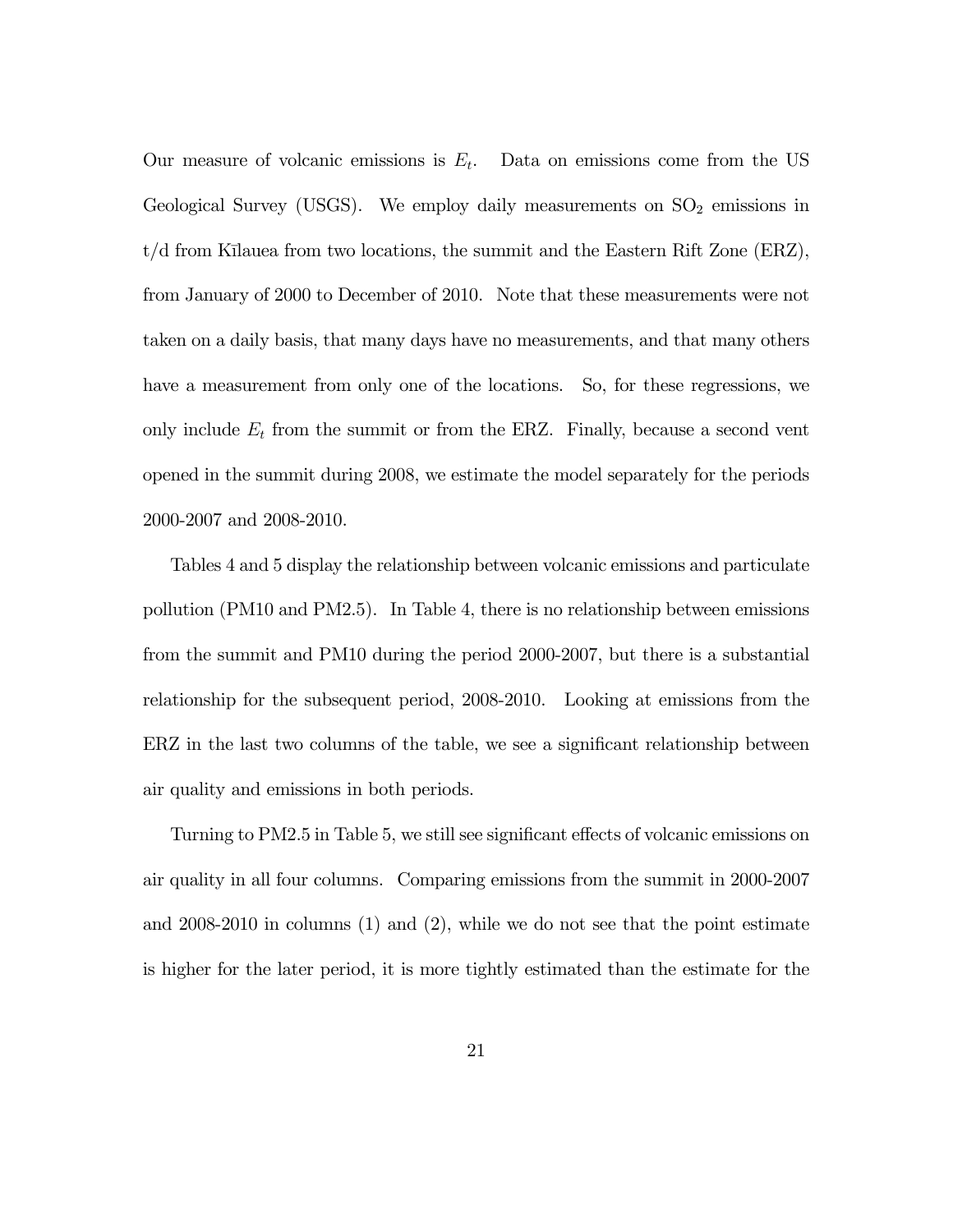period 2000-2007 with a standard error about one-tenth of the size of the standard error in column (1). So we see a much more statistically significant relationship between emissions and PM2.5 for 2008-2010 than for the earlier period. In the last two columns, we estimate the relationship between emissions from the ERZ and PM2.5; we see a statistically significant relationship in both periods, although the point-estimate in column (4) is about double the estimate in column (3).

In Tables 6 and 7, we estimate the impact of  $SO_2$  emissions from K $\bar{u}$ lauea in t/d on SO<sup>2</sup> levels in ppb across the state. Table 6 focuses on emissions from the summit. Since  $SO<sub>2</sub>$  levels should be highest near the volcano, we estimate this model for just South Hawai'i, in addition to using  $SO<sub>2</sub>$  levels from all available monitoring stations. On the whole, both tables show a significant relationship between  $SO_2$  emissions and  $SO<sub>2</sub>$  pollution levels throughout the state. Of note is that these estimates are substantially higher when we restrict the sample to South Hawai'i, as expected.

As further evidence of the independent variation of  $SO<sub>2</sub>$  and particulate pollution, we present correlation coefficients between various pollutants in the state of Hawai'i in Table 8. In most parts of the United States, air pollutants are highly correlated. For example, in Neidell (2004)'s study of California, the correlation coefficient between PM10 and the extremely harmful pollutant carbon monoxide (CO) is 0.52. In our sample, it is 0.0081. In the same Neidell study, the correlation between PM10 and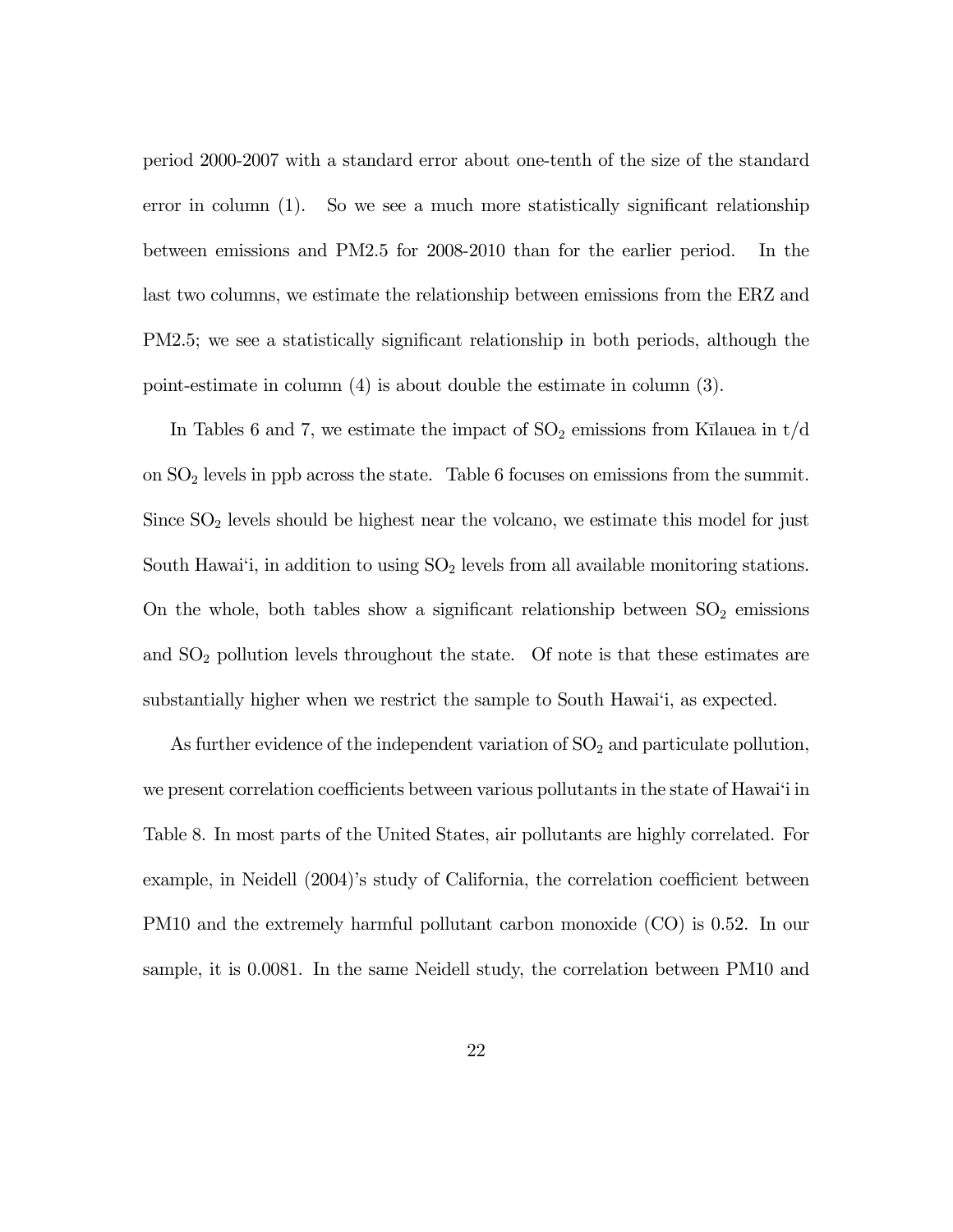$NO<sub>2</sub>$  is 0.7, whereas in our sample it is 0.0267. In the city of Phoenix, Arizona, the correlation coefficient between CO and PM2.5 is 0.85 (Mar, Norris, Koenig, and Larson 2000). In our sample, it is 0.0118. As evidence that  $SO_2$ , PM2.5, and PM10 are being generated by the same source, the correlation coefficient between PM2.5 and PM10 is 0.52, and between PM2.5 and  $SO<sub>2</sub>$  it is 0.4. So a unique feature of our design is that we have a source of particulate pollution that is unrelated to many other industrial pollutants (other than, of course,  $SO_2$ ).

### 5 Results

#### 5.1 OLS Results

First, we consider the effects of pollutants on ER admissions via OLS estimation of equation (1). Results are reported in Tables 9 through 16. For each pollutant/causeof-admission combination, we estimate three separate specifications: one that only includes the contemporaneous pollution measure and two others that include one and two lags, respectively. For reasons discussed above, we report Newey-West standard errors for all estimations.

In Table 9, we consider the effects of particulates on pulmonary-related admissions. In the first column, we see that a  $1 \mu g/m3$  increase in PM10 is associated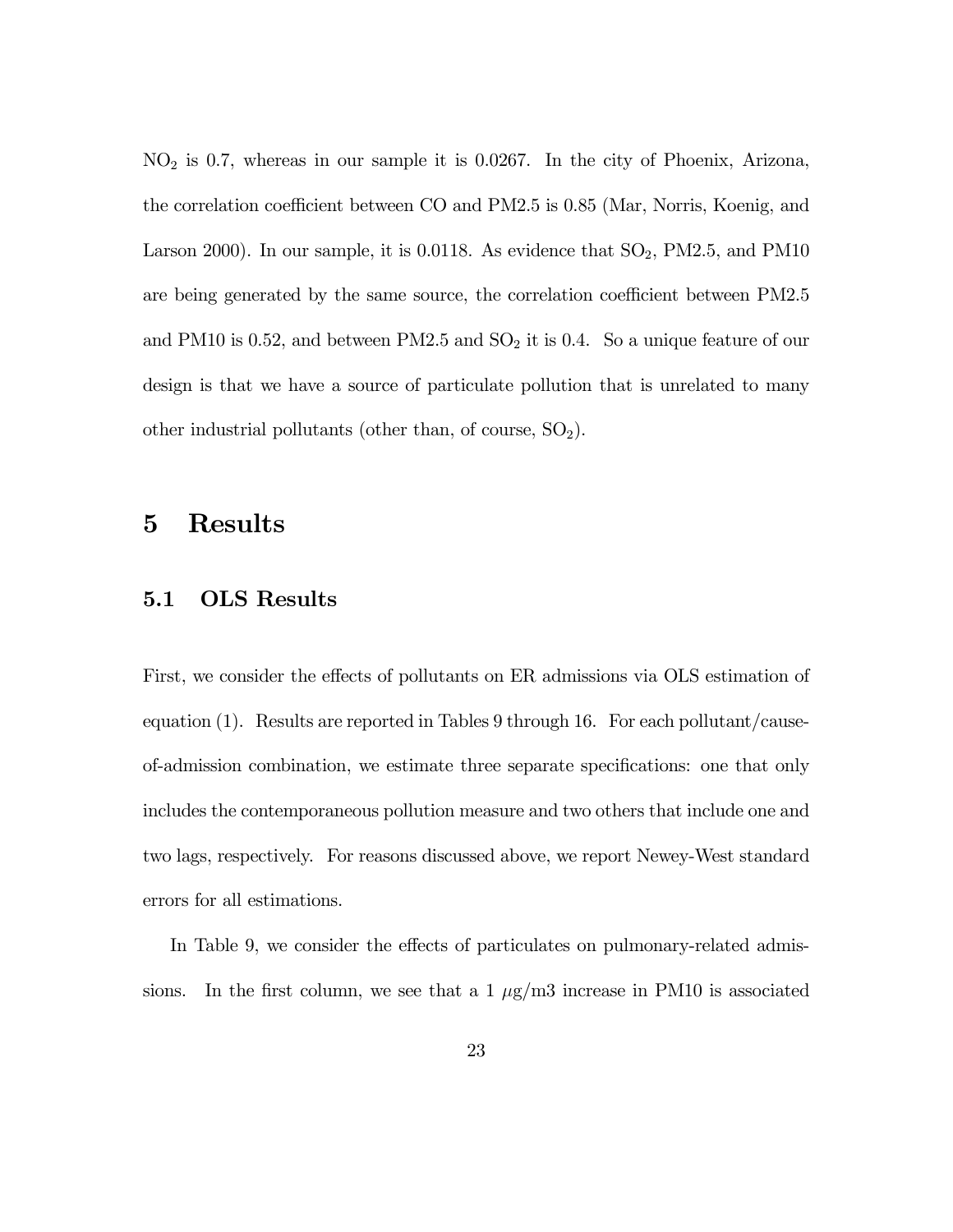with 0.013 additional admissions for a day/SES community observation. In the fourth column, we see that the effects of PM2.5 are larger, with an estimate of 0.025 additional admissions. Both estimates are significant at the 1% level. The standard deviation of PM10 is 6.24, indicating that a 1 standard deviation increase in PM10 results in an additional ER admission every 12.32 days (which is a 2% increase in admissions). Similarly, the standard deviation of PM2.5 is 3.30, indicating that a 1 standard deviation increase in PM2.5 results in one additional ER admission every 12.12 days for pulmonary-related reasons in a given region (a 2% increase in admissions).

Turning to the effects on ER costs in the bottom panel, we see that a  $1 \mu g/m3$ increase in PM10 is associated with \$12.91 more charges for pulmonary causes. The corresponding number for PM2.5 is \$39.11. Respectively, a 1 standard deviation increase in PM10 and PM2.5 results in \$80.56 and \$129.06 additional charges in a given region on a given day. Looking back at Table 3, we see that the average pulmonary-related ER charges is \$3831.10 for a day/SES community, so a 1 standard deviation increase in either PM10 or PM2.5 can increase charges by 2.10% and 3.36%, respectively. The specifications that include lagged pollution variables indicate that there are persistent effects, as all the  $p$ -values on the tests of joint significance are close to zero for both admissions and charges.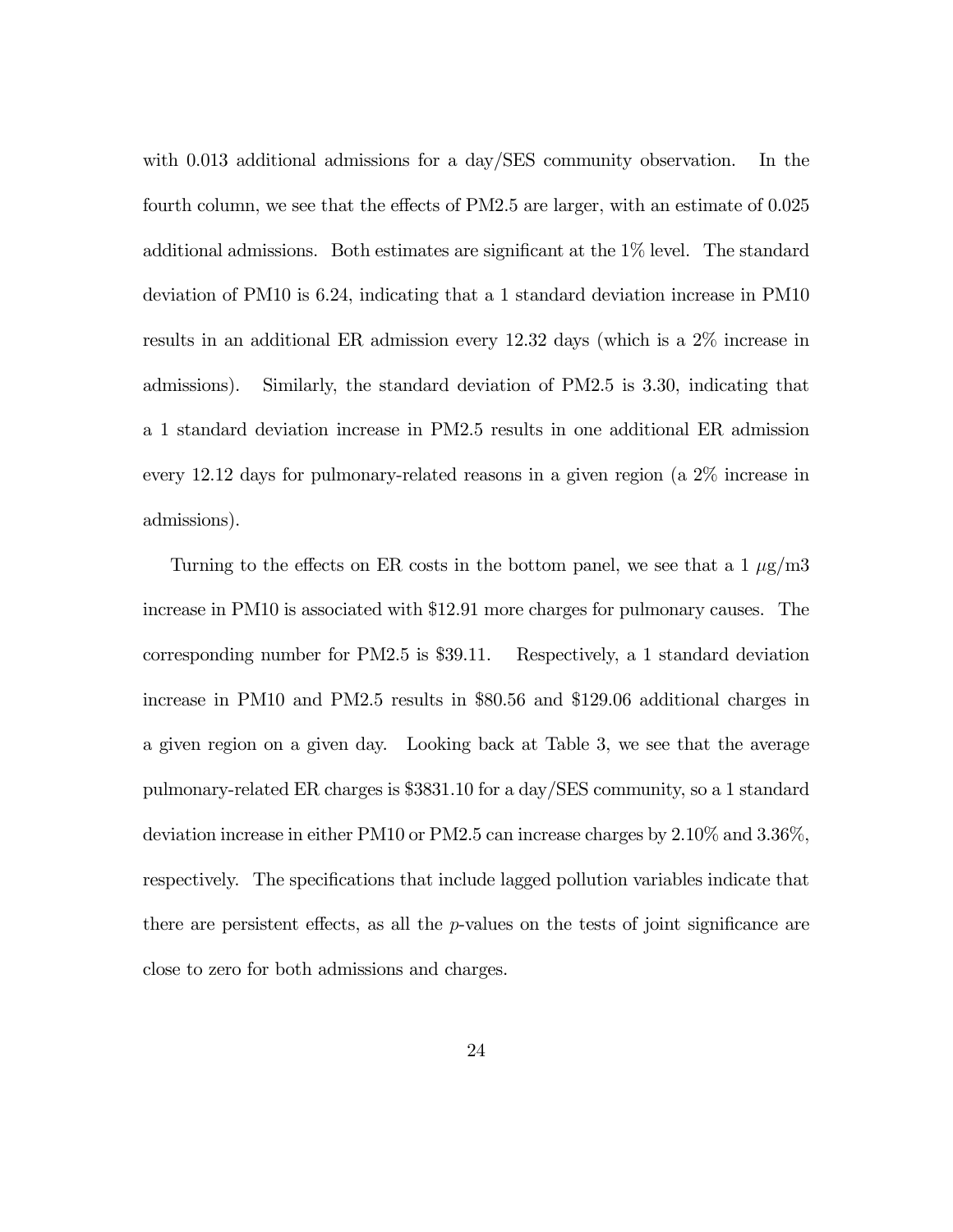In Table 10, we report the effects of  $SO<sub>2</sub>$  on pulmonary-related admissions. We do not see any effects of  $SO<sub>2</sub>$  on pulmonary outcomes.

Tables 11 and 12 report the effects of pollutants on cardiovascular-related outcomes. In Table 11, there is weak evidence of an effect of PM2.5 on costs but not admissions. However, there are no other significant estimates in the table. Turning to the effects of  $SO<sub>2</sub>$  in Table 12, once again, we see none.

As a placebo test, we look at the effects of pollutants on admissions for factures in Table 13. We consider the same three specifications for PM2.5 and PM10. We see no evidence that ER admissions for fractures increase as a consequence of particulate pollution.

#### 5.2 IV Results

We now estimate the first stage of the two stage least squares model in equation  $(2)$ . The results are reported in columns 1 and 4 of Table 14. First, we see that  $SO_2$  levels in South Hawai'i by themselves do not predict particulate levels. However, we do see that higher values of the wind direction variable are associated with more particulate pollution. Essentially, this means that when winds are coming from the south  $(i.e.$ there are no trade winds) that air quality gets worse.<sup>13</sup> Finally, the interaction

<sup>13</sup>Note that almost 90% of our observations for wind direction are between 0 and 180 degrees indicating that the winds are mostly coming from the northeast or the southeast but rarely from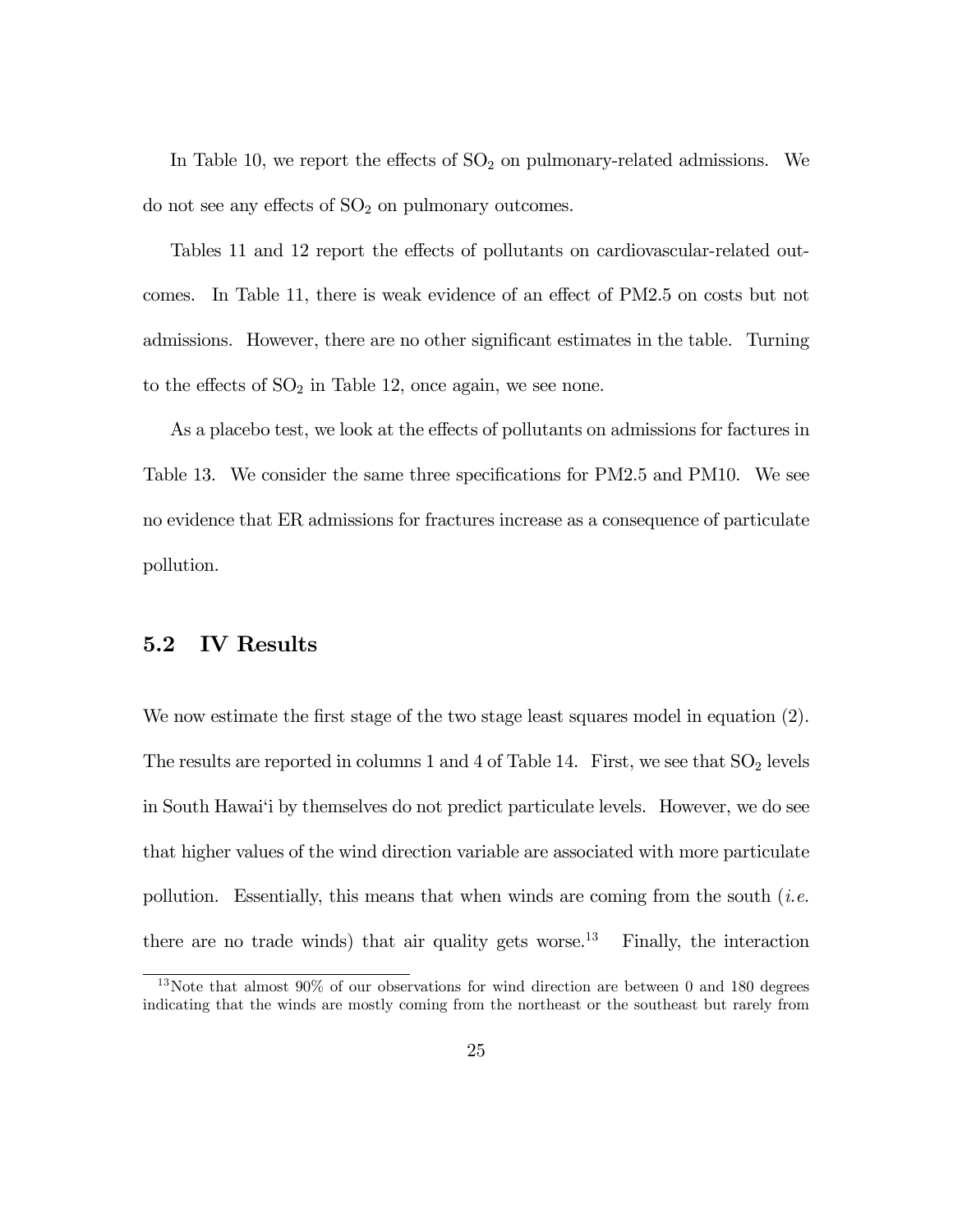between the wind direction and  $SO_2$  is highly predictive of particulate pollution. This indicates that when  $SO_2$  levels are high and the wind reverses direction then particulate levels on Oahu are very high.

Next, we move to the estimation of the second stage regression in equation (3). These results are reported in columns 2 and 3 for PM10 and columns 5 and 6 for PM2.5. Comparing these results to the analogous results in Table 9, we see that they are an order of magnitude larger. For example, the estimate of the impact of PM10 on ER admissions for pulmonary related reasons in column 2 is 0.320 whereas it was 0.013 when we used OLS and, so the estimate is about 25 times larger. Similarly, the esimate in column 3 of Table 14 is 226.92, whereas the corresponding OLS estimate was 12.91 which means that the IV estimate is 17 times larger. We also see much larger results for PM2.5 when we use IV. For example, the impact on admissions in column 5 is 0.456 whereas the OLS estimate was 0.025 indicating that IV is about 17 times larger. Looking at charges in column 6, we see an estimate of 242.76 whereas the OLS estimate was 27.50 and so, IV is larger by a factor of 8.

To get a sense of how much larger these estimates are than OLS, a one standard deviation increase in PM10 levels on a given day will result in a \$1415.98 increase in charges from ER admissions for pulmonary related reasons. This represents a 37%

the west. Thus, higher values indicate winds coming from the south.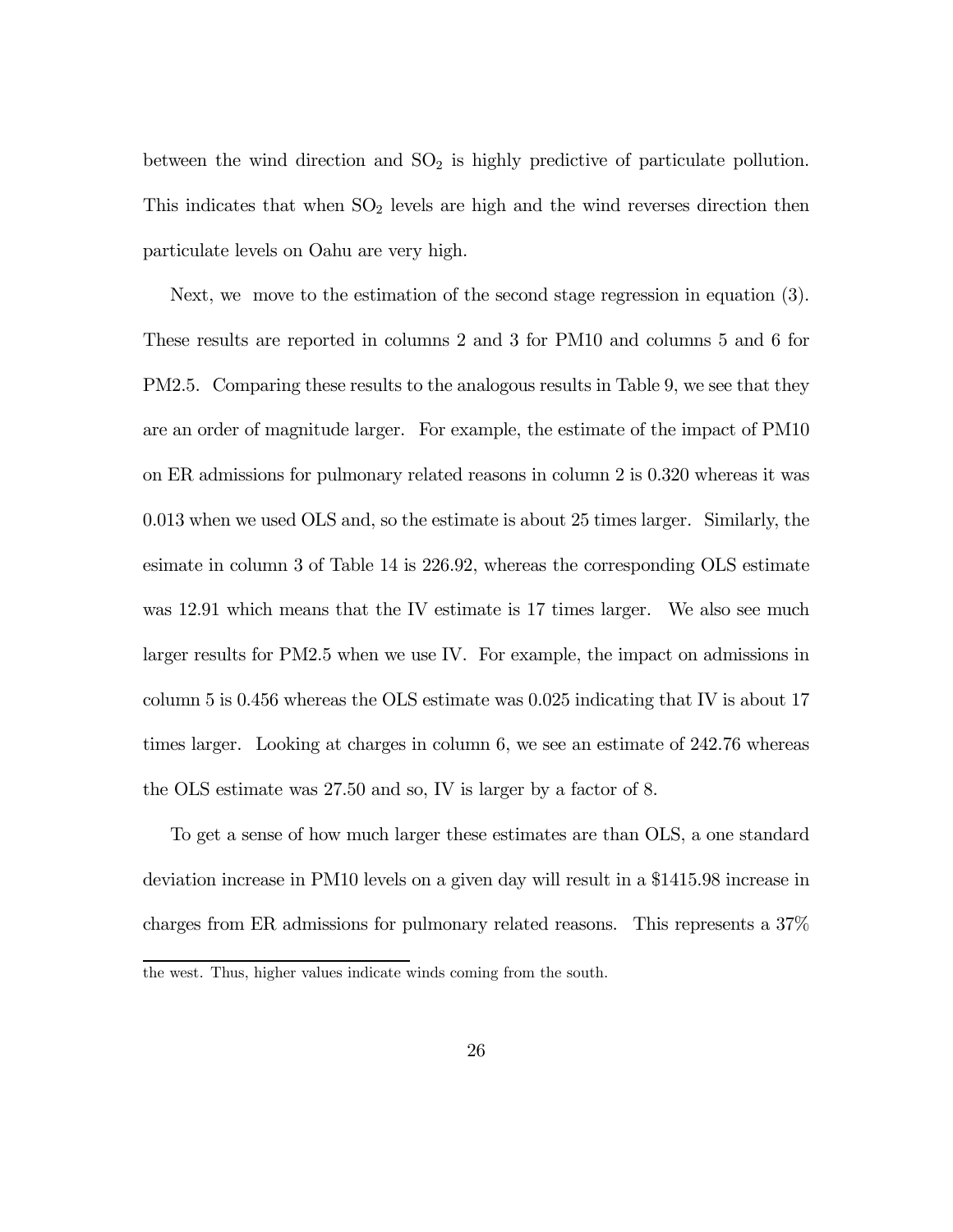increase in expenditures on emergency room admissions. Similarly, a one standard deviation increase in PM2.5 levels will result in a \$801.11 increase in charges (21% increase). The corresponding numbers from the OLS estimates were \$80.56 and \$129.06.

Our suspicion is that the substantially larger estimates that we obtain using IV are due to the presence of measurement error in our pollution variables. The only plausible omitted variable that could bias OLS downwards is avoidance behavior. However, using volcanic emissions (or a proxy of it in our case) does not correct for this bias since avoidance behavior is a direct consequence of the vog that is produced by Kīlauea which clearly violates the exclusion restriction required for IV. Moreover, even if it were a viable instrument, the discrepancy between the OLS and IV results implies an implausible degree of avoidance. This leaves us with measurement error as the only source of a downward bias in the OLS estimates, although it does suggest that there is lot of measurement error in our pollution variables.

#### 5.3 Other Results

We now consider a "kitchen sink" regression, where we regress each of our outcomes on all of the pollution measures (e.g., PM10, PM 2.5, and  $SO_2$ ). The results are reported in Table 15. Looking at pulmonary-related admissions, we see no indica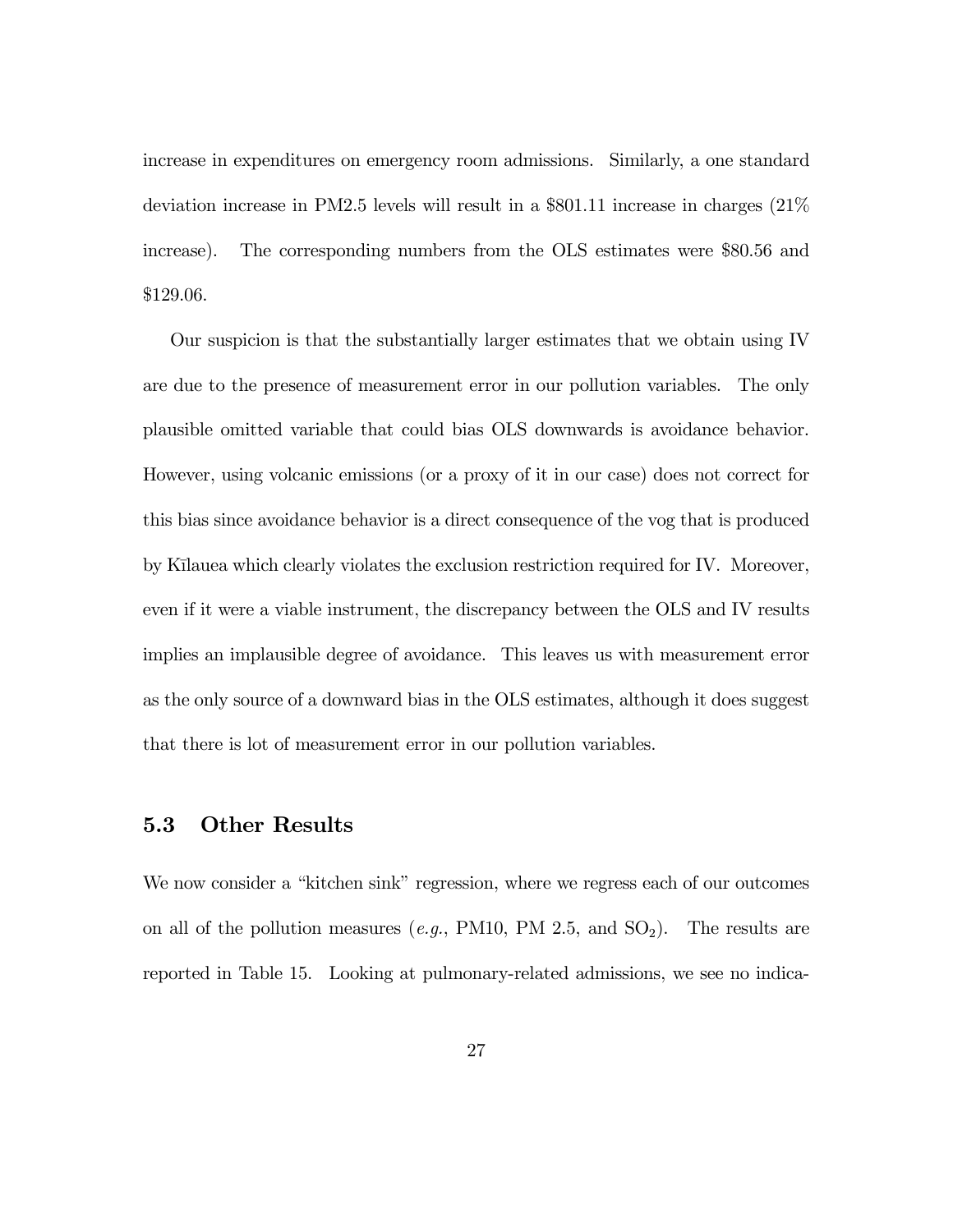tion that  $SO<sub>2</sub>$  poses any health threats, and it is only when it becomes particulate matter that it poses risks according to our data. However, we do not see consistent evidence that PM10 or PM2.5 is more dangerous; we see larger effects for PM2.5 for admissions but larger effects for charges. Finally, we do not see a strong relationship for cardiovascular outcomes or fractures.

Next, in Table 16, we investigate the effects of pollutants by the age of the person admitted. We chose these age groupings primarily because we wanted to group similar people together. For example, infants are very different than everybody else, so we grouped 0-1 together; adolescents are similar, so we grouped 11-18 together; etc. The idea is to see whether there are disproportionate effects for vulnerable populations such as the very young and the very old. Because the different bins contain different numbers of ages, these estimates will vary, in part, for purely mechanical reasons. So, to gain a better idea of whether the effects of pollution are higher for a given group, we report

$$
\frac{\text{Effect}}{\text{\# of ages in bin}} \times 1000
$$

to adjust for this. Higher numbers indicate larger effects.

We see that younger people are indeed disproportionately affected by particulate pollution. The adjusted estimates are the largest for the 0-1 age bin for both PM10 and PM2.5. The next highest for both PM10 and PM2.5 is for the 2-5 bin. So, it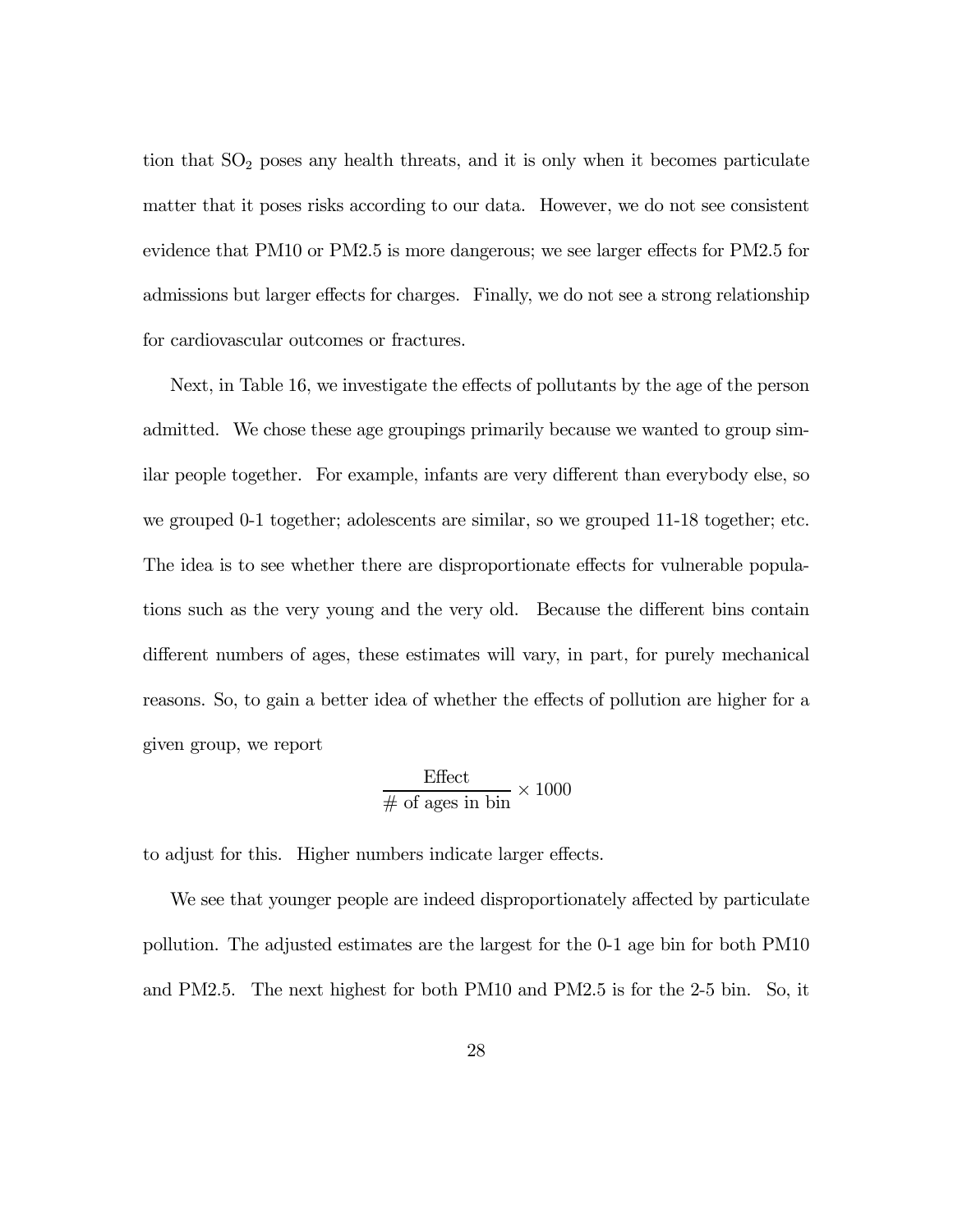appears that it is the very young who are the most vulnerable to particulate pollution.

#### 5.4 Robustness Checks

In this section, we conduct a series of robustness checks. First, we explore the robustness of the results in Table 9 to using alternative fixed effects. Second, we estimate the model in equation (1) using the negative binomial model (NBM). Third, we compute the robust and clustered standard errors of the model and compare these to the Newey-West standard errors that we have already computed.

The alternative fixed effects that we consider are month/year interactions and so we estimate the model

$$
outcome_{tr} = \beta p_{tr} + \alpha_d + \alpha_{my} + \alpha_r + \varepsilon_{tr}.
$$
\n
$$
(5)
$$

We re-estimate the specifications that were estimated in Table 9 with the pulmonary outcomes on the right hand side. The results are reported in Table 17 in the top panel. First, we see that the main findings are robust to the inclusion of these alternative fixed effects. Second, we see that, while the magnitudes are similar, the point-estimates are slightly smaller. For example, the estimate of the effects of PM2.5 on admissions in Table 17 is 0.020 whereas it was 0.025 inTable 9. Similarly, the estimate for PM10 with the alternative fixed effects was 0.010 whereas it was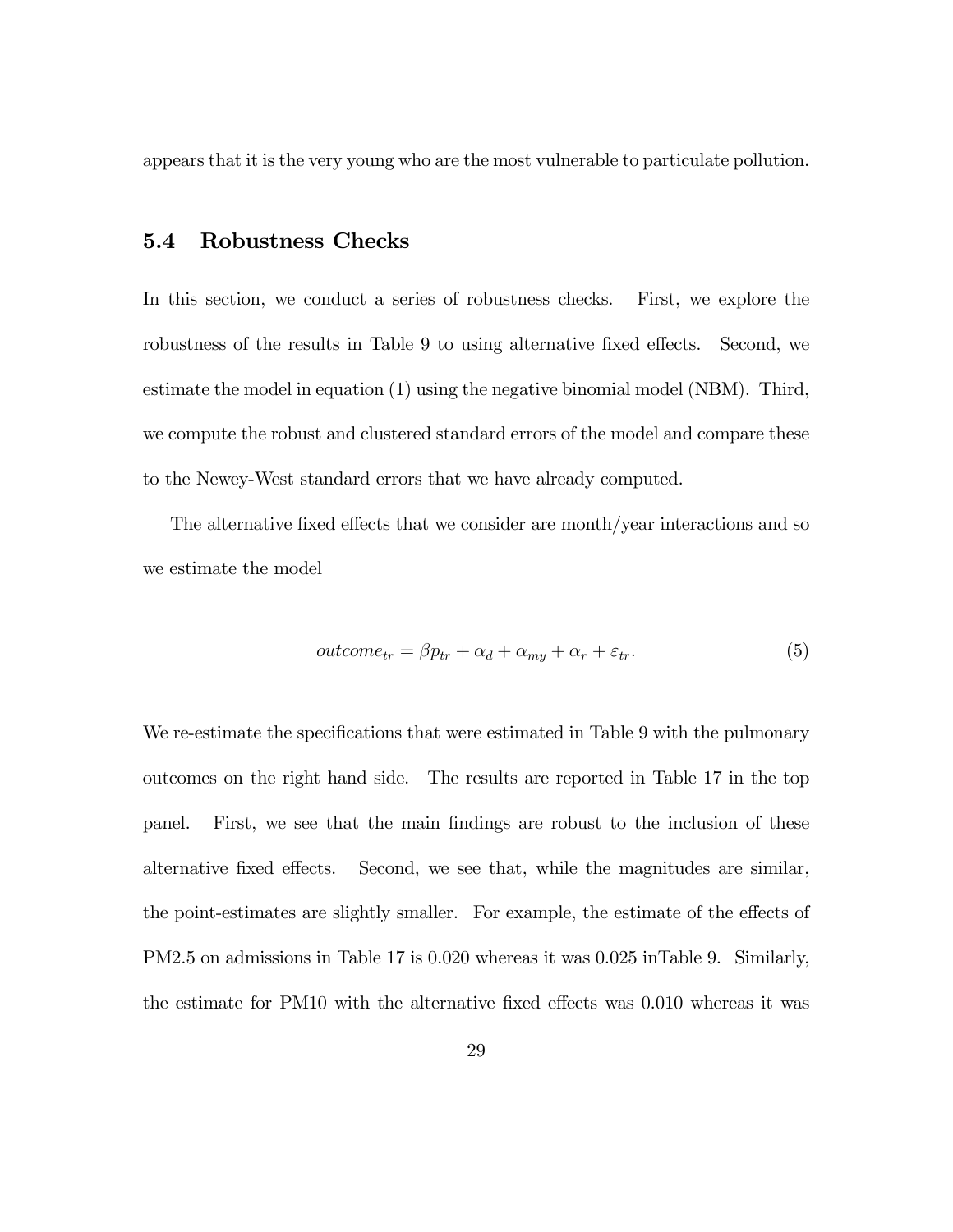0.011 in Table 9.

In the bottom panel of the same table, we estimate the model using the NBM. We also use the NBM for charges to account for the prevalence of zeros in the data. We still see that there are significant effects of PM2.5 on pulmonary outcomes, but we no longer see any effects for PM10.

Finally, in Table 18, we report alternative standard errors. The first row of the table is the point estimate of the effects of either PM10 and PM2.5 on pulmonary outcomes. These are the same estimates as those in the first and fourth columns of Table 9. In the next three rows, we report three standard errors: Newey-West (NW), Eicker-White (EW), and robust standard errors clustered by SES community (C). The NW standard errors rely on large  $T$  asymptotics and are robust to arbitrary cross-sectional correlations and serial correlation up to ten lags. The EW standard errors are the most naive. They rely on large  $N$  and  $T$  asymptotics while only allowing for heteroskedasticity. The C standard errors rely on the number of clusters going to infinity and allow for serial correlation within SES communities. Note that in our data, we only had five SES communities for the estimations that included PM10 and nine for the models that included PM2.5.

As we have already argued, the NW standard errors are the appropriate standard errors. First, they are robust to spatial and serial correlation. Second, tests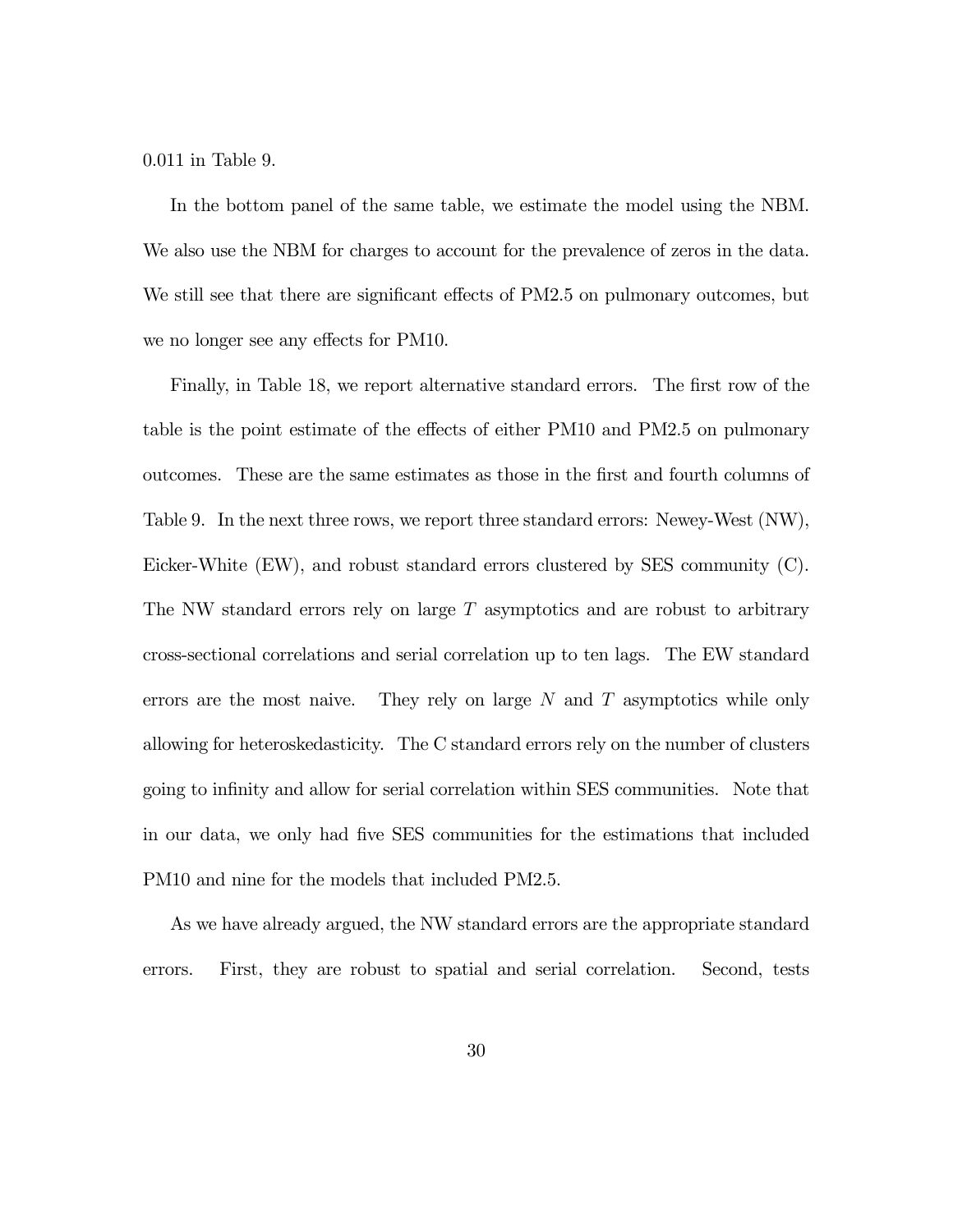based on the NW covariance are more powerful as we divide by  $\sqrt{T}$ . On the other hand, standard errors that rely on the number of clusters tending to infinity will be needlessly large.

Looking at the table, the following findings emerge. First, as expected, the NW standard errors are smaller than the clustered standard errors (with the exception of final column). However, note that all of the point estimates are significantly different from zero even when we use the clustered standard errors. Finally, while the EW standard errors are smaller than the NW standard errors, they are remarkably close.

#### 5.5 Comparison with the Literature

We conclude this section with a discussion of how our results compare to the existing literature. We start by comparing our results to the literature on different pollutants (carbon monoxide, nitrogen dioxide, etc.). We generally find similar effects in terms of a one standard deviation increase in measured pollution on hospital admissions. Our IV estimates are in the 20 to 30% and this matches with other quasi-experimental studies. For example, Schlenker and Walker (2011) find 17-30% increases in hospital counts. Neidell (2004) finds that a 1 standard deviation increase in CO increases asthma ER admissions for children aged 1-3 by 19%. Lleras-Muney (2010) finds that a one standard deviation increase in ozone increases respiratory hospitalizations for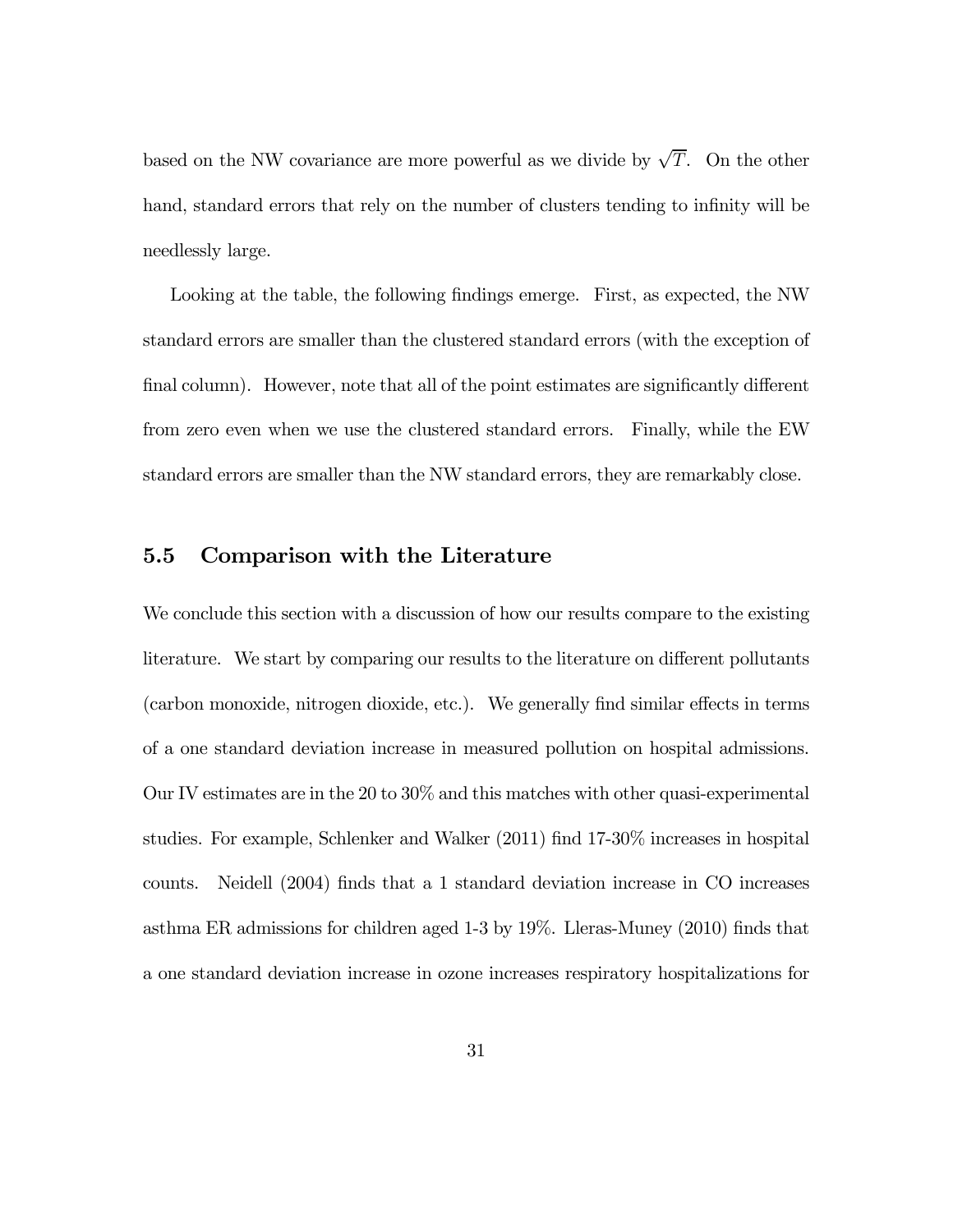children by 8-23%. In terms of cost estimates, Moretti and Neidell (2011) estimate that ozone pollution raises annual hospital costs for the entire Los Angeles region (18 million people) by \$44.5 million. Our corresponding estimate for the particulate pollution attributable to vog in Hawai'i (total population of 1.4 million people) is \$4.4 million (see the next section for the exact calculation).

In terms of studies focused primarily on particulates, most quasi-experimental approaches have focused on long-term exposure to large changes in particulate pollution. By comparing similar areas located on opposite sides of the Huai river, Chen, Ebenstein, Greenstone, and Li (2013) find ambient concentrations of particulates are about 55% higher in the north and life expectancies are about 5.5 years lower due to increased cardiorespiratory mortality. A similar study examined the decision to ban the sale of coal in Dublin, Ireland in 1990. By comparing 6 years before and 6 years after the coal ban, (Clancy, Goodman, Sinclair, and Dockery 2002) found that black smoke concentrations in Dublin decreased by 70%, non-trauma deaths declined by 6%, respiratory deaths by 16%, and cardiovascular deaths by 10%.

It has proven much more difficult to estimate the effect of relatively small reductions in particulates on short-term outcomes such as illness and hospitalization. Thus, there are very few studies that we are aware of that allow us to directly compare our results. As mentioned earlier, one of the major confounding issues in identify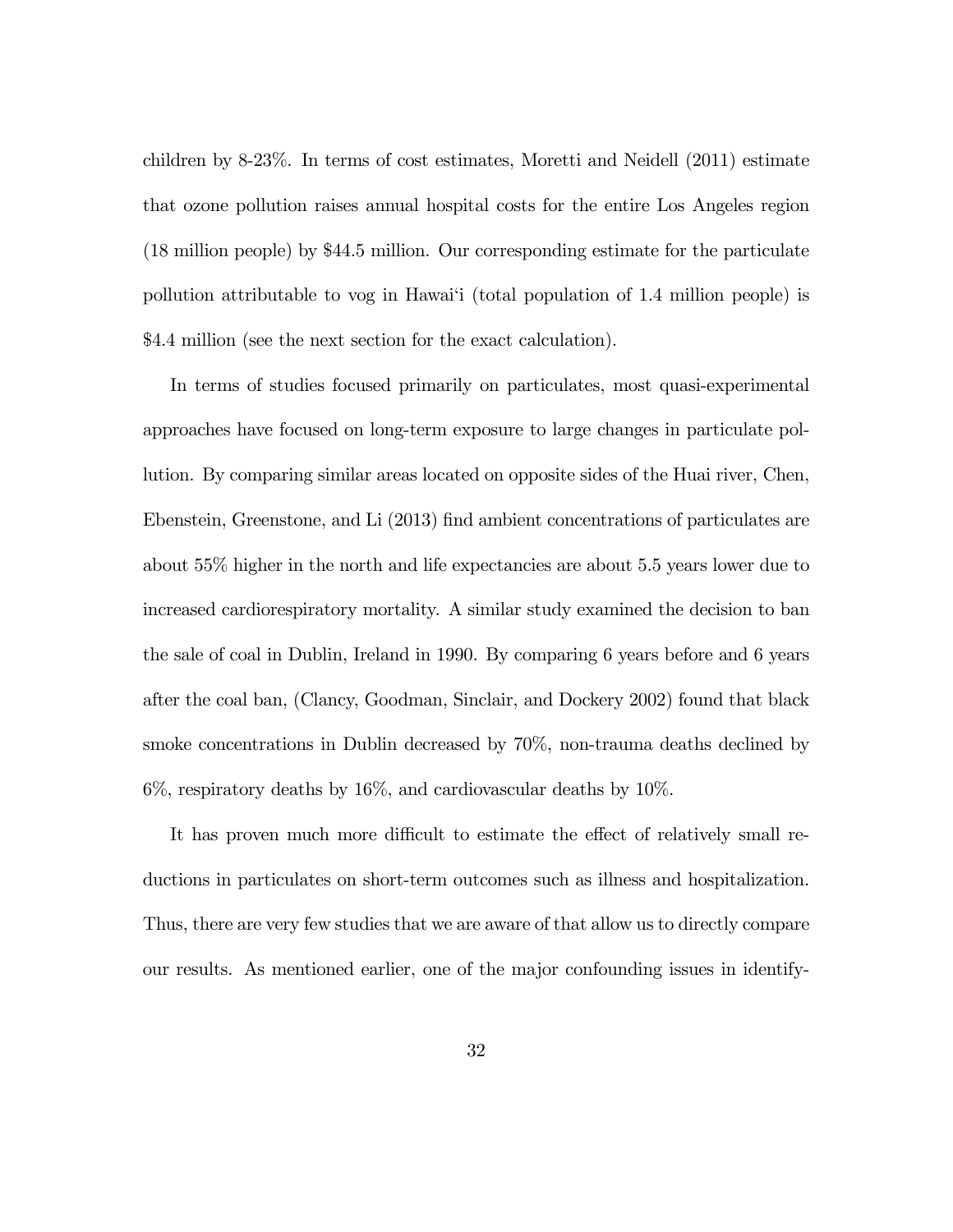ing the short-term effect of particulates on health is that most major pollutants are highly correlated. In fact, many studies that look at the effect of particulates alongside other pollutants find that particulates have no effect on health outcomes. For example, Neidell (2004) finds no effect of particulate pollution on hospitalizations for asthma among children but other pollutants have large effects on emergency room admissions. The correlation coefficient between PM10 and carbon monoxide in the Neidell (2004) sample is 0.52 and the coefficient between PM10 and nitrogen dioxide is 0.7. The corresponding numbers in our sample are 0.0118 and 0.0267. Thus, one of the reasons we may be one of the few studies to observe both statistically and economically significant effects of particulates is that we have an instrument that affects only one pollutant. Kīlauea volcano does not emit carbon monoxide or nitrogen dioxide.

### 6 Conclusions

We have used variation in air quality induced by volcanic eruptions to test for the impact of  $SO<sub>2</sub>$  and particulate matter on emergency room admissions and costs in the state of Hawai'i. Air quality conditions in Hawai'i are typically ranked the highest in the nation except when the largest stationary source of  $SO<sub>2</sub>$  pollution in the United States is erupting and winds are coming from the south. We observe a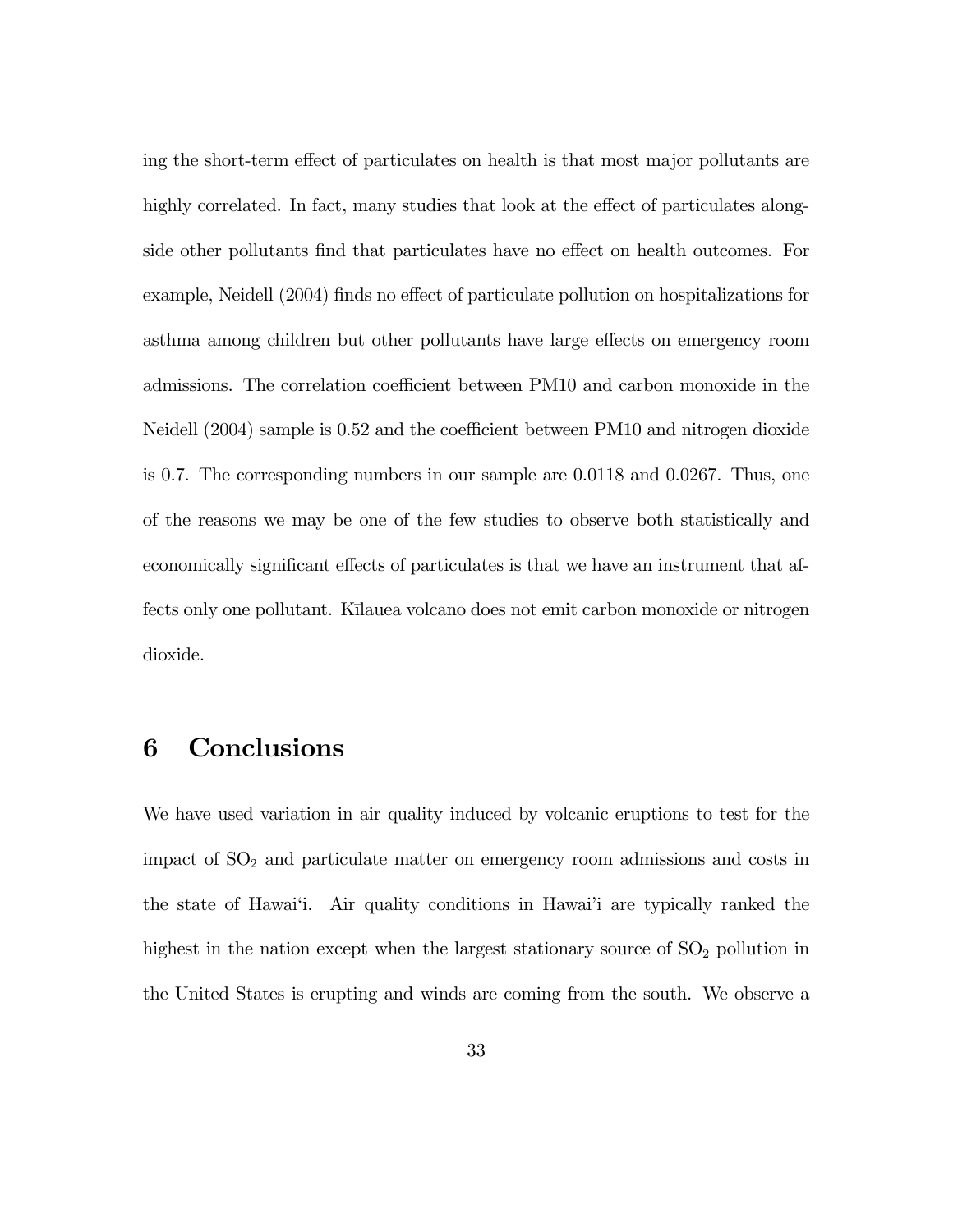strong statistical correlation between volcanic emissions and air quality in Hawai'i. The relationship is strongest post-2008, when there has been an elevated level of daily emissions. Relying on the assumption that air quality in Hawai'i is randomly determined, we find strong evidence that particulate pollution increases pulmonaryrelated hospitalization.

Our IV results suggest that a one standard deviation increase in particulate pollution leads to a 20-30% increase in expenditures on emergency room visits for pulmonary-related outcomes. We do not find strong effects for pure  $SO<sub>2</sub>$  pollution or for cardiovascular outcomes. We also find no effect of volcanic pollution on fractures, our placebo outcome. The effects of particulate pollution on pulmonary-related admissions are the most concentrated among the very young (children under the age of five).

In terms of welfare effects, we can use our estimates to calculate the total welfare impact of the volcano on health costs in Hawai'i. Since March 12 of 2008, in which a new vent opened on Kīlauea, the summit and the East Rift Zone have produced average daily emissions of 815.47 and 1,346.81 tons of  $SO_2$ , respectively. Based on the estimates in Table 5, a 1 ton increase in  $SO_2$  at the summit is correlated with a 0.00195  $\mu$ g/m3 increase in PM2.5 and, at the East Rift Zone, with a 0.00128  $\mu g/m3$  increase in PM2.5 across the state. Based on the results in Table 14, a 1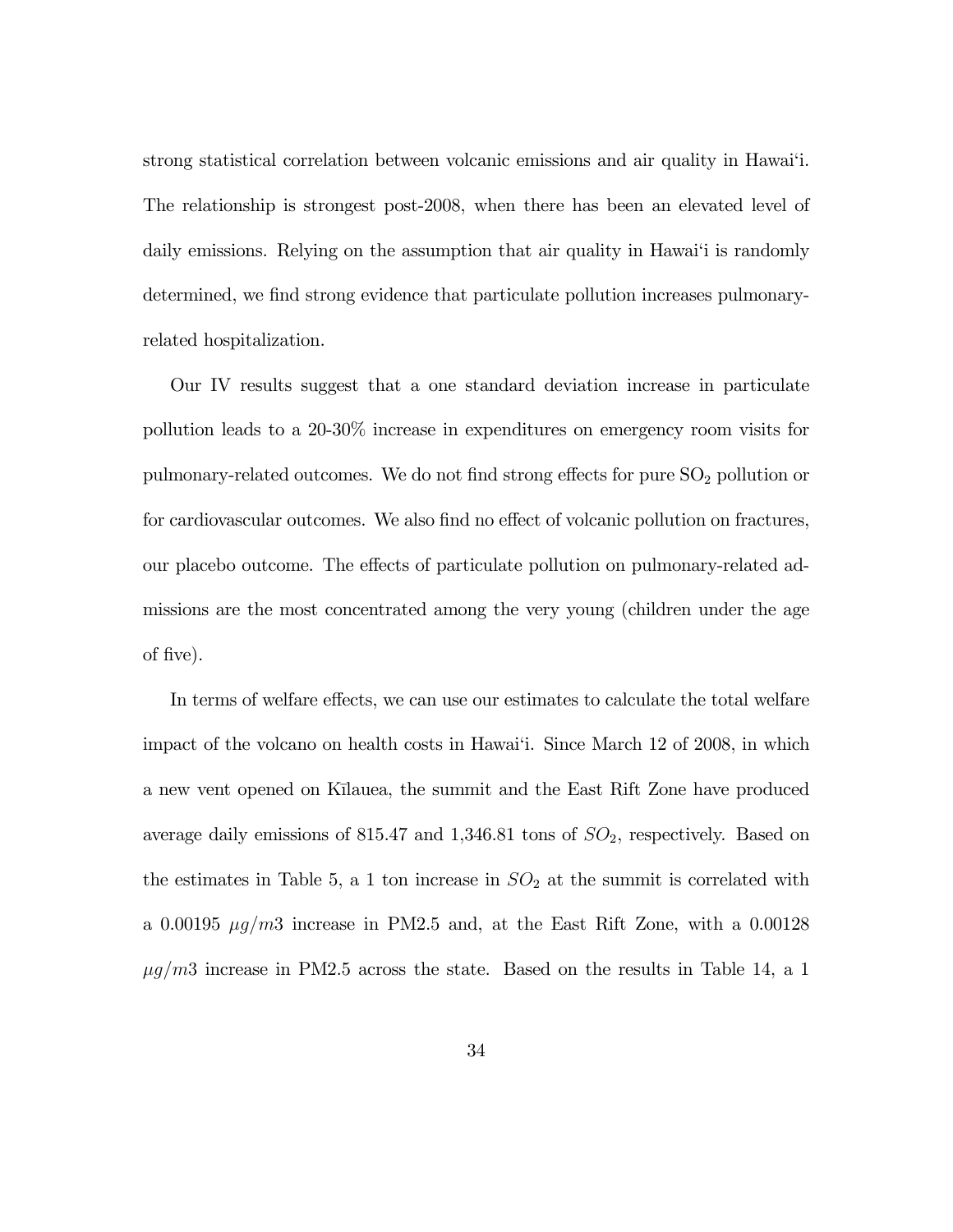$\mu$ g/m3 increase in PM2.5 raises emergency room charges by \$242.76 per day. This suggests the daily cost of summit emissions is \$386.03 and the cost of ERZ emissions is \$418.37. Multiplying these numbers by 365 (days in the year) and 15 (total number of SES communities in the state of Hawai'i) gives an annual cost of \$2,113,506 for the summit and \$2,290,596 for the ERZ, or a total annual cost of PM2.5 pollution from the volcano of \$4,404,102. The equivalent number for PM10 is \$3,290,740. Therefore, the total welfare cost of the emissions event that began on March 12, 2008 (from the standpoint of late 2015) has been \$57,711,324.

A number of caveats need to be borne in mind when interpreting our welfare calculation and our regression estimates in general. Since the USGS only measures volcanic emissions during periods of elevated emissions, the average daily emissions estimate is likely upward biased. However, as discussed earlier, avoidance behavior likely implies that our regression estimates of the admissions and costs associated with PM2.5 are biased downwards. Furthermore, we have restricted our attention to ER admissions. Anecdotal evidence suggests that vog causes considerable health impacts that do not necessitate a trip to the emergency room.<sup>14</sup> A full accounting of the different ways that volcanic pollution affects health in Hawai'i is beyond the scope of this analysis but our estimates certainly suggest that the full cost is quite

<sup>14</sup> "Vog - volcanic smog - kills plants, casts a haze over Hawai'i", USA Today, May 2, 2008.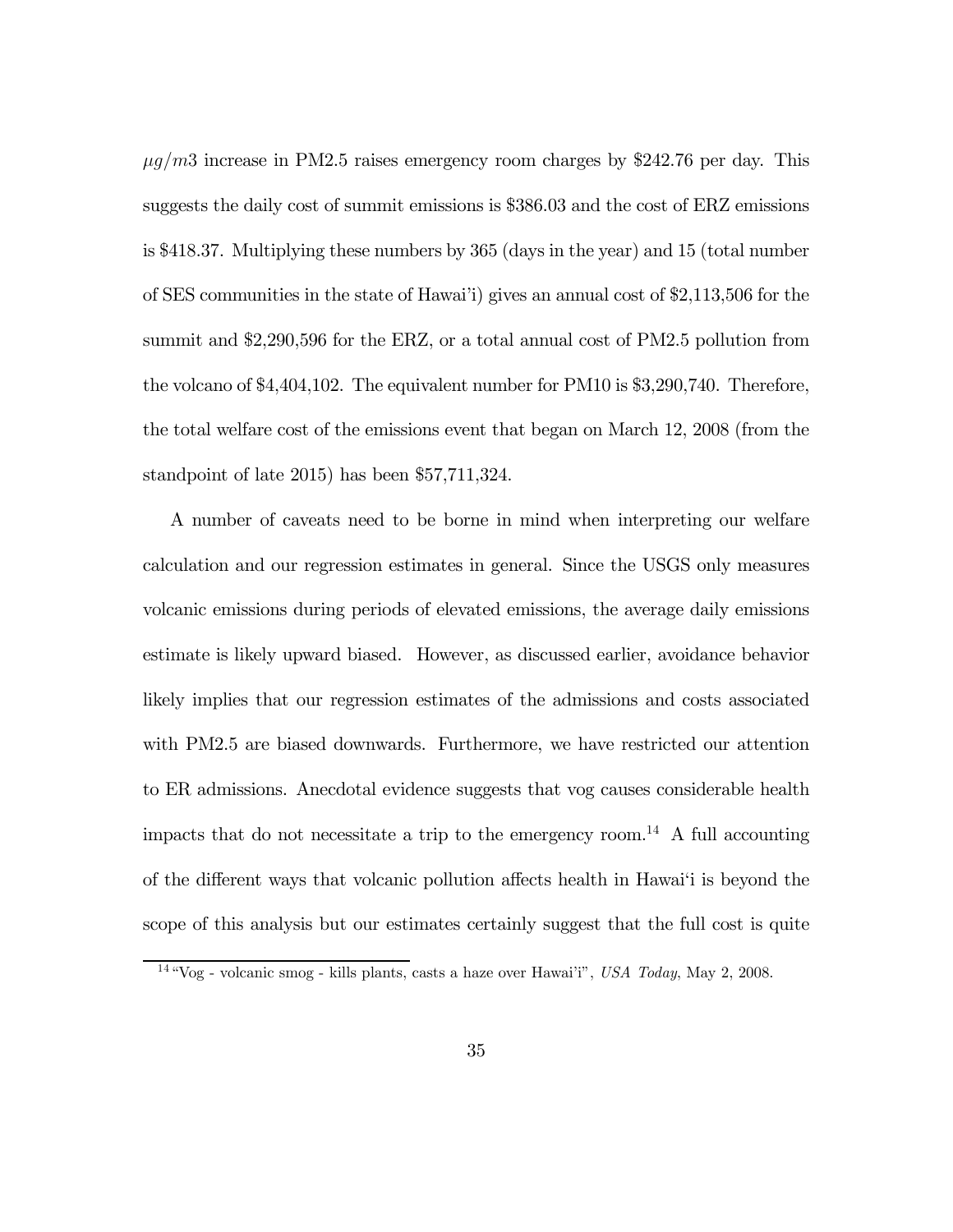large.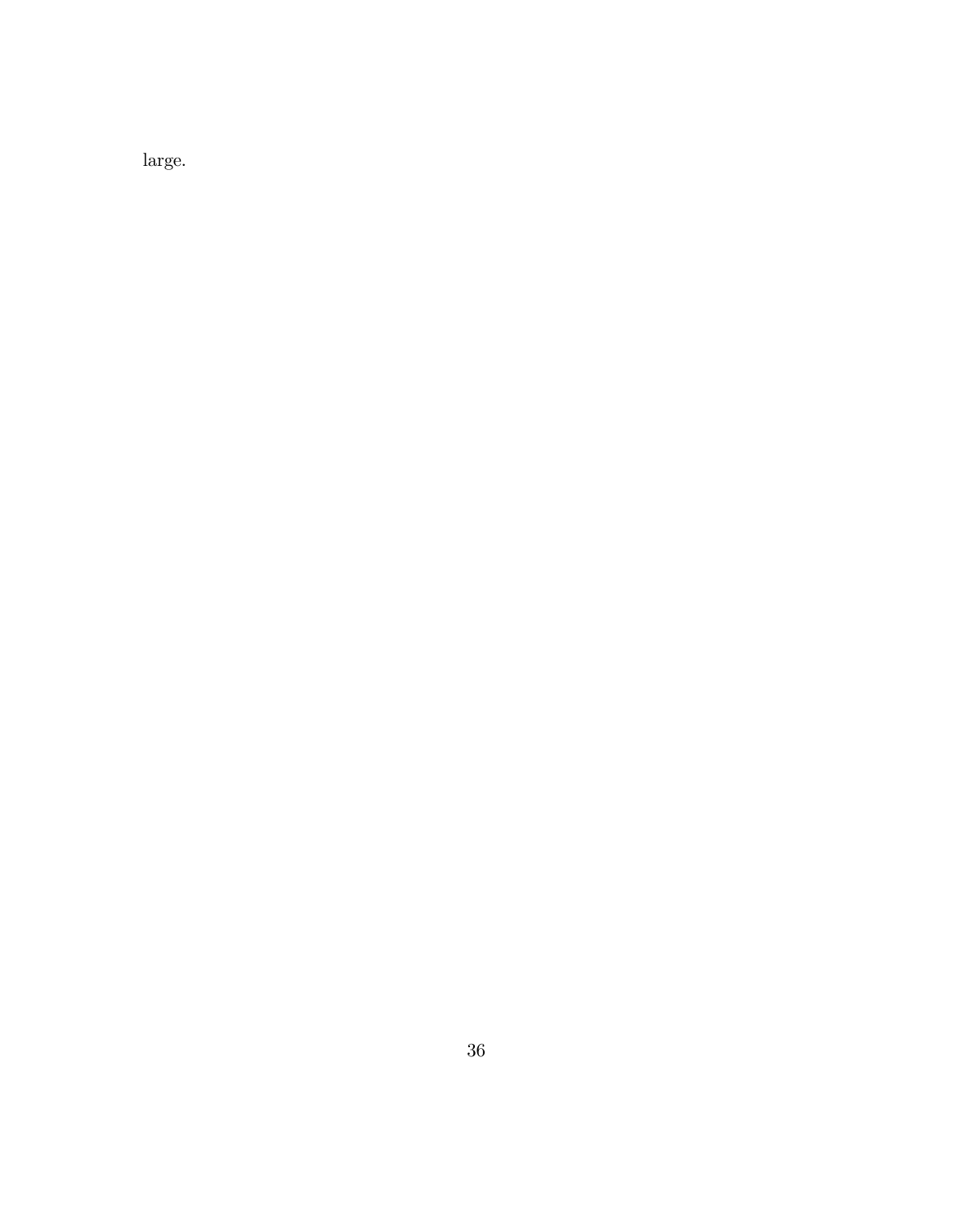# References

ARELLANO, M. (2003): *Panel Data Econometrics*. Oxford University Press, Oxford.

- CAMARA, J. G., AND J. K. D. LAGUNZAD (2011): "Ocular findings in volcanic fog induced conjunctivitis," Hawaii medical journal, 70(12), 262.
- Chay, K., C. Dobkin, and M. Greenstone (2003): "The Clean Air Act of 1970 and adult mortality," Journal of Risk and Uncertainty, 27(3), 279—300.
- Chay, K. Y., and M. Greenstone (2003): "The Impact of Air Pollution on Infant Mortality: Evidence from Geographic Variation in Pollution Shocks Induced by a Recession," The Quarterly journal of economics, 118(3), 1121—1167.
- Chen, Y., A. Ebenstein, M. Greenstone, and H. Li (2013): "Evidence on the impact of sustained exposure to air pollution on life expectancy from ChinaÕs Huai River policy," *Proceedings of the National Academy of Sciences*, 110(32), 12936—12941.
- Clancy, L., P. Goodman, H. Sinclair, and D. W. Dockery (2002): "Effect of air-pollution control on death rates in Dublin, Ireland: an intervention study," The lancet, 360(9341), 1210—1214.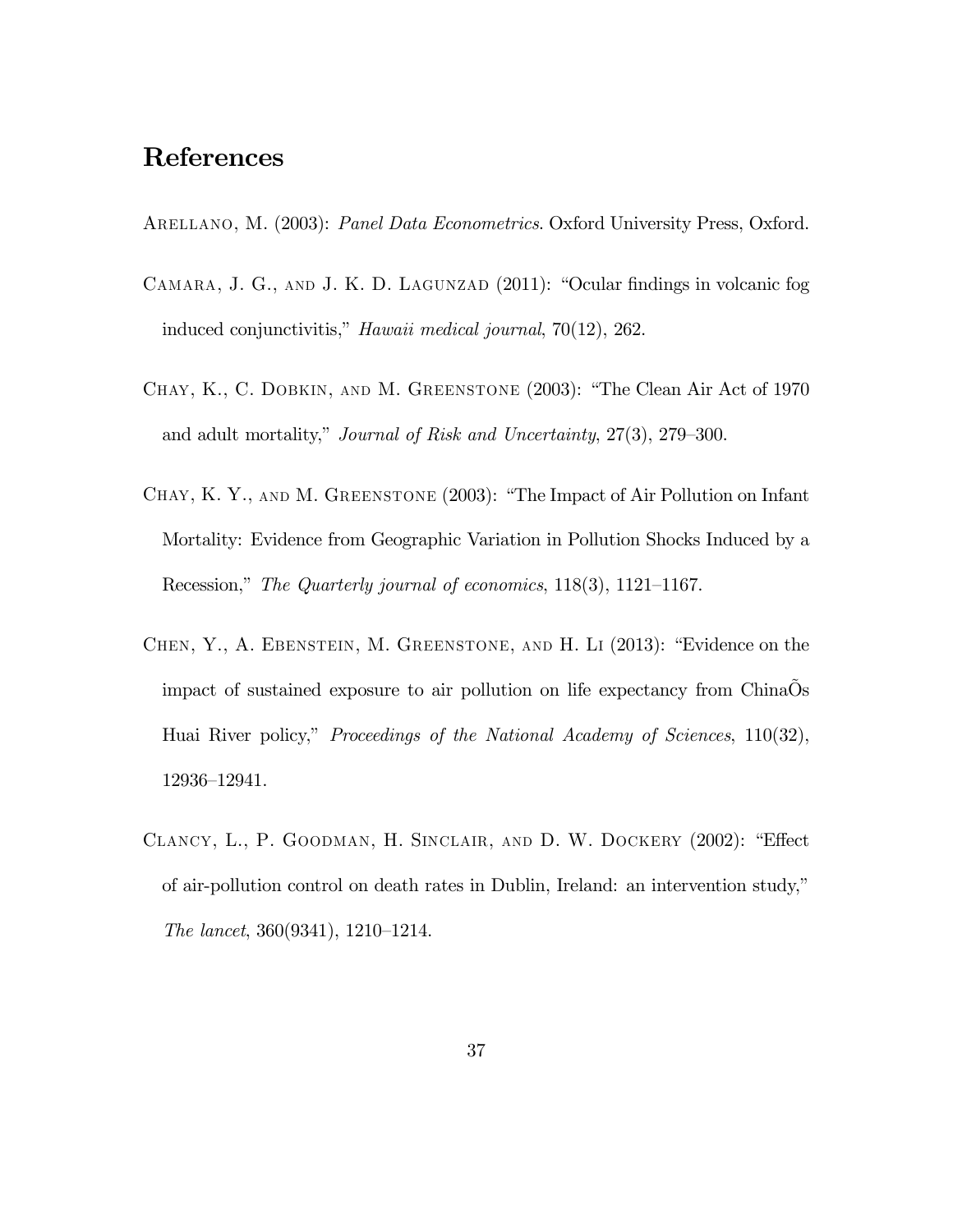- CURRIE, J., AND R. WALKER (2011): "Traffic Congestion and Infant Health: Evidence from E-ZPass," American Economic Journal: Applied Economics, 3(1), 65—90.
- DURAND, M., AND J. GRATTAN (2001): "Effects of volcanic air pollution on health," The Lancet, 357(9251), 164.
- GHOSH, A., AND A. MUKHERJI (2014): "Air Pollution and Respiratory Ailments among Children in Urban India: Exploring Causality," Economic Development and Cultural Change, 63(1), 191—222.
- Gibson, B. A. (2001): "A geotechniques-based exploratory investigation of vog impacts to the environmental system on Hawai'i island.," Ph.D. thesis.
- Ishigami, A., Y. Kikuchi, S. Iwasawa, Y. Nishiwaki, T. Takebayashi, S. TANAKA, AND K. OMAE (2008): "Volcanic sulfur dioxide and acute respiratory symptoms on Miyakejima island," Occupational and environmental medicine, 65(10), 701—707.
- JAYACHANDRAN, S. (2009): "Air quality and early-life mortality evidence from IndonesiaŠs wildfires," Journal of Human Resources, 44(4), 916—954.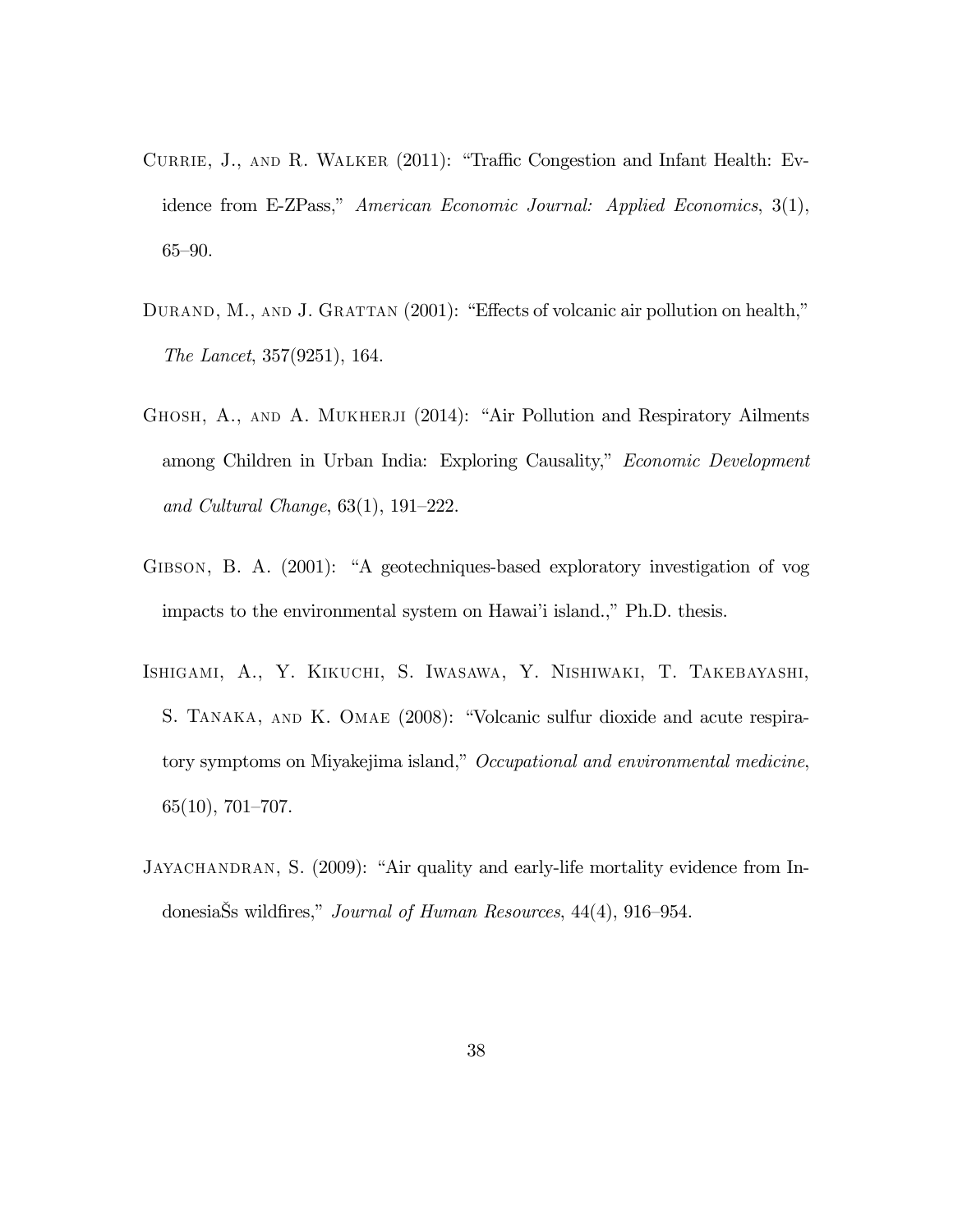- KNITTEL, C. R., D. L. MILLER, AND N. J. SANDERS (2011): "Caution, drivers! Children present: Traffic, pollution, and infant health," Discussion paper, National Bureau of Economic Research.
- Lleras-Muney, A. (2010): "The Needs of the Army: Using Compulsory Relocation in the Military to Estimate the Effect of Air Pollutants on Children's Health," Journal of Human Resources, 45(3), 549—590.
- LONGO, B., A. ROSSIGNOL, AND J. GREEN (2008): "Cardiorespiratory health effects associated with sulphurous volcanic air pollution," Public health, 122(8), 809—820.
- Longo, B. M. (2009): "The Kilauea Volcano adult health study," Nursing research, 58(1), 23—31.
- (2013): "Adverse Health Effects Associated with Increased Activity at Kīlauea Volcano: A Repeated Population-Based Survey," ISRN Public Health, 2013.
- Longo, B. M., W. Yang, J. B. Green, F. L. Crosby, and V. L. Crosby (2010): "Acute health effects associated with exposure to volcanic air pollution (vog) from increased activity at Kilauea Volcano in 2008," Journal of Toxicology and Environmental Health, Part A, 73(20), 1370—1381.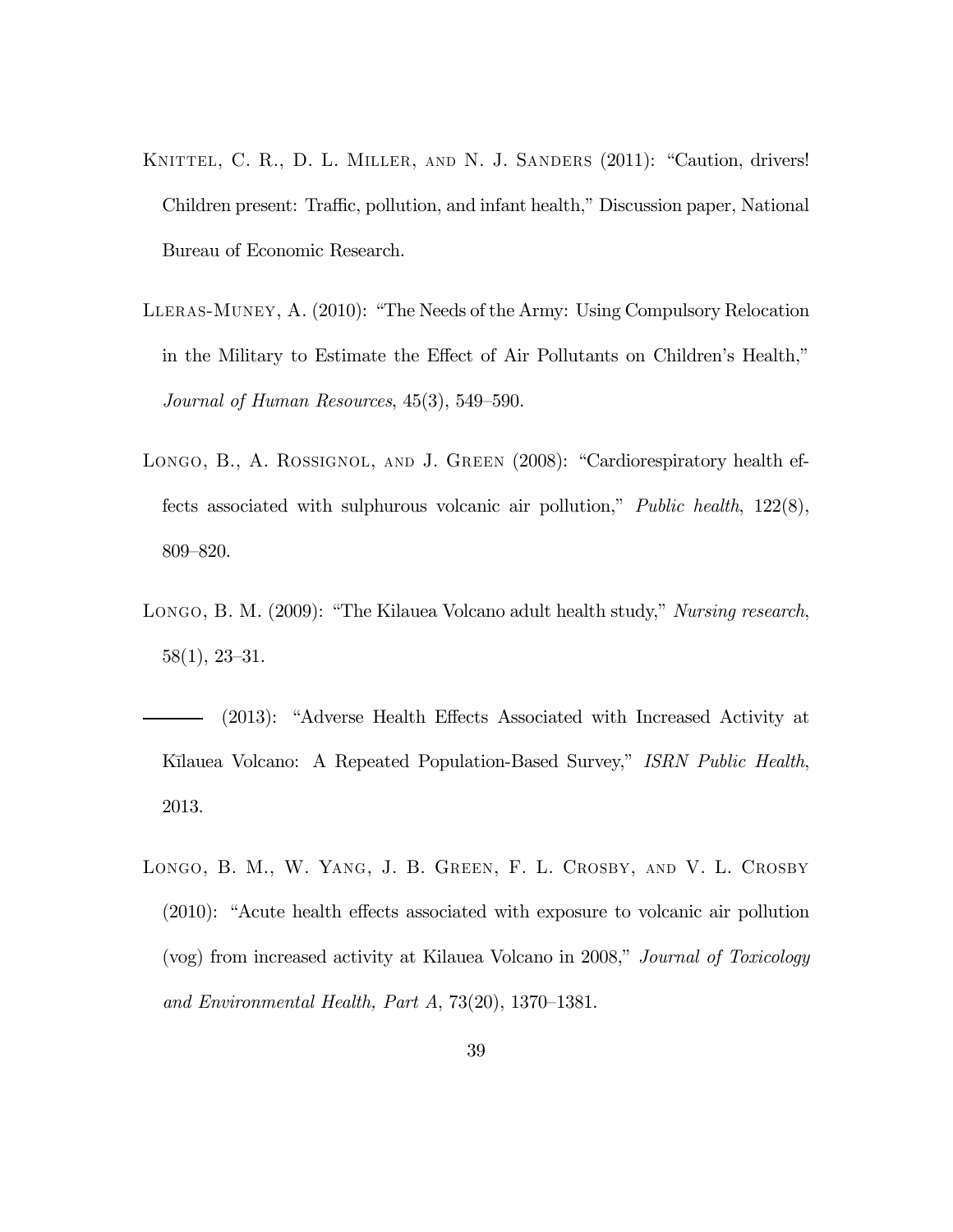- Mar, T. F., G. A. Norris, J. Q. Koenig, and T. V. Larson (2000): "Associations between air pollution and mortality in Phoenix, 1995-1997.," Environmental health perspectives, 108(4), 347.
- MORETTI, E., AND M. NEIDELL (2011): "Pollution, health, and avoidance behavior evidence from the ports of Los Angeles," Journal of Human Resources, 46(1), 154—175.
- NEIDELL, M. J. (2004): "Air pollution, health, and socio-economic status: the effect of outdoor air quality on childhood asthma," Journal of Health Economics, 23(6), 1209—1236.
- SCHLENKER, W., AND W. R. WALKER (2011): "Airports, air pollution, and contemporaneous health," Discussion paper, National Bureau of Economic Research.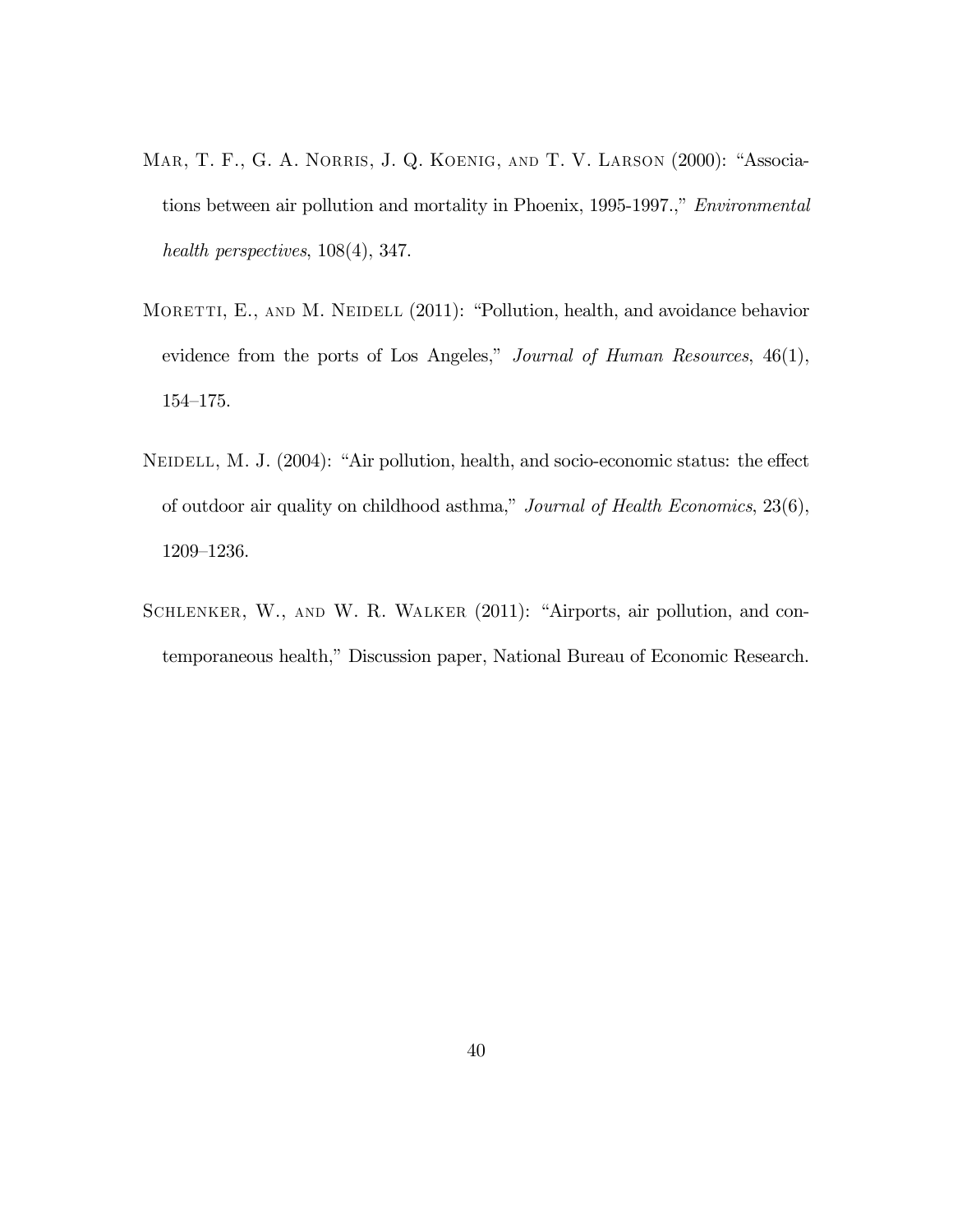| Honolulu    | Central Honolulu      |
|-------------|-----------------------|
| Kapolei     | Ewa                   |
| Pearl City  | Pearl City - Aiea     |
| Sand Island | West Honolulu         |
| West Beach  | Ewa.                  |
| Kihei       | West and Central Maui |
| Hilo        | Hilo/North Hawai'i    |
| Kona.       | Kona                  |
| Mt View     | South Hawai'i         |
| Ocean View  | South Hawai'i         |
| Pahala      | South Hawai'i         |
| Puna.       | South Hawai'i         |
| Niumalu     | East Kauai            |

Table 1: Mapping between Monitoring Stations and SES Communities Monitoring Station SES Community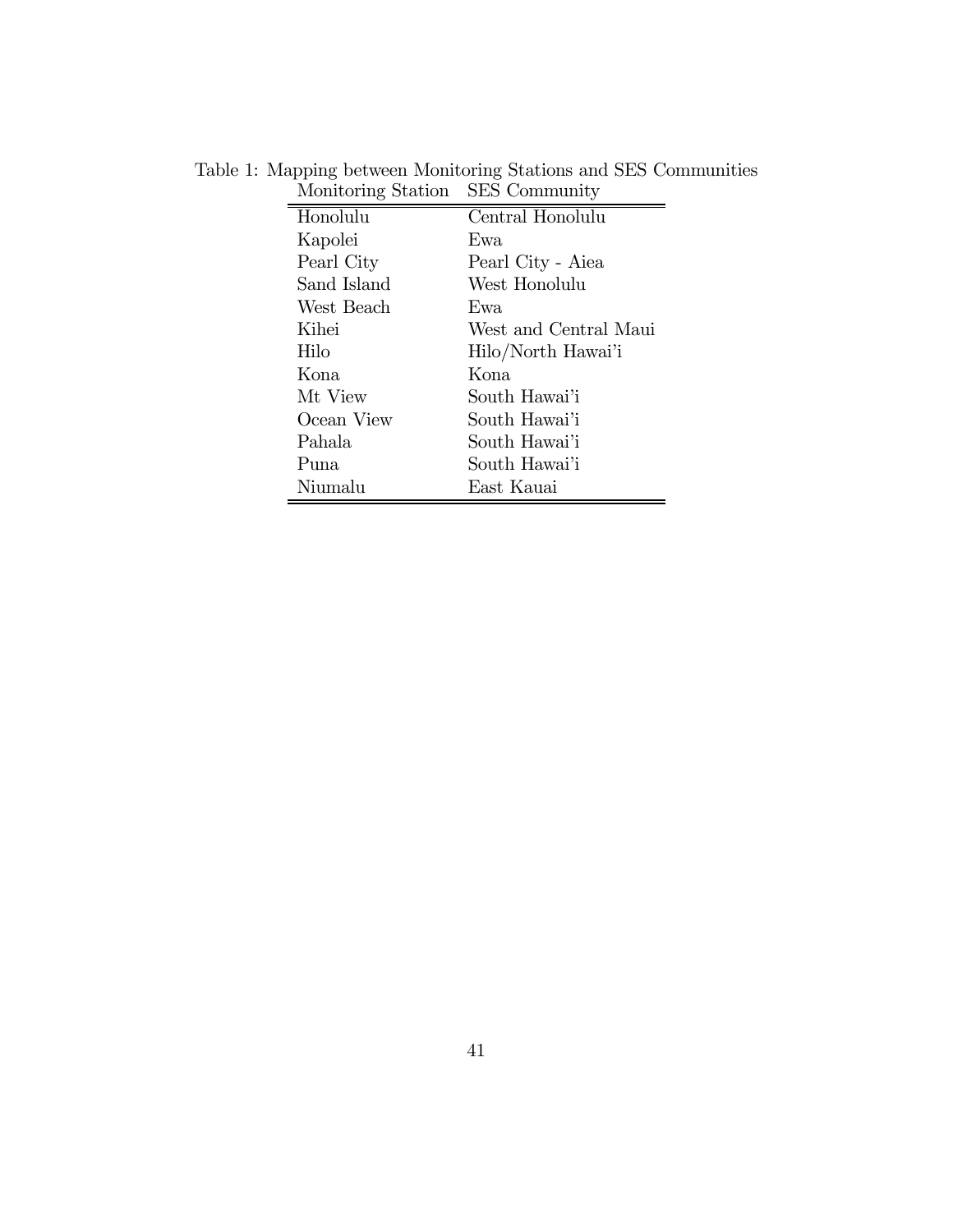|                 | <b>PM10</b> | PM2.5  | SO <sub>2</sub> |
|-----------------|-------------|--------|-----------------|
| Aiea/Pearl City | 16.53       | 4.37   |                 |
|                 | (5.61)      | (2.41) |                 |
| Cen. Honolulu   | 13.85       | 4.25   | 0.62            |
|                 | (4.71)      | (2.32) | (0.75)          |
| E.Kauai         |             | 5.84   | 2.77            |
|                 |             | (2.94) | (4.10)          |
| Ewa             | 15.19       | 4.94   | 0.70            |
|                 | (5.70)      | (2.99) | (0.64)          |
| Hilo/N. Hawa'i  | 11.60       | 5.19   | 2.87            |
|                 | (3.55)      | (4.15) | (5.92)          |
| Kona            |             | 15.98  | 4.96            |
|                 |             | (5.88) | (4.61)          |
| S. Hawai'i      |             | 9.12   | 11.28           |
|                 |             | (4.84) | (13.33)         |
| W./Cen. Maui    | 20.41       | 6.41   |                 |
|                 | (7.54)      | (5.19) |                 |
| W. Honolulu     |             | 7.36   |                 |
|                 |             | (3.70) |                 |
| All             | 16.04       | 6.52   | 3.29            |
|                 | (6.24)      | (3.30) | (6.96)          |

Table 2: Summary Statistics for Pollutant Data

Notes: We report means and standard deviations in parentheses. An observation is an SES community/day. Particulate data are in  $\mu g/m3$  and  ${\rm SO}_2$  is in ppb.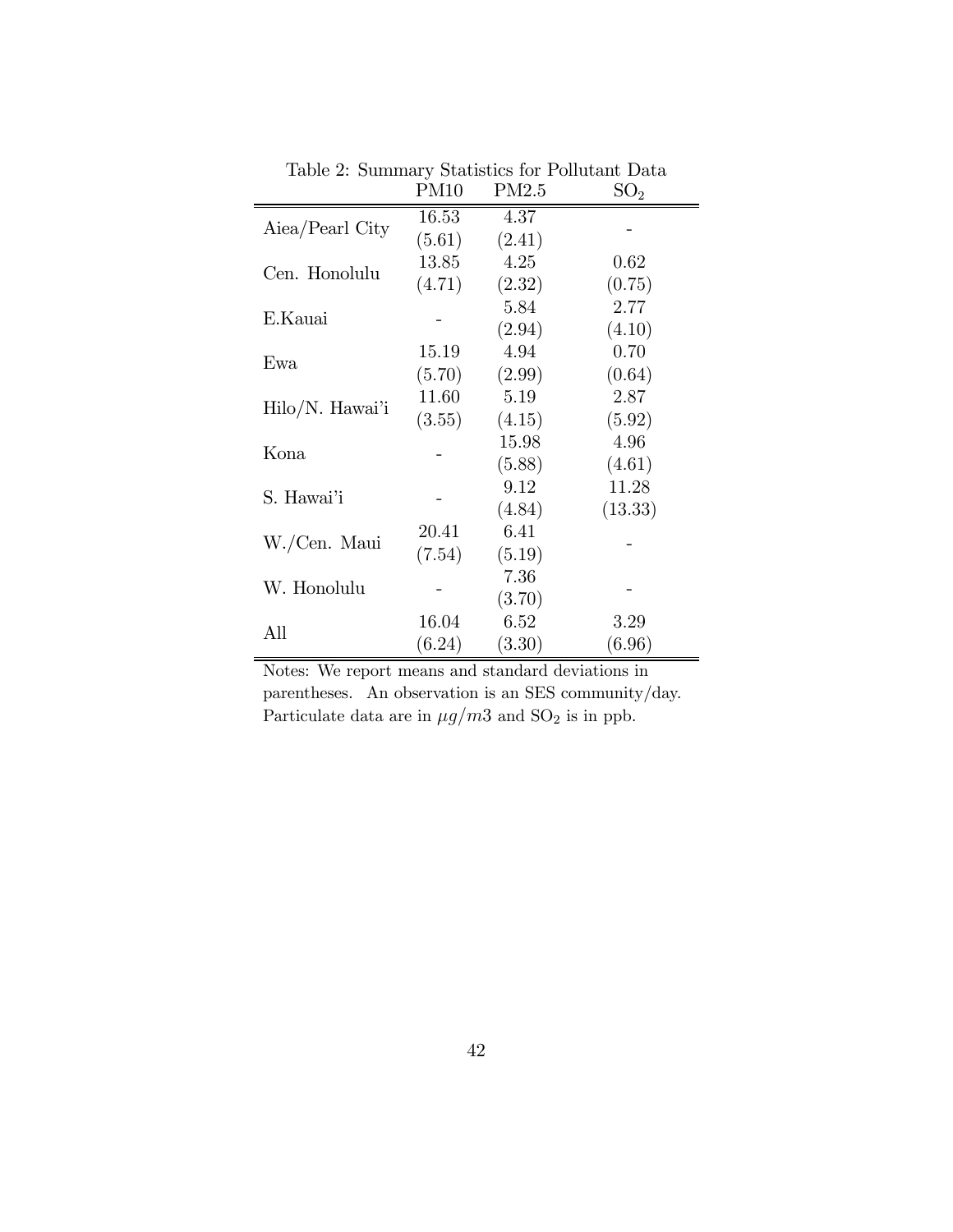|                 | Cardiovascular |           | Pulmonary  |           | Fractures  |           |
|-----------------|----------------|-----------|------------|-----------|------------|-----------|
|                 | Admissions     | Charges   | Admissions | Charges   | Admissions | Charges   |
|                 | 4.33           | 4859.24   | 4.87       | 3808.29   | 2.17       | 1556.76   |
| Aiea/Pearl City | (2.35)         | (3685.16) | (2.82)     | (2992.58) | (1.48)     | (1334.40) |
| Cen. Honolulu   | 4.83           | 6372.87   | 5.48       | 5047.71   | 2.36       | 1929.77   |
|                 | (2.52)         | (4259.62) | (2.88)     | (3499.99) | (1.53)     | (1498.98) |
|                 | 1.97           | 2423.14   | 2.67       | 1857.65   | 1.00       | 602.61    |
| E.Kauai         | (1.55)         | (2573.41) | (1.82)     | (1740.02) | (1.03)     | (742.80)  |
|                 | 5.40           | 7067.09   | 7.42       | 6248.51   | 2.57       | 1880.76   |
| Ewa             | (2.69)         | (4547.10) | (3.29)     | (3767.64) | (1.59)     | (1450.55) |
| Hilo/N. Hawai'i | 4.15           | 5137.23   | 4.55       | 3614.37   | 1.65       | 1118.96   |
|                 | (2.28)         | (3546.39) | (2.49)     | (2760.43) | (1.29)     | (1146.56) |
| Kona            | 2.57           | 3362.35   | 3.50       | 2890.59   | 1.77       | 1296.73   |
|                 | (1.84)         | (3048.58) | (2.29)     | (2498.04) | (1.36)     | (1261.27) |
| S. Hawai'i      | 2.50           | 3108.90   | 2.98       | 2411.51   | 1.16       | 838.10    |
|                 | (1.82)         | (2831.94) | (2.04)     | (2271.67) | (1.10)     | (1020.49) |
| W./Cen. Maui    | 3.14           | 4003.13   | 3.29       | 2508.75   | 1.73       | 1481.99   |
|                 | (2.02)         | (3399.64) | (2.23)     | (2244.42) | (1.39)     | (1394.43) |
| W. Honolulu     | 4.82           | 6238.87   | 7.18       | 6389.57   | 2.22       | 1763.79   |
|                 | (2.37)         | (4009.55) | (3.20)     | (3776.24) | (1.48)     | (1424.57) |
| All             | 3.73           | 4708.40   | 4.62       | 3831.10   | 1.84       | 1382.12   |
|                 | (2.47)         | (3897.75) | (3.07)     | (3301.57) | (1.46)     | (1344.96) |

|  | Table 3: Summary Statistics for ER Data |  |  |  |  |
|--|-----------------------------------------|--|--|--|--|
|--|-----------------------------------------|--|--|--|--|

Notes: We report means and standard deviations in parentheses. An observation is an SES community/day. Charges are in 2000 US dollars.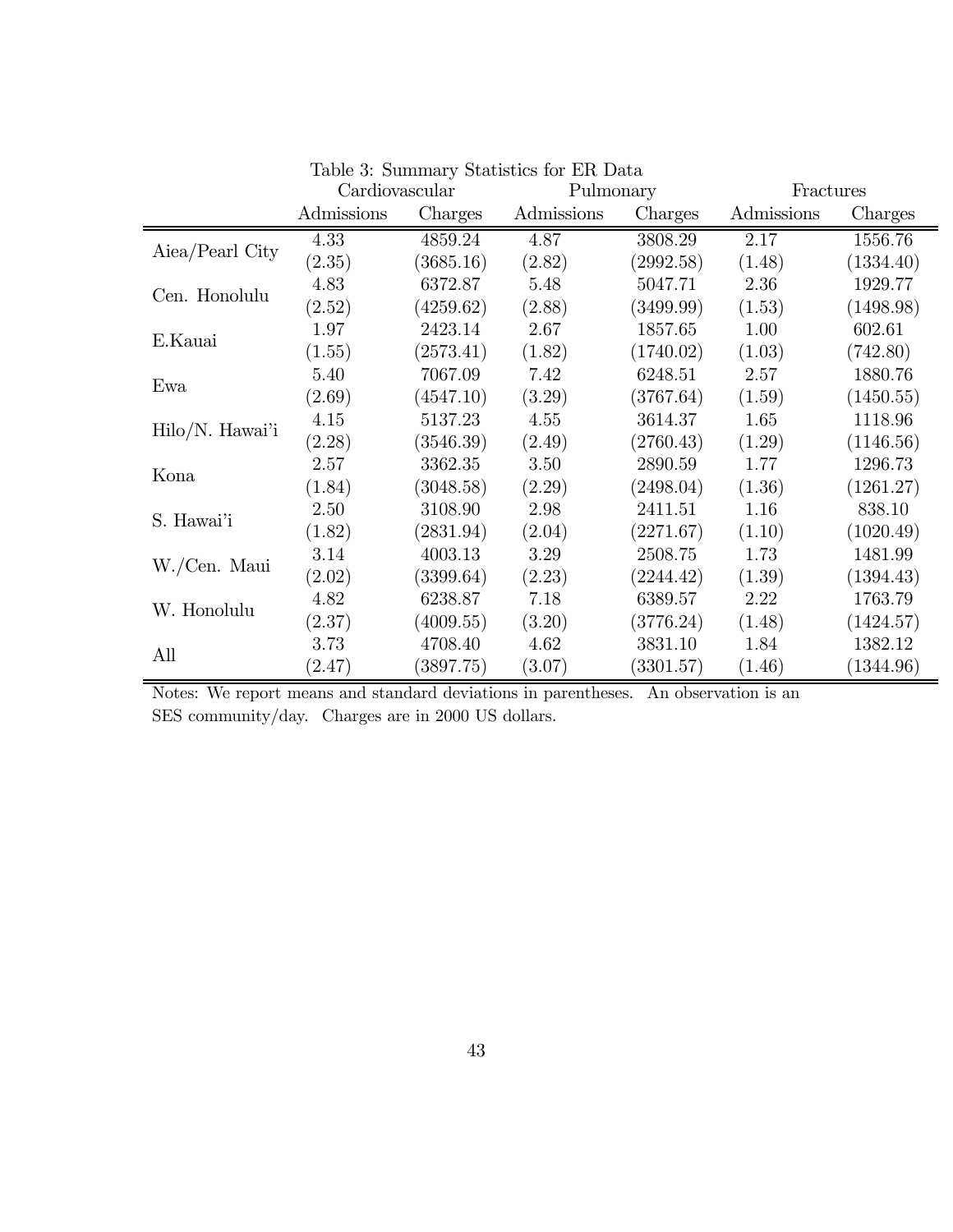|                       | $\mathbf 1$             | $\left( 2\right)$         | $\left( 3\right)$        | $\left(4\right)$        |
|-----------------------|-------------------------|---------------------------|--------------------------|-------------------------|
| $SO_2(t/d)$           | $-0.00531$<br>(0.00474) | $0.00234***$<br>(0.00078) | $0.00059**$<br>(0.00029) | $0.00055*$<br>(0.00028) |
| Source of Measurement |                         |                           |                          |                         |
| -Summit               | X                       | X                         |                          |                         |
| $-{\rm ERZ}$          |                         |                           | X                        | X                       |
| 2000-2007             | Χ                       |                           | X                        |                         |
| 2008-2010             |                         | X                         |                          | Χ                       |
| Number of Obs.        | 1297                    | 1391                      | 1130                     | 635                     |

Table 4: Effects of Volcanic Emissions of SO2 (tons/day) on Pollution (PM10)

 $\overline{\text{*_sig at 10\% level;}}$ \*\*sig at 5% level; \*\*\*sig. at 1% level

Note: Each column corresponds to a regression of a pollutant on measures of  $\mathrm{SO}_2$ emissions from Kīlauea measured in tons/day. Newey-West standard errors are in parentheses. The two sources of measurement are the summit and the Eastern Rift Zone (ERZ).

|                       | 1)                      | $\left( 2\right)$         | $\left(3\right)$        | $\left(4\right)$          |
|-----------------------|-------------------------|---------------------------|-------------------------|---------------------------|
| $SO_2(t/d)$           | $0.01061*$<br>(0.00563) | $0.00195***$<br>(0.00063) | $0.00067*$<br>(0.00041) | $0.00128***$<br>(0.00039) |
| Source of Measurement |                         |                           |                         |                           |
| -Summit               | X                       | X                         |                         |                           |
| -ERZ                  |                         |                           | X                       | Χ                         |
| 2000-2007             | Χ                       |                           | Χ                       |                           |
| 2008-2010             |                         | X                         |                         | X                         |
| Number of Obs.        | 895                     | 2636                      | 789                     | 1203                      |

Table 5: Effects of Volcanic Emissions of SO2 (tons/day) on Pollution (PM2.5)

 $\overline{\text{*_sig at 10\% level;**sig at 5\% level;***sig. at 1\% level}}}$ Note: Per Table 4.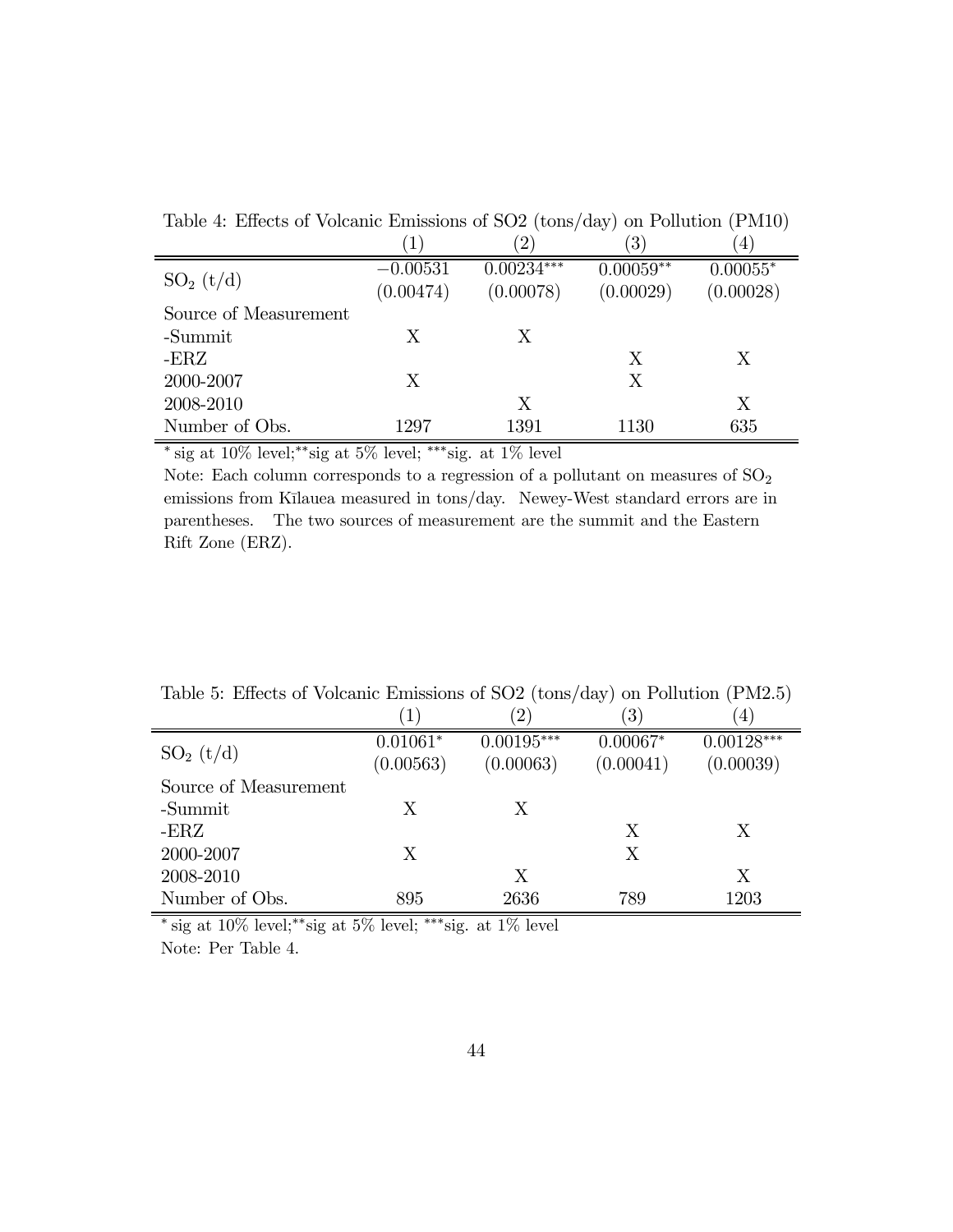Table 6: Effects of Volcanic Emissions of SO2 (tons/day) from the Summit on Pollution (SO2)

|                          | T            |             | $\mathfrak{3}^{\prime}$ | 4            |
|--------------------------|--------------|-------------|-------------------------|--------------|
|                          | $0.00926***$ | $0.03122**$ | $0.00254*$              | $0.01357***$ |
| $SO_2(t/d)$              | (0.00248)    | (0.01235)   | (0.00135)               | (0.00234)    |
| 2000-2007                | Х            |             |                         |              |
| 2008-2010                |              |             | X                       | Х            |
| Restricted to S. Hawai'i |              | Х           |                         | Х            |
| Number of Obs.           | 1608         | 187         | 2145                    | 366          |

 $^{*}$ sig at 10% level; $^{**}$ sig at 5% level; $^{***}$ sig. at 1% level Note: Per Table 4.

|       | Table 7: Effects of Volcanic Emissions of SO2 (tons/day) from the ERZ on Pollution |  |  |  |
|-------|------------------------------------------------------------------------------------|--|--|--|
| (SO2) |                                                                                    |  |  |  |

|                          | T            | $2^{\circ}$ | 3         | 4            |
|--------------------------|--------------|-------------|-----------|--------------|
|                          | $0.00060***$ | $0.00148**$ | 0.00029   | $0.00347***$ |
| $SO_2(t/d)$              | (0.00015)    | (0.00067)   | (0.00051) | (0.00128)    |
| 2000-2007                |              |             |           |              |
| 2008-2010                |              |             |           | Х            |
| Restricted to S. Hawai'i |              | X           |           | Х            |
| Number of Obs.           | 1457         | 180         | 976       | 162          |

 $*$  sig at 10% level;<sup>\*\*</sup>sig at 5% level; \*\*\*sig. at 1% level Note: Per Table 4.

| Table 8: Pollution Correlation Matrix |                  |                              |                 |                                        |  |  |
|---------------------------------------|------------------|------------------------------|-----------------|----------------------------------------|--|--|
|                                       | PM2.5 PM10       |                              | SO <sub>2</sub> |                                        |  |  |
| PM2.5 <sub>1</sub>                    |                  |                              |                 |                                        |  |  |
| PM <sub>10</sub>                      | $0.5247 \quad 1$ |                              |                 |                                        |  |  |
| SO <sub>2</sub>                       |                  | $0.4047$ $0.0937$ 1          |                 |                                        |  |  |
| CO                                    |                  | $0.0118$ $0.0081$ $0.0560$ 1 |                 |                                        |  |  |
| NO <sub>2</sub>                       |                  |                              |                 | $0.0798$ $0.0267$ $0.2032$ $-0.0346$ 1 |  |  |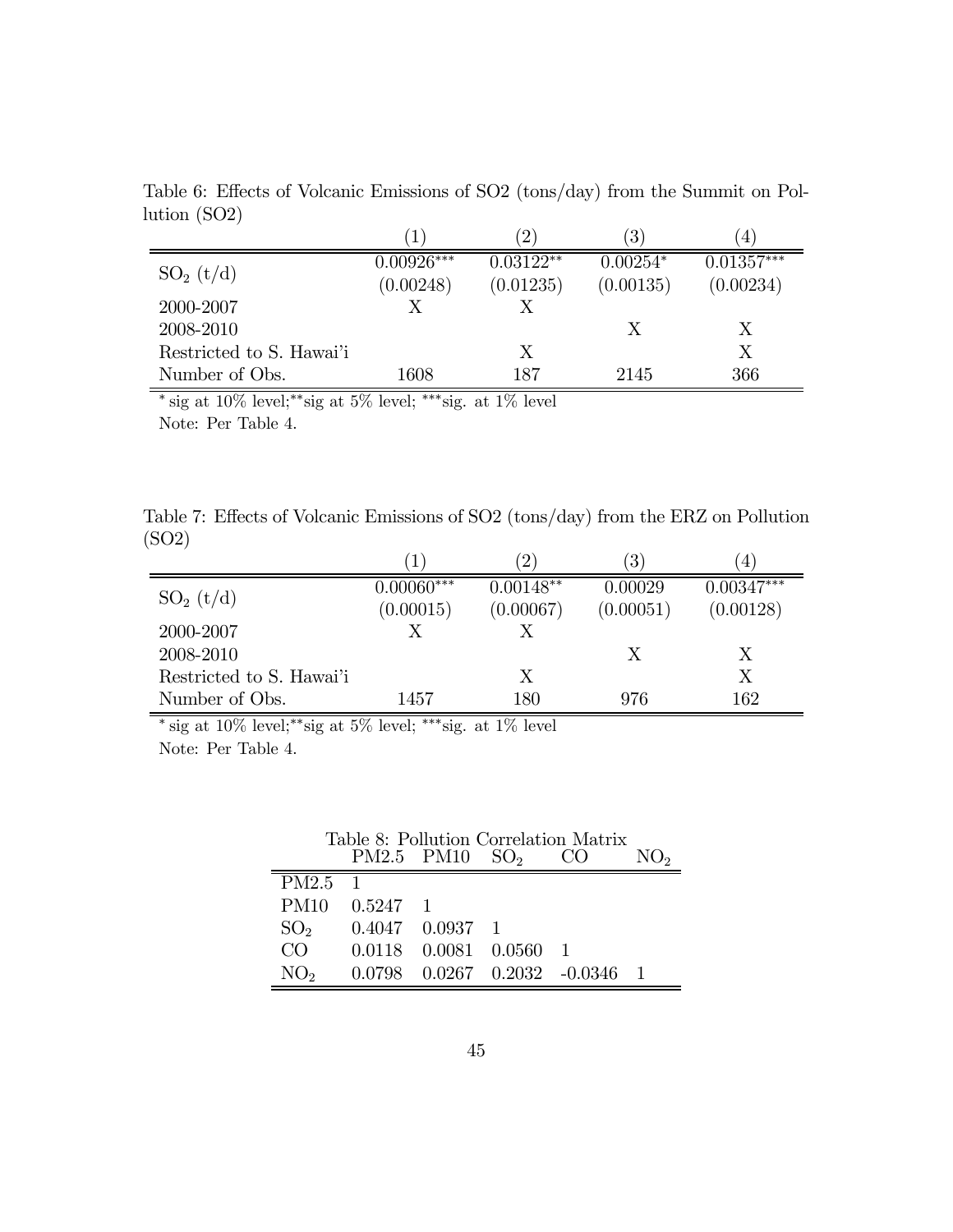|                   | $\left(1\right)$ | (2)         | (3)       | $\left( 4\right)$ | (5)        | (6)       |  |
|-------------------|------------------|-------------|-----------|-------------------|------------|-----------|--|
|                   | Admissions       |             |           |                   |            |           |  |
|                   |                  | <b>PM10</b> |           |                   | PM2.5      |           |  |
| $\boldsymbol{t}$  | $0.013***$       | $0.009**$   | $0.009**$ | $0.025***$        | $0.023***$ | $0.024**$ |  |
|                   | (0.004)          | (0.005)     | (0.005)   | (0.006)           | (0.007)    | (0.007)   |  |
|                   |                  | $0.008*$    | 0.005     |                   | 0.004      | 0.007     |  |
| $t-1$             |                  | (0.004)     | (0.005)   |                   | (0.007)    | (0.008)   |  |
|                   |                  |             | 0.005     |                   |            | $-0.006$  |  |
| $t-2$             |                  |             | (0.004)   |                   |            | (0.007)   |  |
| $F\text{-test}^1$ |                  | 7.33        | 4.54      |                   | 7.81       | 5.49      |  |
|                   |                  | [0.000]     | [0.035]   |                   | [0.000]    | [0.001]   |  |
| Number of Obs     | 13719            | 12755       | 12128     | 17601             | 14643      | 14207     |  |
|                   |                  |             |           | Charges           |            |           |  |
| $\boldsymbol{t}$  | $12.91***$       | $10.61**$   | $11.49**$ | $39.11***$        | 27.57***   | 27.50***  |  |
|                   | (3.88)           | (4.56)      | (4.75)    | (6.21)            | (8.04)     | (8.40)    |  |
| $t-1$             |                  | 6.92        | 4.25      |                   | 9.99       | $16.52*$  |  |
|                   |                  | (4.48)      | (5.12)    |                   | (7.84)     | (9.09)    |  |
| $t-2$             |                  |             | 3.82      |                   |            | $-11.13$  |  |
|                   |                  |             | (4.53)    |                   |            | (8.13)    |  |
| $F\text{-test}^1$ |                  | 6.86        | 4.66      |                   | 11.23      | 8.03      |  |
|                   |                  | [0.001]     | [0.003]   |                   | [0.000]    | [0.000]   |  |
| Number of Obs     | 13751            | 12783       | 12157     | 17562             | 14578      | 14145     |  |

Table 9: Effects of Particulates on Pulmonary Outcomes

<sup>∗</sup> sig at 10% level;∗∗sig at 5% level; ∗∗∗sig. at 1% level

Notes: All estimations include region, day, month and year dummies. Newey-West standard errors in parentheses.

 $1$ This is a test of joint significance of pollution variables. p-values in brackets.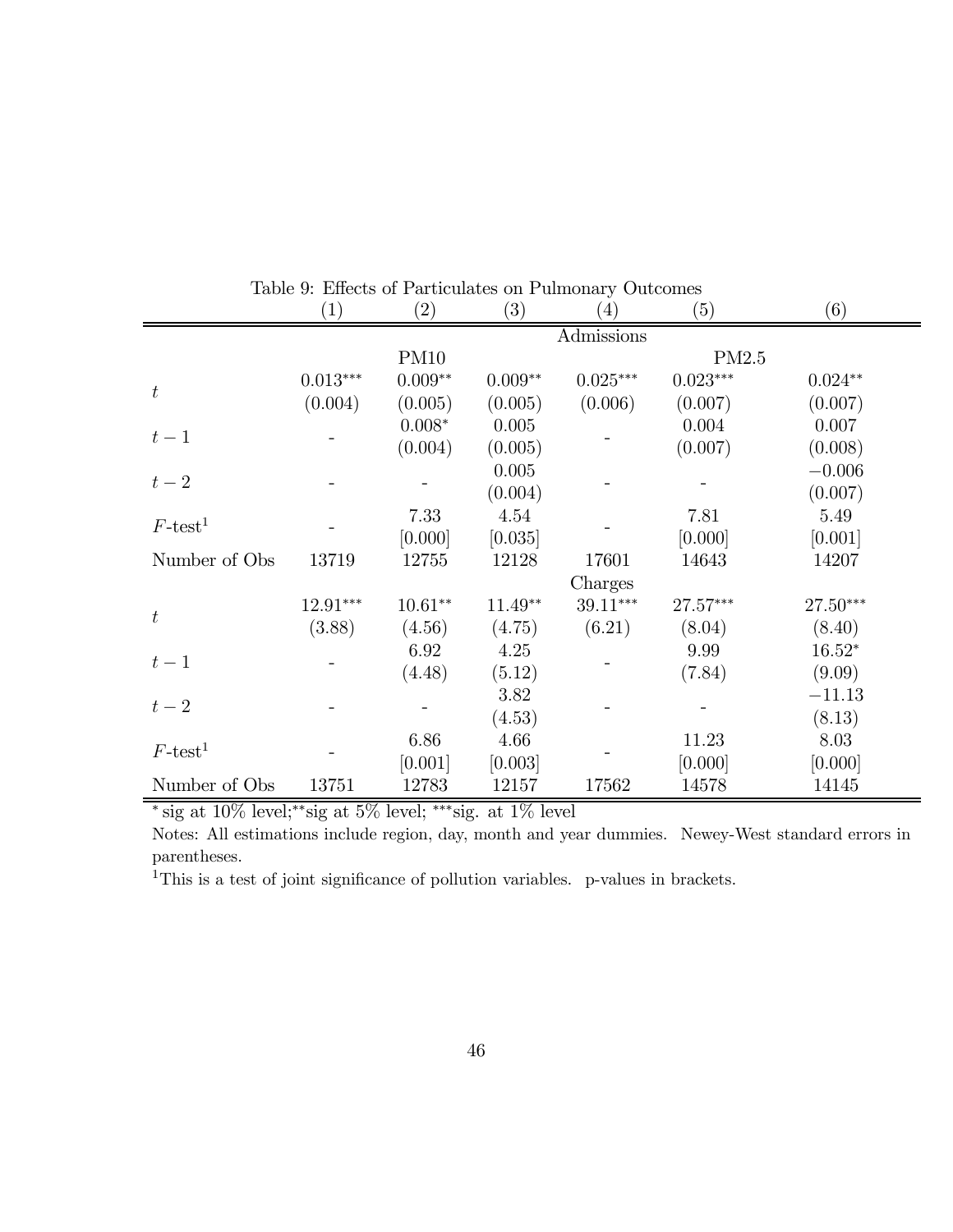|                   | (1)      | $\left( 2\right)$ | (3)      |
|-------------------|----------|-------------------|----------|
|                   |          | Admissions        |          |
| t                 | $-0.000$ | 0.003             | 0.004    |
|                   | (0.003)  | (0.004)           | (0.004)  |
|                   |          | $-0.004$          | $-0.001$ |
| $t-1$             |          | (0.004)           | (0.004)  |
|                   |          |                   | $-0.006$ |
| $t-2$             |          |                   | (0.004)  |
| $F\text{-test}^1$ |          | 0.77              | 1.21     |
|                   |          | [0.4649]          | [0.3045] |
| Number of Obs     | 18759    | 18555             | 18378    |
|                   |          | Charges           |          |
| t.                | $-4.89$  | $-3.29$           | $-3.32$  |
|                   | (3.44)   | (4.23)            | (4.30)   |
| $t-1$             |          | $-2.76$           | 0.65     |
|                   |          | (3.92)            | (4.48)   |
| $t-2$             |          |                   | $-5.24$  |
|                   |          |                   | (4.19)   |
| $F\text{-test}^1$ |          | 1.17              | 1.21     |
|                   |          | [0.3096]          | [0.3028] |
| Number of Obs     | 18790    | 18586             | 18407    |

Table 10: Effects of  $\mathrm{SO}_2$  on Pulmonary Outcomes

 $^{*}$ sig at 10% level; $^{**}$ sig at 5% level; $^{***}$ sig. at 1% level Notes: Per Table 9.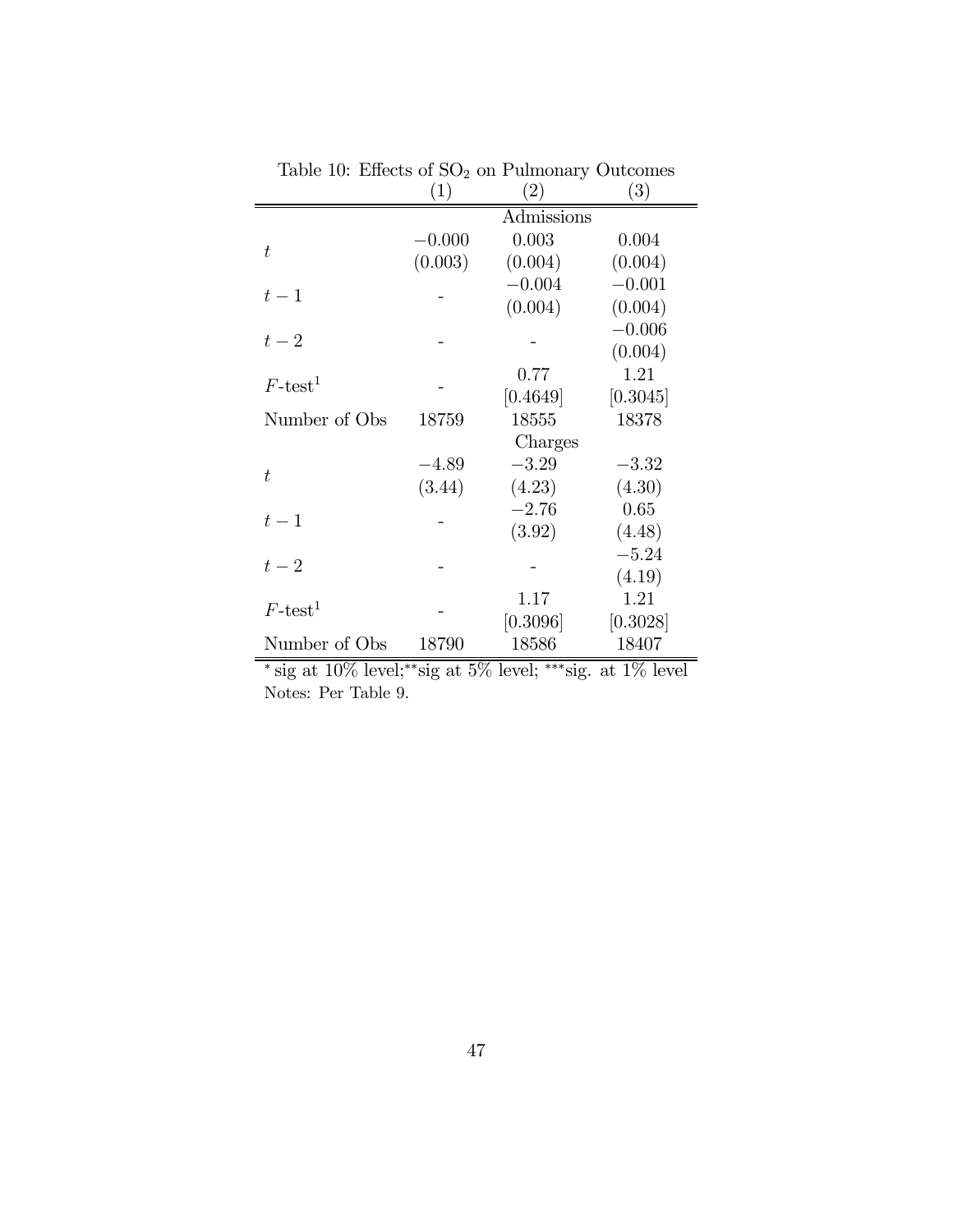|                   | $\left( 1\right)$ | $\left( 2\right)$ | $\left( 3\right)$ | $\left(4\right)$ | (5)                                                                                  | (6)      |
|-------------------|-------------------|-------------------|-------------------|------------------|--------------------------------------------------------------------------------------|----------|
|                   | Admissions        |                   |                   |                  |                                                                                      |          |
|                   |                   | <b>PM10</b>       |                   |                  | PM2.5                                                                                |          |
| $\boldsymbol{t}$  | $-0.003$          | $-0.000$          | $-0.000$          | 0.003            | 0.001                                                                                | 0.000    |
|                   | (0.003)           | (0.004)           | (0.004)           | (0.004)          | (0.006)                                                                              | (0.006)  |
|                   |                   | $-0.003$          | $-0.002$          |                  | $-0.004$                                                                             | $-0.005$ |
| $t-1$             |                   | (0.004)           | (0.004)           |                  | (0.006)                                                                              | (0.007)  |
|                   |                   |                   | 0.001             |                  |                                                                                      | 0.003    |
| $t-2$             |                   |                   | (0.004)           |                  |                                                                                      | (0.006)  |
| $F\text{-test}^1$ |                   | 0.59              | 0.15              |                  | 0.25                                                                                 | 0.17     |
|                   |                   | [0.5527]          | [0.9283]          |                  | [0.7823]<br>14821<br>9.83<br>(10.69)<br>6.25<br>(10.21)<br>1.47<br>[0.2431]<br>14662 | [0.9163] |
| Number of Obs     | 13857             | 12896             | 12271             | 17791            |                                                                                      | 14386    |
|                   |                   |                   |                   | Charges          |                                                                                      |          |
| $t\,$             | $-2.10$           | 2.20              | 1.69              | $20.77***$       |                                                                                      | 111.09   |
|                   | (4.76)            | (5.77)            | (6.04)            | (7.50)           |                                                                                      | (10.98)  |
| $t-1$             |                   | $-6.15$           | $-4.03$           |                  |                                                                                      | $-1.11$  |
|                   |                   | (5.67)            | (6.42)            |                  |                                                                                      | (12.21)  |
| $t-2$             |                   |                   | 0.29              |                  |                                                                                      | 8.16     |
|                   |                   |                   | (5.88)            |                  |                                                                                      | (10.47)  |
| $F\text{-test}^1$ |                   | 0.60              | 0.14              |                  |                                                                                      | 1.10     |
|                   |                   | [0.5476]          | [0.9319]          |                  |                                                                                      | [0.3589] |
| Number of Obs     | 13736             | 12776             | 12156             | 17622            |                                                                                      | 14232    |

Table 11: Effects of Particulates on Cardiovascular Outcomes

<sup>∗</sup> sig at 10% level;∗∗sig at 5% level; ∗∗∗sig. at 1% level

Notes: Per Table 9.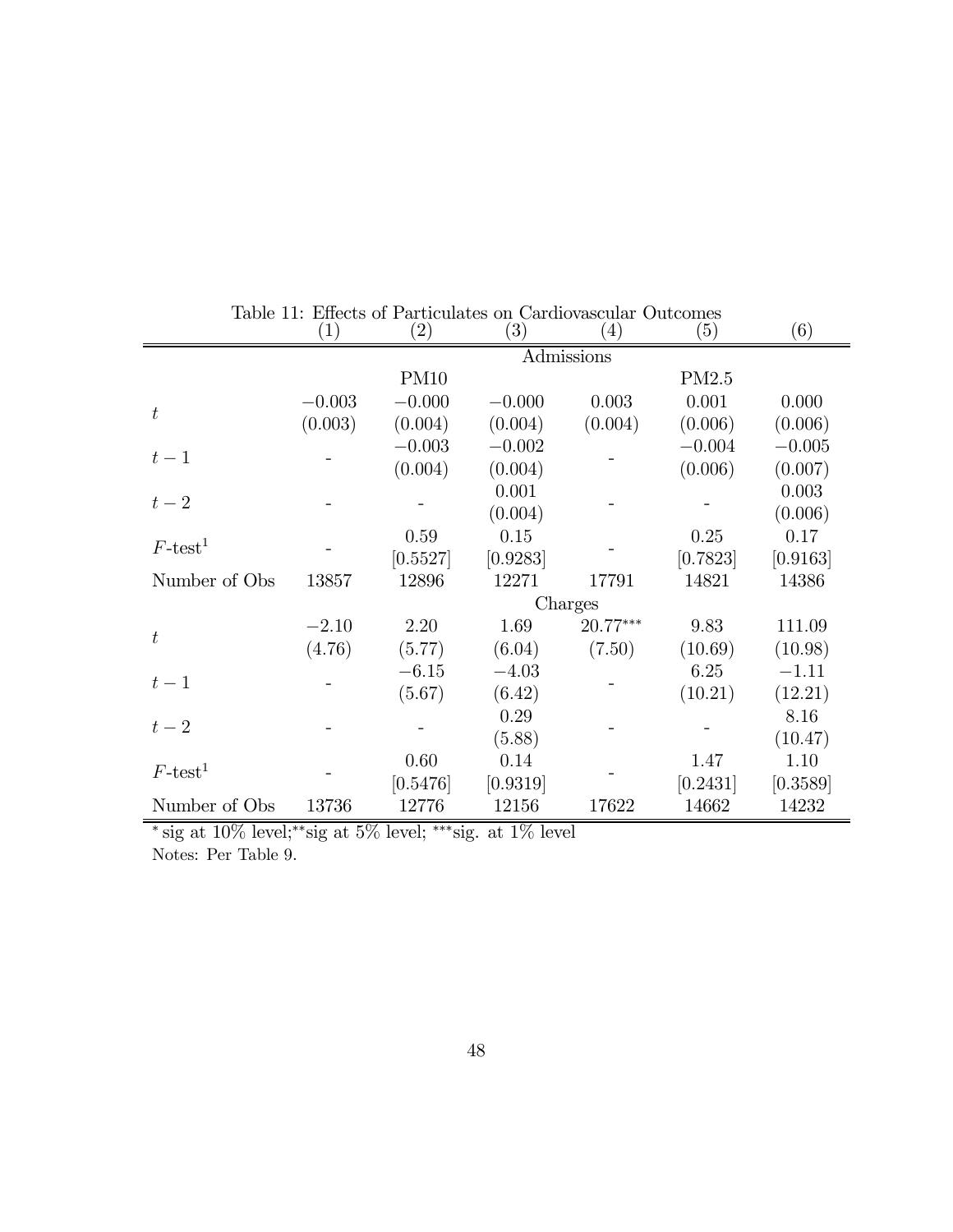|                                                                          | (1)      | (2)        | $\left( 3\right)$ |
|--------------------------------------------------------------------------|----------|------------|-------------------|
|                                                                          |          | Admissions |                   |
| $\bar{t}$                                                                | $-0.001$ | $-0.001$   | $-0.008$          |
|                                                                          | (0.002)  | (0.003)    | (0.004)           |
| $t-1$                                                                    |          | $-0.000$   | $-0.002$          |
|                                                                          |          | (0.004)    | (0.004)           |
| $t-2$                                                                    |          |            | 0.003             |
|                                                                          |          |            | (0.004)           |
| $F\text{-test}^1$                                                        |          | 0.12       | 0.18              |
|                                                                          |          | [0.6388]   | [0.9089]          |
| Number of Obs                                                            | 18895    | 18691      | 18513             |
|                                                                          |          | Charges    |                   |
| $\bar{t}$                                                                | $-5.75$  | $-4.16$    | $-5.76$           |
|                                                                          | (3.78)   | (5.26)     | (5.60)            |
| $t-1$                                                                    |          | $-2.92$    | $-8.28$           |
|                                                                          |          | (5.52)     | (6.19)            |
| $t-2$                                                                    |          |            | 11.15             |
|                                                                          |          |            | (5.58)            |
| $F\text{-test}^1$                                                        |          | 1.30       | 2.08              |
|                                                                          |          | $[0.2730]$ | [0.1011]          |
| Number of Obs                                                            | 18746    | 18544      | 18366             |
| $*$ sig at $10\%$ lovel: $*$ sig at $5\%$ lovel: $**$ sig at $1\%$ lovel |          |            |                   |

Table 12: Effects of  $SO<sub>2</sub>$  on Cardiovascular Outcomes

<sup>∗</sup> sig at 10% level;∗∗sig at 5% level; ∗∗∗sig. at 1% level Notes: Per Table 9.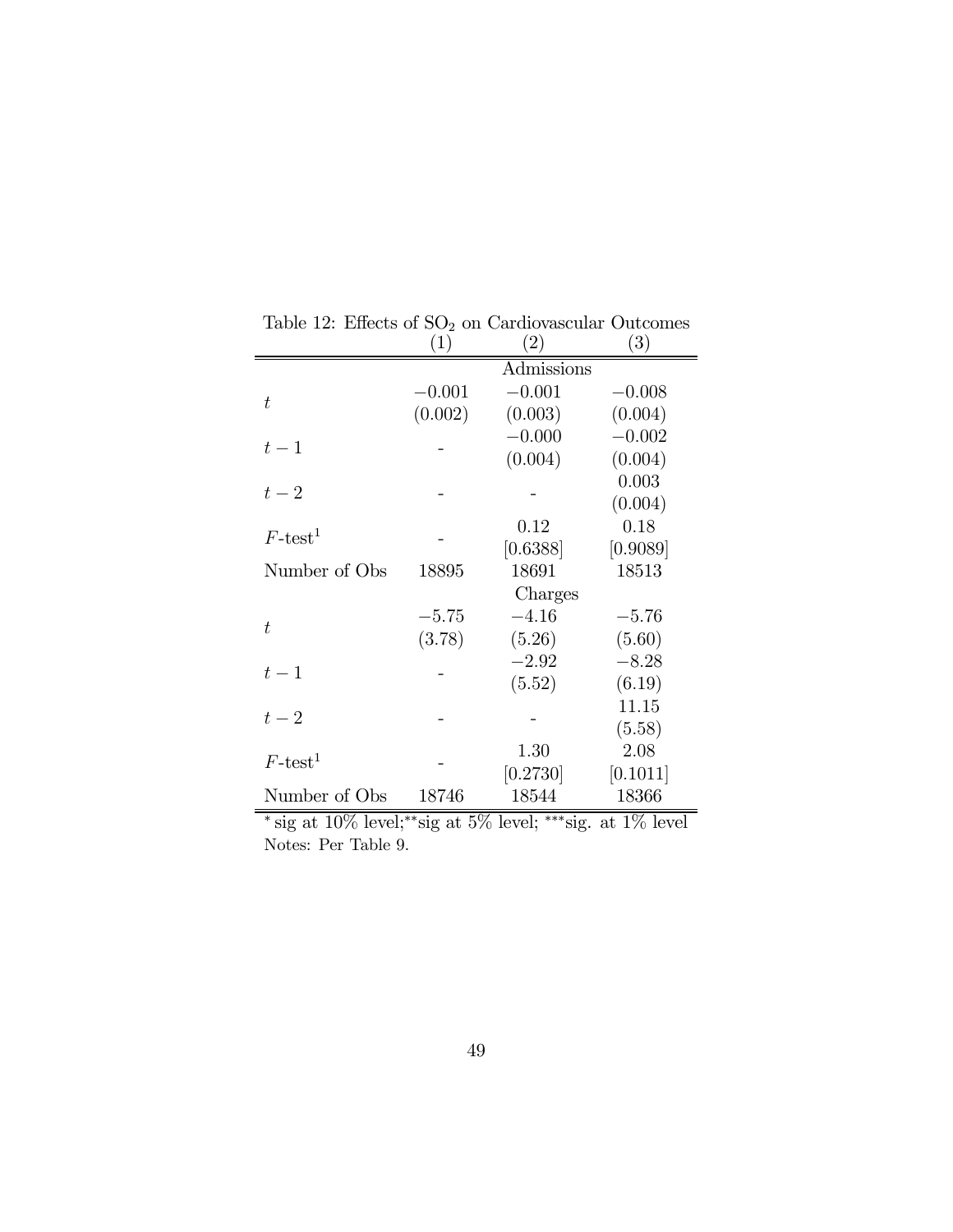|                   | $\left(1\right)$ | $\left( 2\right)$ | $\left( 3\right)$ | $\left( 4\right)$ | $\left(5\right)$                     | (6)      |
|-------------------|------------------|-------------------|-------------------|-------------------|--------------------------------------|----------|
|                   |                  |                   |                   | Admissions        |                                      |          |
|                   |                  | PM <sub>10</sub>  |                   |                   | PM2.5                                |          |
| $\boldsymbol{t}$  | 0.003            | 0.000             | 0.000             | 0.003             | 0.001                                | 0.002    |
|                   | (0.002)          | (0.003)           | (0.003)           | (0.003)           | (0.004)                              | (0.004)  |
| $t-1$             |                  | 0.003             | 0.005             |                   | 0.002                                | 0.001    |
|                   |                  | (0.003)           | (0.003)           |                   | (0.004)<br>0.49<br>[0.6110]<br>14840 | (0.005)  |
| $t-2$             |                  |                   | $-0.000$          |                   |                                      | 0.000    |
|                   |                  |                   | (0.003)           |                   |                                      | (0.004)  |
| $F\text{-test}^1$ |                  | 1.46              | 1.29              |                   |                                      | 0.24     |
|                   |                  | [0.2325]          | [0.2774]          |                   |                                      | [0.8706] |
| Number of Obs     | 13817            | 12857             | 12232             | 17797             |                                      | 14405    |

Table 13: Placebo Tests: Effects of Particulates on ER Admissions for Fractures

<sup>∗</sup> sig at 10% level;∗∗sig at 5% level; ∗∗∗sig. at 1% level

Notes: Per Table 9.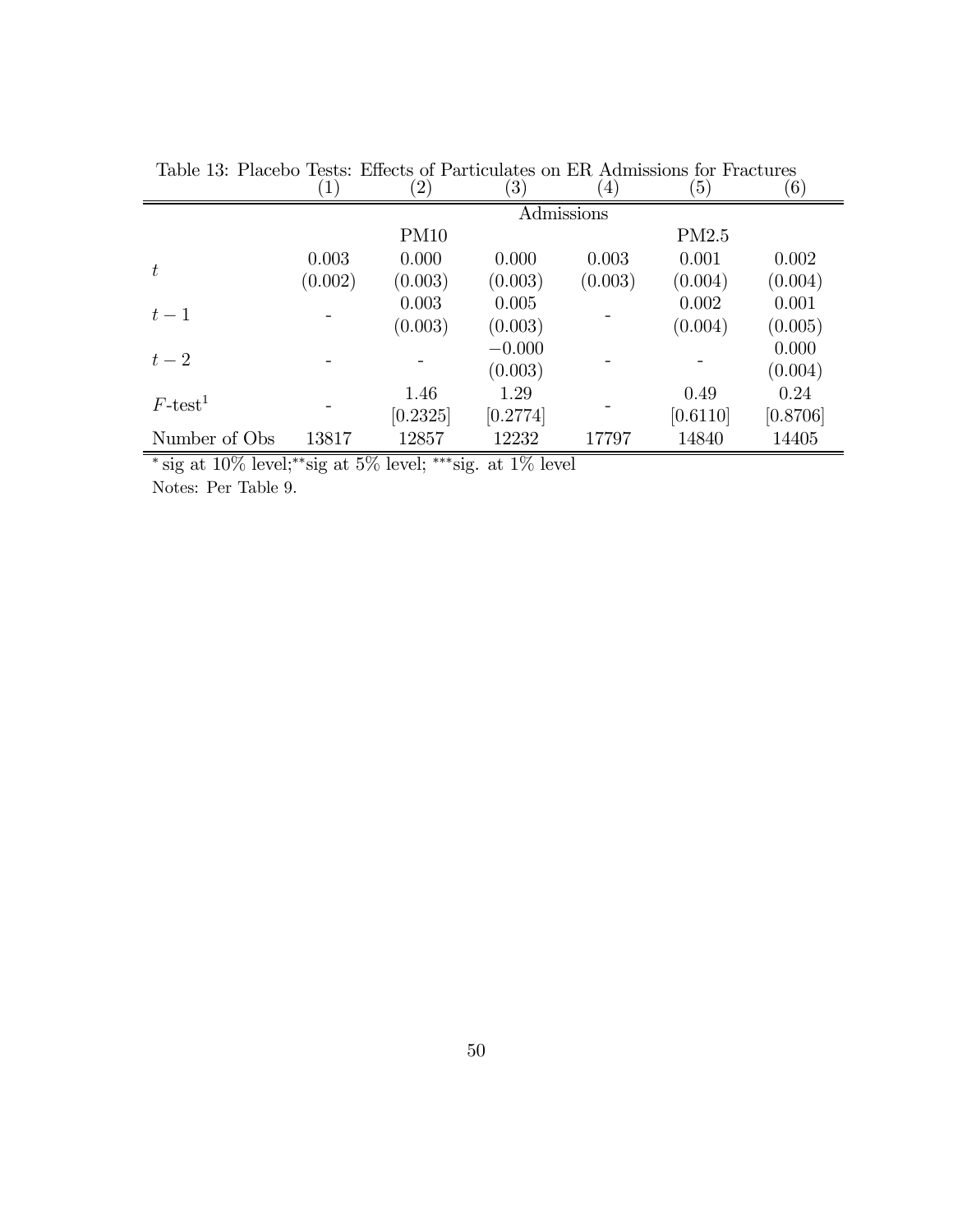|                        | $\left( 1\right)$     | $\left( 2\right)$     | $\left( 3\right)$     | $\left( 4\right)$     | (5)                   | (6)                   |
|------------------------|-----------------------|-----------------------|-----------------------|-----------------------|-----------------------|-----------------------|
| Dep. Var.              | <b>PM10</b>           | Admissions            | Charges               | PM2.5                 | Admissions            | Charges               |
| SO <sub>2</sub>        | 0.015<br>(0.011)      |                       |                       | $-0.004$<br>(0.006)   |                       |                       |
| Wind Direction         | $0.008***$<br>(0.017) |                       |                       | $0.006***$<br>(0.002) |                       |                       |
| $SO_2*Wind$            | $0.0002**$<br>(0.000) |                       |                       | $0.0002**$<br>(0.000) |                       |                       |
| PM10                   |                       | $0.320***$<br>(0.054) | 226.92***<br>(55.931) |                       |                       |                       |
| PM2.5                  |                       |                       |                       |                       | $0.456***$<br>(0.081) | 242.76***<br>(77.852) |
| $F$ -Test <sup>1</sup> | 24.01<br>[0.000]      |                       |                       | 29.13<br>[0.000]      |                       |                       |
| Number of Obs.         | 7000                  | 6658                  | 6666                  | 6400                  | 5999                  | 5956                  |

Table 14: IV Results: The Impact of Particulate Pollution on Pulmonary Outcomes

<sup>∗</sup>sig at 10% level;∗∗sig at 5% level;∗∗∗sig at 1% level

Notes: All estimations include region dummies. Newey-West standard errors are in parentheses.  $\rm ^1This$  is a test of joint significance of the excluded variables.  $\,$  p-values in brackets.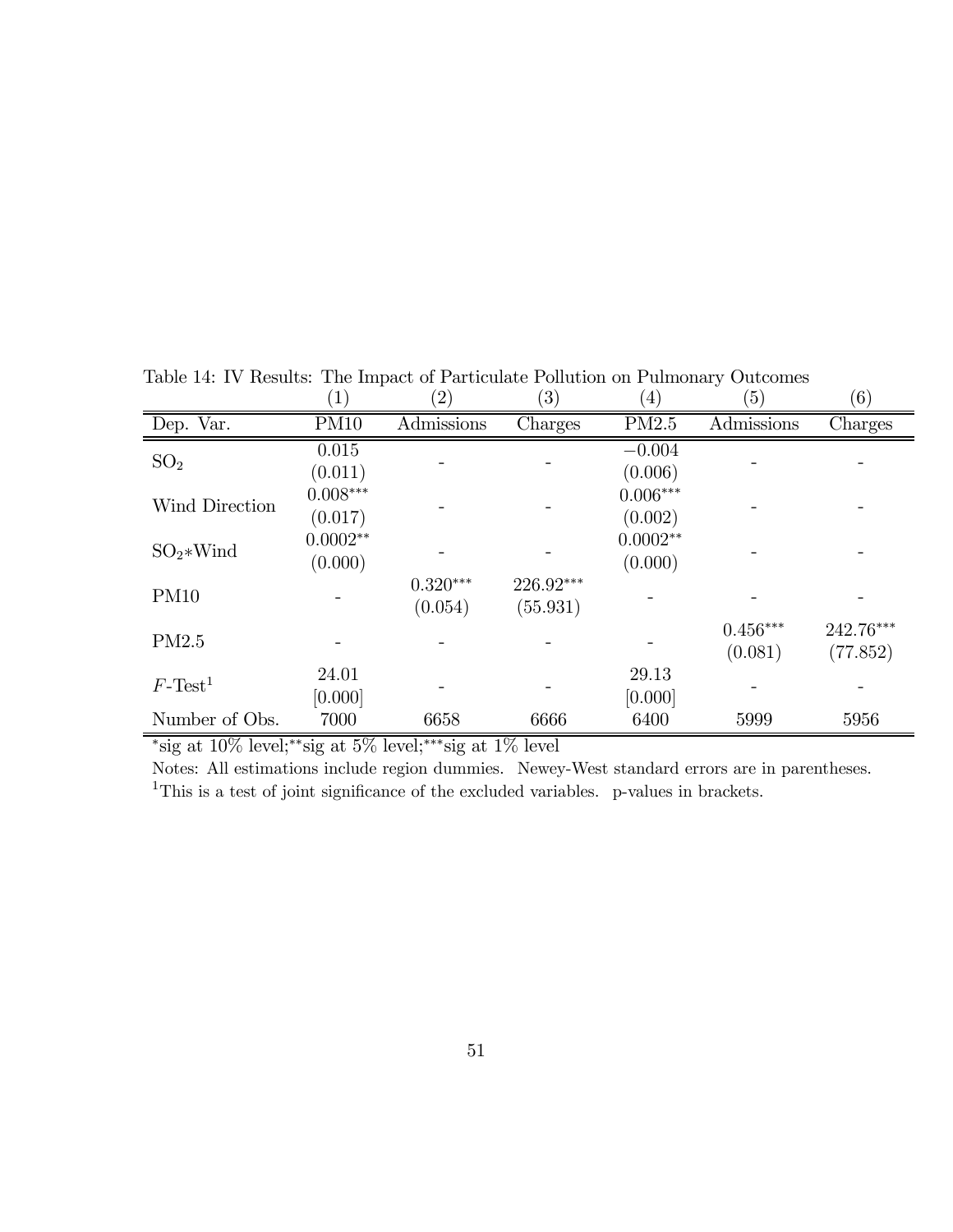|                 | Pulmonary  |          | Cardiovascular |          | Fractures  |          |
|-----------------|------------|----------|----------------|----------|------------|----------|
|                 | Admissions | Charges  | Admissions     | Charges  | Admissions | Charges  |
| SO <sub>2</sub> | 0.004      | $-43.61$ | 0.039          | 112.28   | 0.034      | 5.13     |
|                 | (0.059)    | (62.47)  | (0.048)        | (76.98)  | (0.031)    | (34.25)  |
| <b>PM10</b>     | $0.017*$   | 29.76*** | $-0.006$       | $-10.24$ | 0.001      | $-1.04$  |
|                 | (0.010)    | (11.01)  | (0.008)        | (12.70)  | (0.005)    | (5.33)   |
| PM2.5           | $0.045**$  | 23.85    | 0.007          | 12.88    | 0.010      | $18.12*$ |
|                 | (0.021)    | (25.61)  | (0.017)        | (27.89)  | (0.011)    | (10.83)  |
| Number of Obs   | 4874       | 4846     | 4963           | 4863     | 4982       | 4976     |

Table 15: Kitchen Sink Regressions

 $\overline{\phantom{a}}^*$  sig at  $10\%$  level;<sup>\*\*</sup>sig at 5% level; \*\*\*sig. at 1% level

Notes: Per Table 9.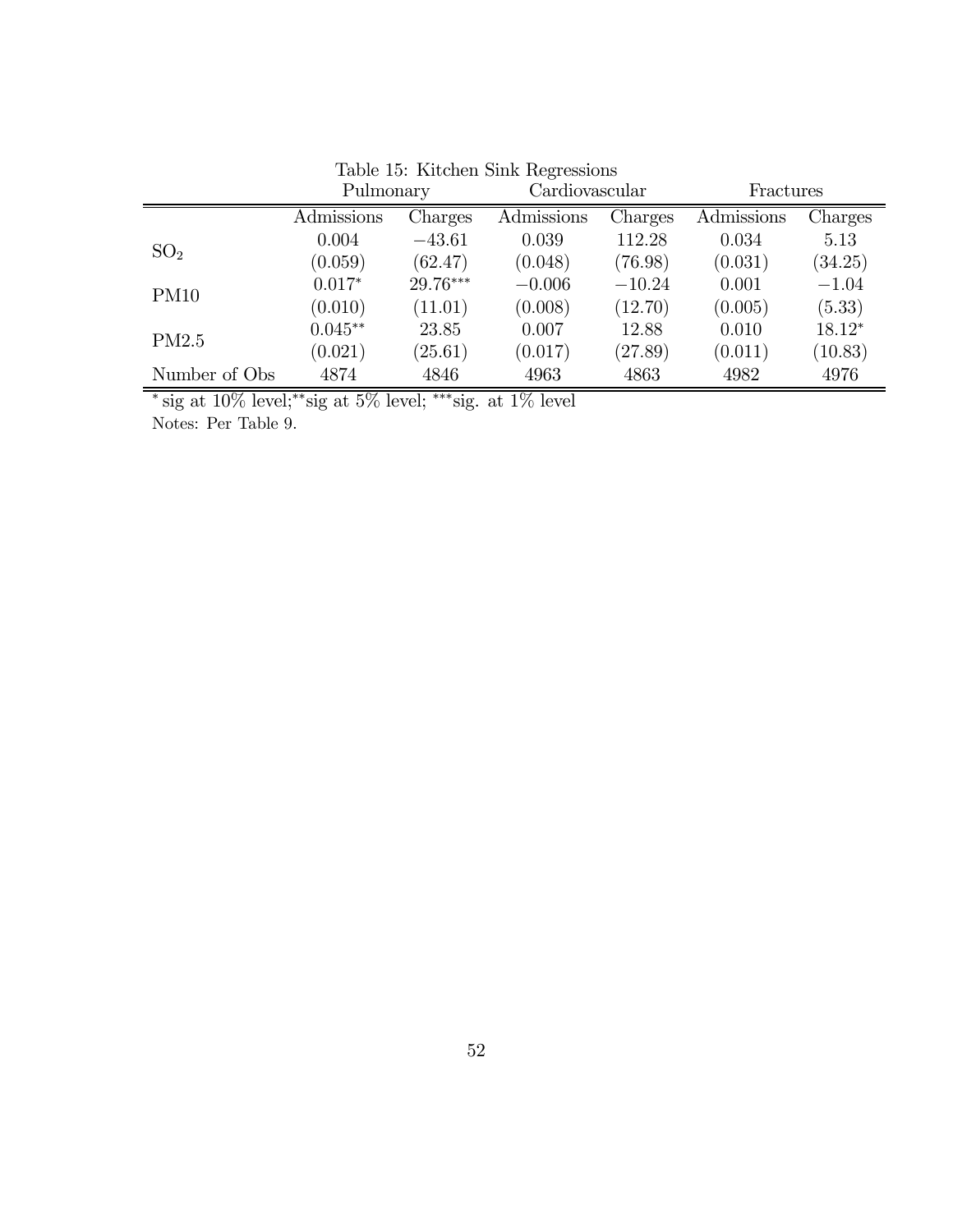|           | <b>PM10</b>           | Effect<br>X 1000<br>$#$ of ages in bin | PM2.5                      | $\circ$<br>Effect<br>X 1000<br>$\frac{\text{mecu}}{\text{\# of ages in bin}}$ |
|-----------|-----------------------|----------------------------------------|----------------------------|-------------------------------------------------------------------------------|
| $0-1$     | $0.005***$<br>(0.002) | 2.5                                    | $0.007***$<br>(0.002)      | 3.5                                                                           |
| $2-5\,$   | $0.003**$<br>(0.001)  | 0.75                                   | $0.007***$<br>(0.002)      | 1.75                                                                          |
| $6 - 10$  | 0.001<br>(0.001)      | $0.2\,$                                | 0.000<br>(0.001)           | 0.00                                                                          |
| $11 - 18$ | 0.001<br>(0.001)      | 0.13                                   | $0.004**$<br>(0.001)       | 0.5                                                                           |
| 19-50     | $0.006**$<br>(0.002)  | 0.19                                   | $0.011^{***}\,$<br>(0.003) | 0.34                                                                          |
| 51-65     | 0.000<br>(0.001)      | 0.00                                   | $0.006***$<br>(0.002)      | 0.4                                                                           |
| $66+$     | 0.002<br>(0.001)      |                                        | $0.006***$<br>(0.002)      |                                                                               |

Table 16: Effects of Particulates on Pulmonary Admissions by Age of Patient

<sup>∗</sup> sig at 10% level;∗∗sig at 5% level; ∗∗∗sig. at 1% level

Note: All estimations include region, day, month and year dummies. Newey-West standard errors in parentheses. Each cell corresponds to an estimate from a separate regression.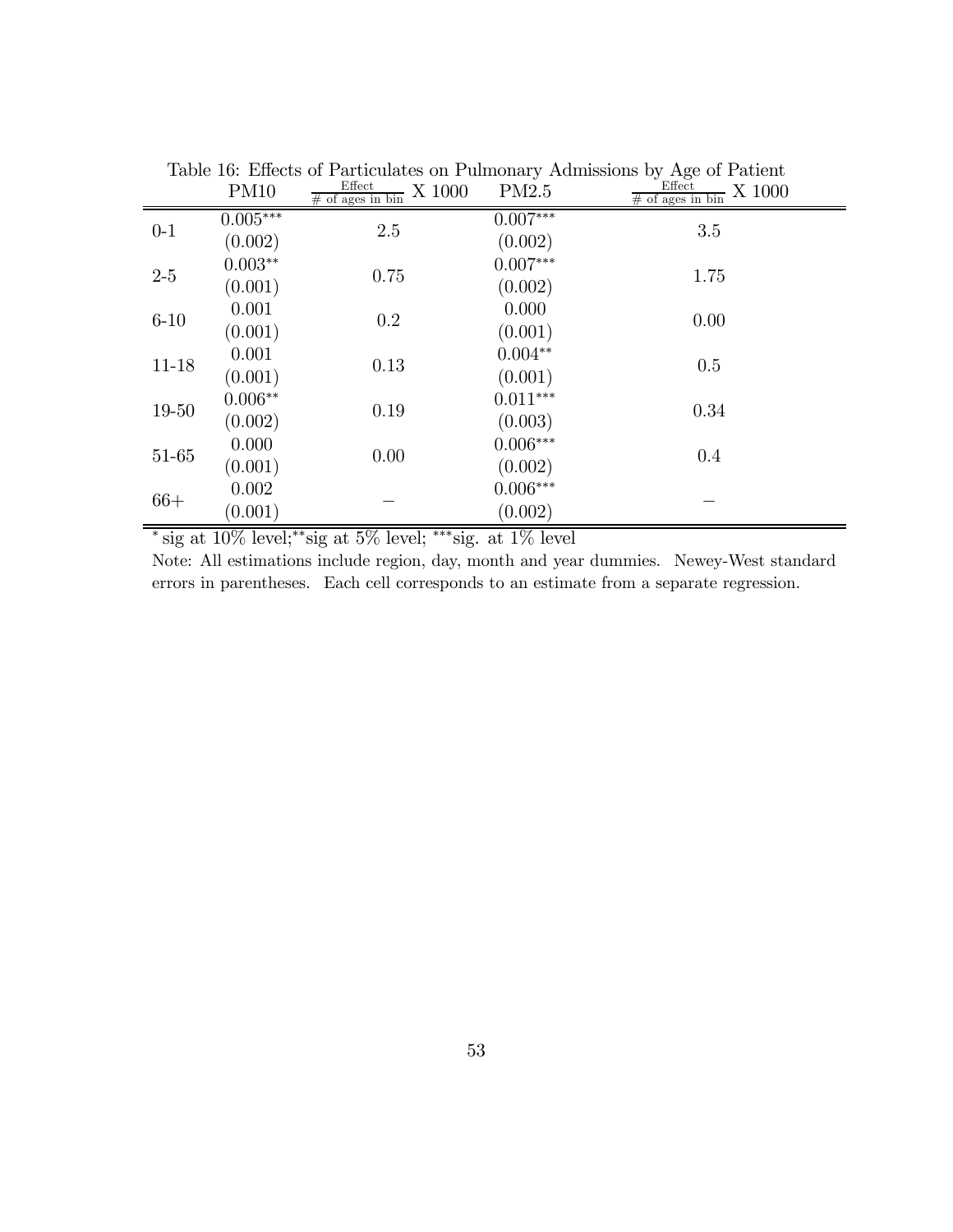| Table 17: Robustness Checks      |                   |                        |                         |                  |  |
|----------------------------------|-------------------|------------------------|-------------------------|------------------|--|
|                                  | $\left( 1\right)$ | $\left(2\right)$       | $\left( 3\right)$       | $\left(4\right)$ |  |
|                                  |                   | Admissions             |                         | Charges          |  |
| <b>Alternative Fixed Effects</b> |                   |                        |                         |                  |  |
| <b>PM10</b>                      | $0.010***$        |                        | $9.567***$              |                  |  |
|                                  | (0.004)           |                        | (3.882)                 |                  |  |
| PM2.5                            |                   | $0.020^{\ast\ast\ast}$ |                         | $31.496***$      |  |
|                                  |                   | (0.005)                |                         | (6.073)          |  |
|                                  |                   |                        | Negative Binomial Model |                  |  |
| PM10                             | 0.000             |                        | $-0.001$                |                  |  |
|                                  | (0.001)           |                        | (0.001)                 |                  |  |
| PM2.5                            |                   | $0.003***$             |                         | $0.005***$       |  |
|                                  |                   | (0.001)                |                         | (0.001)          |  |

 $*$  sig at 10% level;<sup>\*\*</sup>sig at 5% level; \*\*\*sig. at 1% level Notes: Standard errors in parentheses. The alternative fixed effects in the first panel are for year/month interactions, day of the week and region. For the NBM, we include month, year, day of the week and region fixed effects.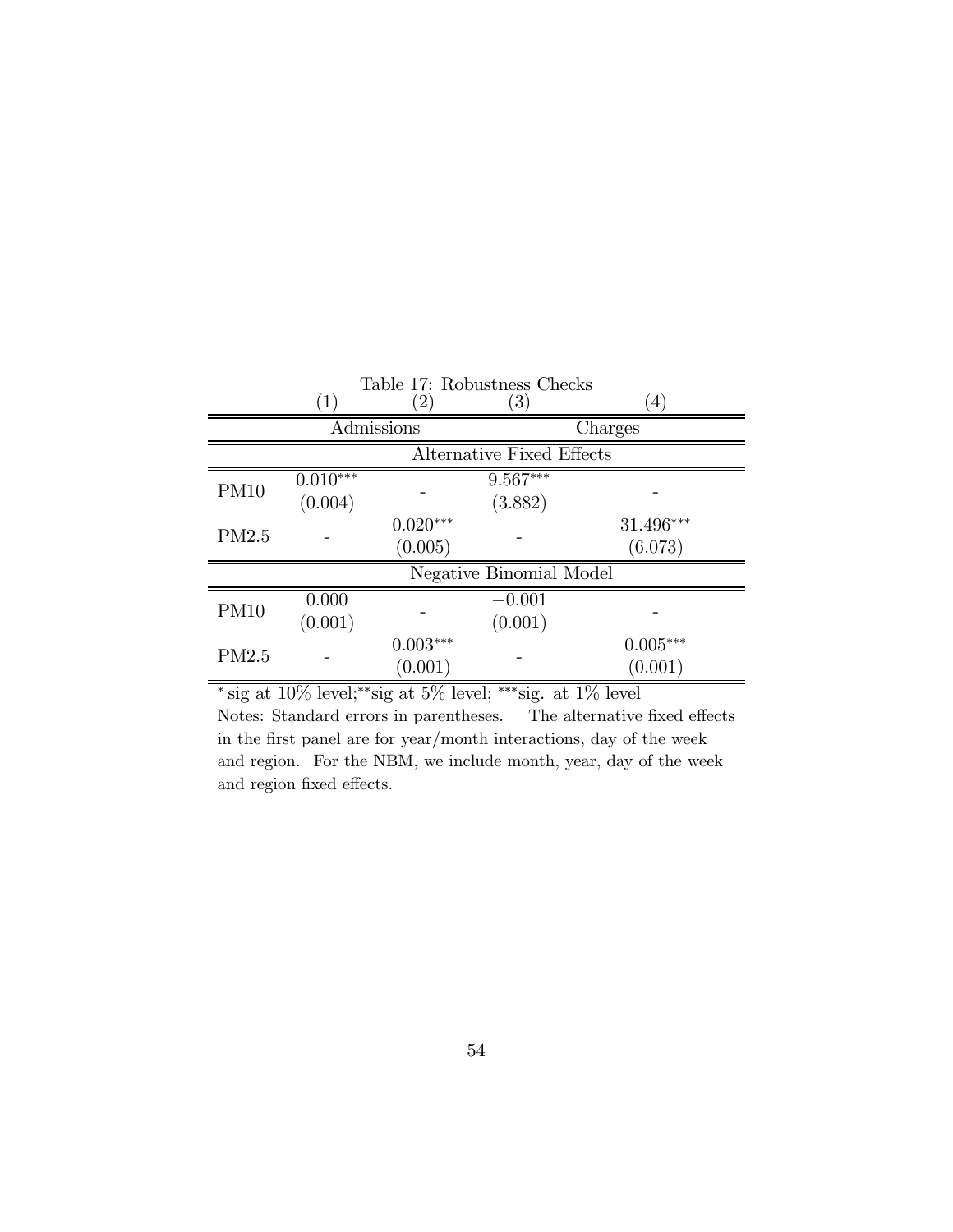|                                  |             |                                | 3      |         |
|----------------------------------|-------------|--------------------------------|--------|---------|
|                                  |             | $\overline{\text{Admissible}}$ |        | Charges |
|                                  | <b>PM10</b> | PM2.5 PM10                     |        | PM2.5   |
| Point Estimate                   | 0.0128      | 0.0249                         | 12.915 | 39.111  |
| NW Std Error                     | 0.0038      | 0.0055                         | 3.883  | 6.216   |
| Robust Std Error                 | 0.0036      | 0.0050                         | 3.582  | 5.624   |
| Clustered Std Error <sup>1</sup> | 0.0055      | 0.0066                         | 5 697  | 5.581   |

Table 18: Alternative Standard Errors

Notes: We estimated the effects of PM10 and PM2.5 on pulmonary outcomes while computing the standard errors three different ways.

 $^{\rm 1}{\rm We}$  clustered the standard errors by SES community.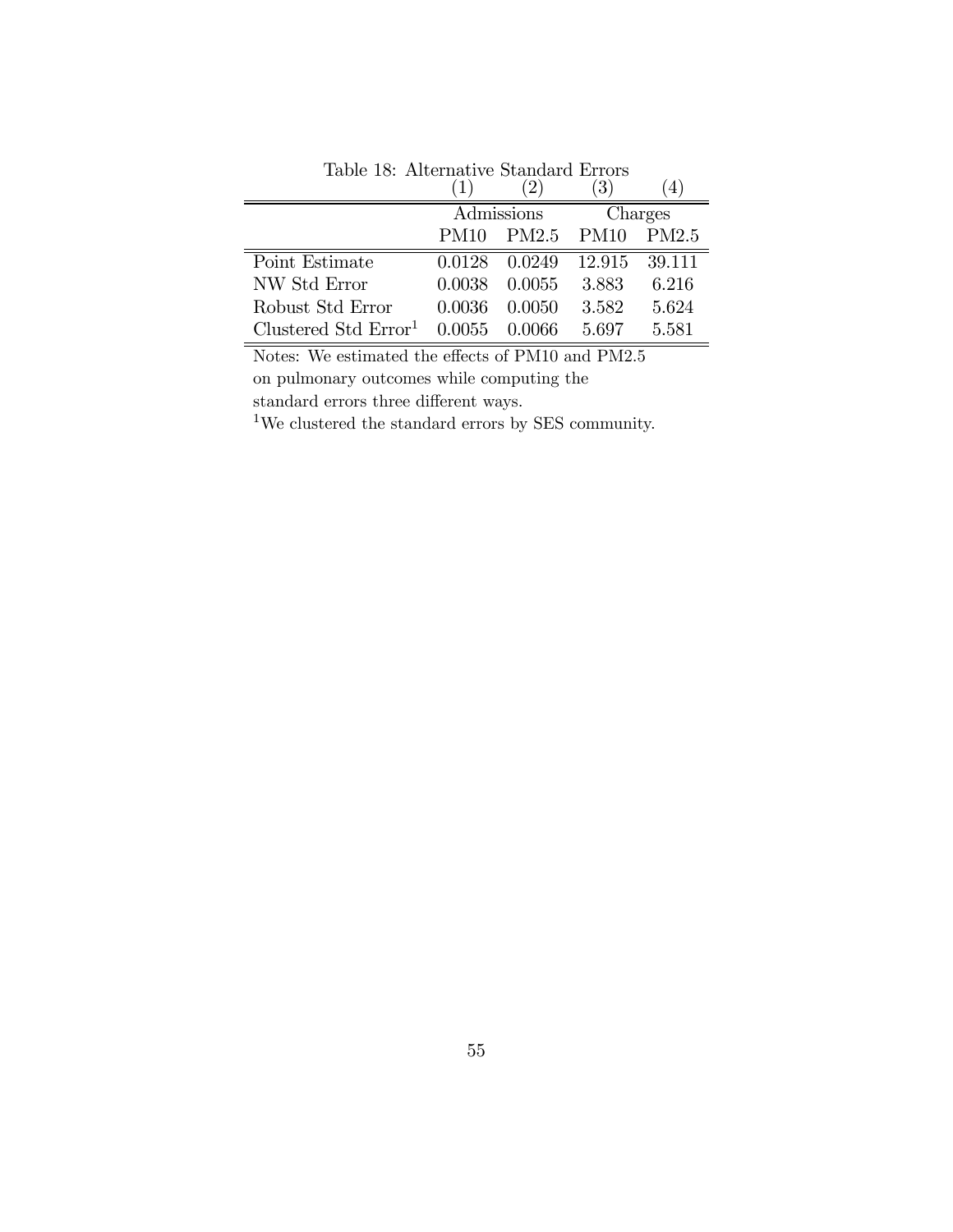

# Figure 1: SES Communities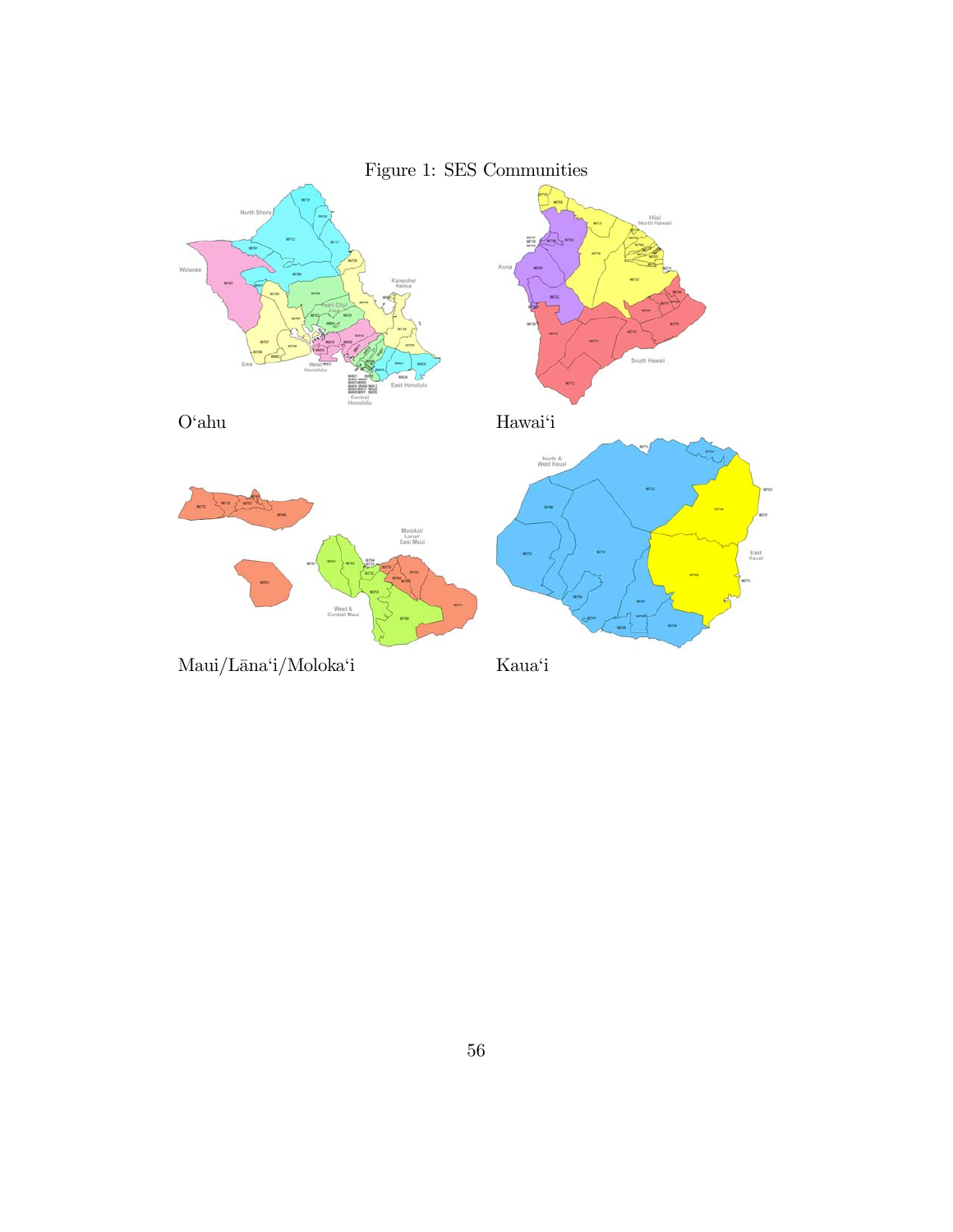

#### Figure 2: PM2.5 by SES Community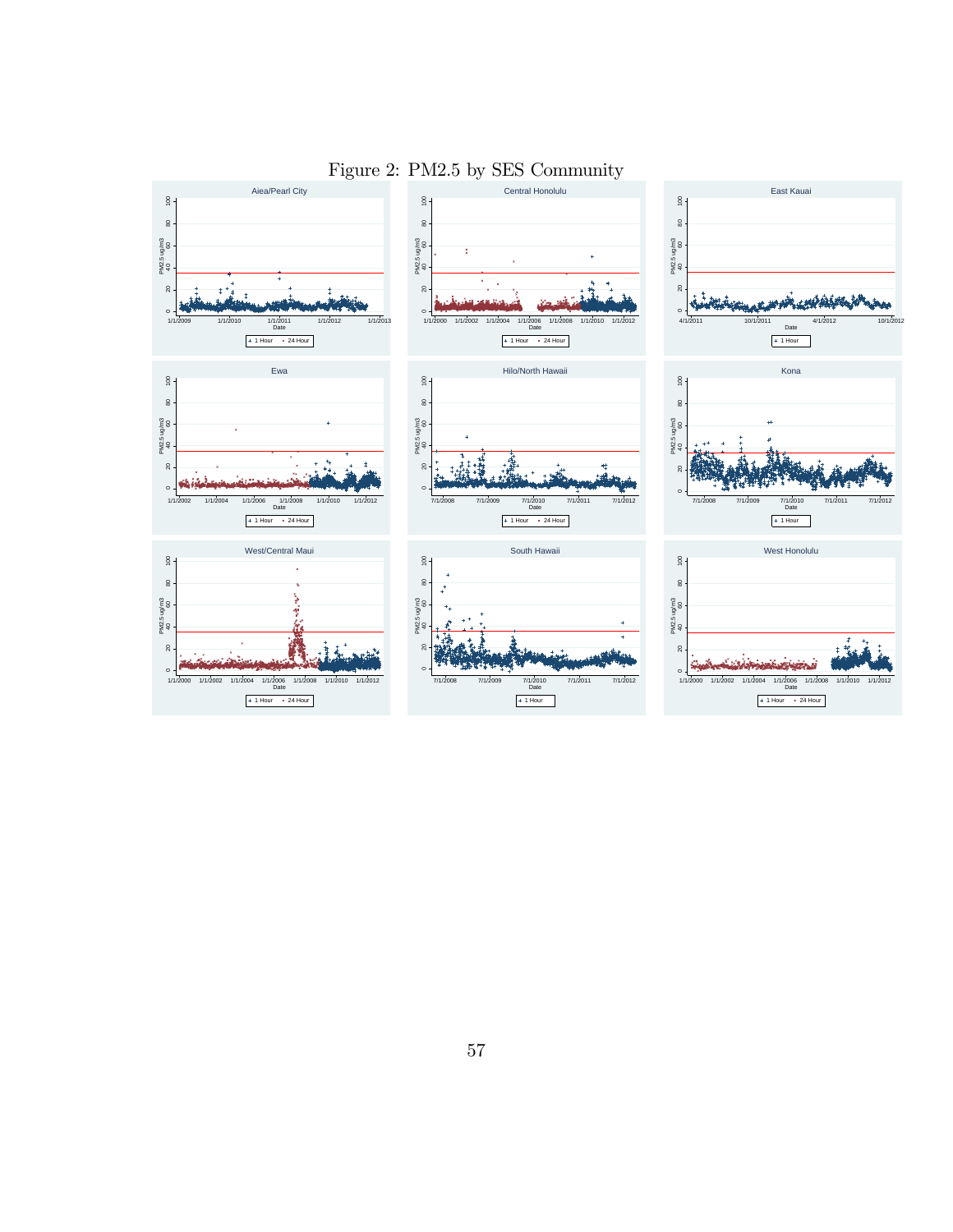

### Figure 3: PM10 by SES Community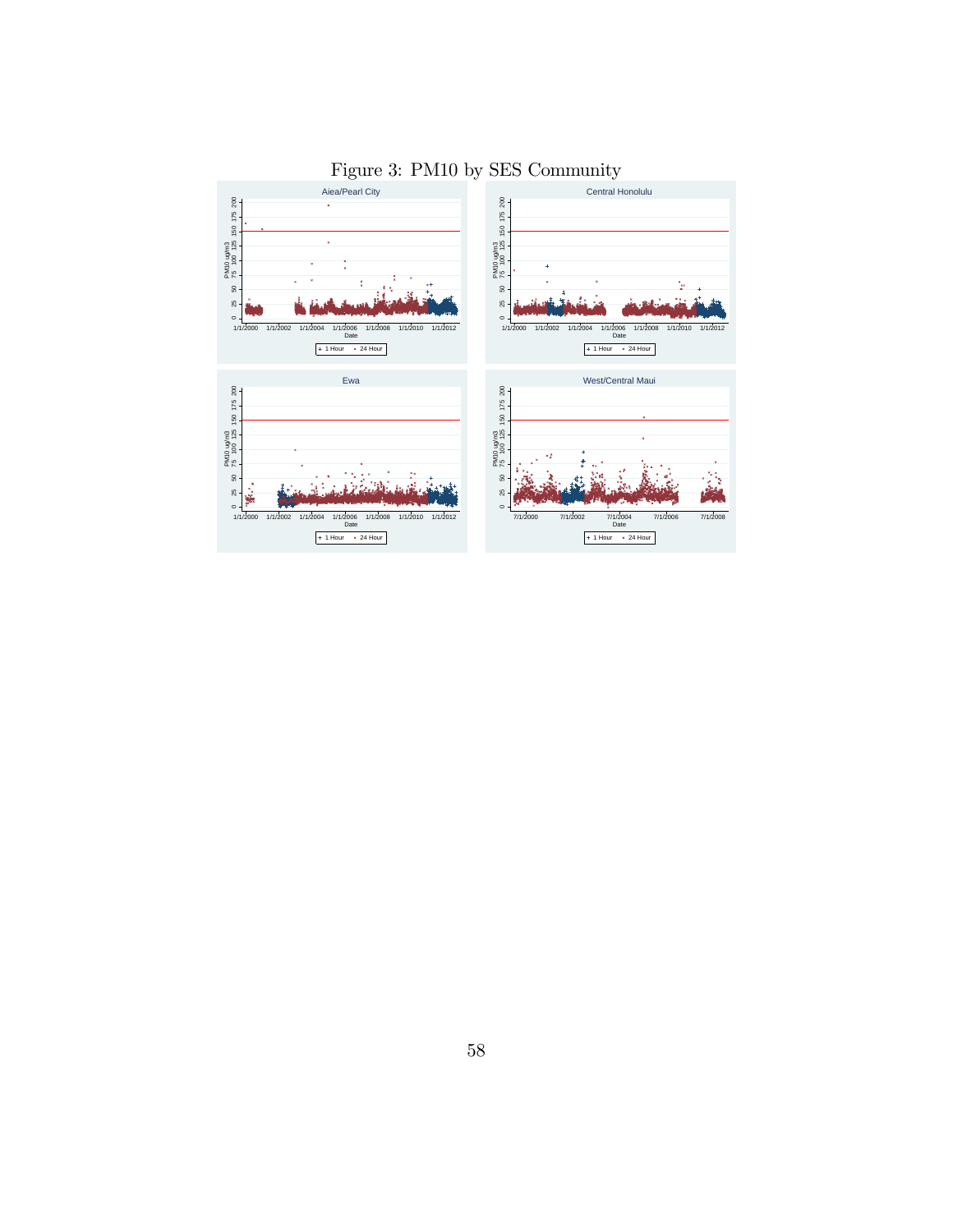

### Figure 4: SO2 by SES Community